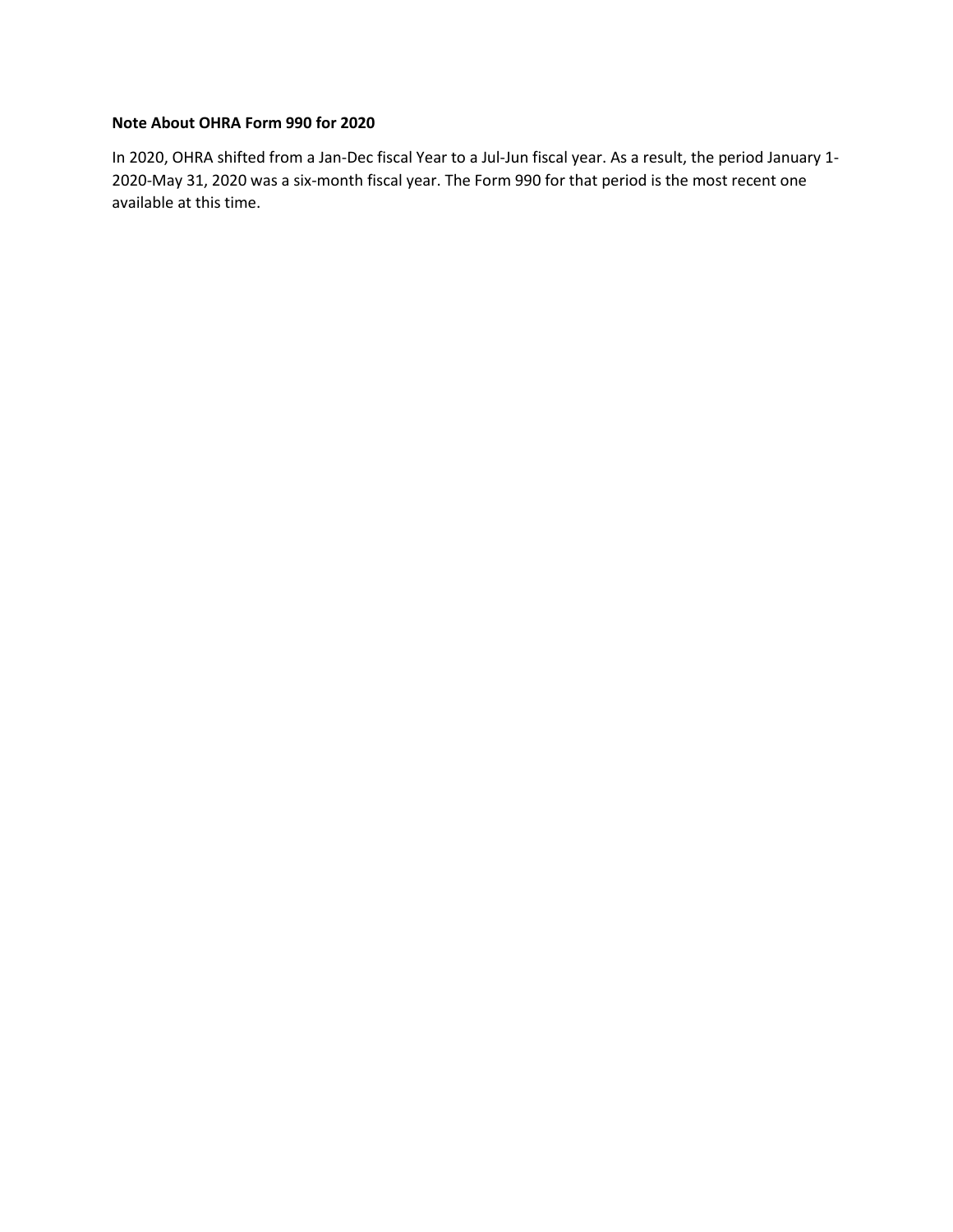|                                | Form $990$ |                                                        |                                                                                                                                                                                                                                                                                                                          | CHANGE OF ACCOUNTING PERIOD                |                                                                                                                                                                               |      |                                                     |                                                                                          | OMB No. 1545-0047                          |
|--------------------------------|------------|--------------------------------------------------------|--------------------------------------------------------------------------------------------------------------------------------------------------------------------------------------------------------------------------------------------------------------------------------------------------------------------------|--------------------------------------------|-------------------------------------------------------------------------------------------------------------------------------------------------------------------------------|------|-----------------------------------------------------|------------------------------------------------------------------------------------------|--------------------------------------------|
|                                |            | (Rev. January 2020)                                    |                                                                                                                                                                                                                                                                                                                          |                                            | <b>Return of Organization Exempt From Income Tax</b>                                                                                                                          |      |                                                     |                                                                                          | 2019                                       |
|                                |            |                                                        |                                                                                                                                                                                                                                                                                                                          |                                            | Under section $501(c)$ , 527, or $4947(a)(1)$ of the Internal Revenue Code (except private foundations)                                                                       |      |                                                     |                                                                                          |                                            |
|                                |            | Department of the Treasury<br>Internal Revenue Service |                                                                                                                                                                                                                                                                                                                          |                                            | Do not enter social security numbers on this form as it may be made public.<br>$\triangleright$ Go to <i>www.irs.gov/Form990</i> for instructions and the latest information. |      |                                                     |                                                                                          | <b>Open to Public</b><br><b>Inspection</b> |
|                                |            |                                                        | For the 2019 calendar year, or tax year beginning                                                                                                                                                                                                                                                                        | 1/01                                       | , 2019, and ending                                                                                                                                                            | 6/30 |                                                     | 2020<br>$\sim$                                                                           |                                            |
| в                              |            | C<br>Check if applicable:                              |                                                                                                                                                                                                                                                                                                                          |                                            |                                                                                                                                                                               |      |                                                     | D Employer identification number                                                         |                                            |
|                                |            | Address change                                         | OPTIONS FOR HOMELESS RESIDENTS OF                                                                                                                                                                                                                                                                                        |                                            |                                                                                                                                                                               |      | 61-1693223                                          |                                                                                          |                                            |
|                                |            | Name change                                            | ASHLAND                                                                                                                                                                                                                                                                                                                  |                                            |                                                                                                                                                                               |      | E Telephone number                                  |                                                                                          |                                            |
|                                |            | Initial return                                         | P.O. BOX 1133<br>ASHLAND, OR 97520-0038                                                                                                                                                                                                                                                                                  |                                            |                                                                                                                                                                               |      |                                                     | 541-631-2235                                                                             |                                            |
|                                |            | Final return/terminated                                |                                                                                                                                                                                                                                                                                                                          |                                            |                                                                                                                                                                               |      |                                                     |                                                                                          |                                            |
|                                |            | Amended return                                         |                                                                                                                                                                                                                                                                                                                          |                                            |                                                                                                                                                                               |      | G Gross receipts $\varsigma$                        |                                                                                          | 495,176.                                   |
|                                |            | Application pending                                    | F Name and address of principal officer: MICHELLE ARELLANO                                                                                                                                                                                                                                                               |                                            |                                                                                                                                                                               |      |                                                     | H(a) Is this a group return for subordinates?                                            | $ X _{\mathsf{No}}$<br>Yes                 |
|                                |            |                                                        | SAME AS C ABOVE                                                                                                                                                                                                                                                                                                          |                                            |                                                                                                                                                                               |      |                                                     | <b>H(b)</b> Are all subordinates included?<br>If "No," attach a list. (see instructions) | No<br>Yes                                  |
|                                |            | Tax-exempt status:                                     | $X$ 501(c)(3)<br>$501(c)$ (                                                                                                                                                                                                                                                                                              | $\sqrt{\bullet}$ (insert no.)              | 527<br>$4947(a)(1)$ or                                                                                                                                                        |      |                                                     |                                                                                          |                                            |
| J                              |            | Website: $\blacktriangleright$                         | HELPINGASHLAND.ORG                                                                                                                                                                                                                                                                                                       |                                            |                                                                                                                                                                               |      | $H(c)$ Group exemption number $\blacktriangleright$ |                                                                                          |                                            |
| Κ                              | Part I     | Form of organization:<br><b>Summary</b>                | X Corporation<br>Trust                                                                                                                                                                                                                                                                                                   | Association<br>Other $\blacktriangleright$ | L Year of formation: 2013                                                                                                                                                     |      |                                                     | <b>M</b> State of legal domicile: $OR$                                                   |                                            |
|                                | 1          |                                                        | Briefly describe the organization's mission or most significant activities: SEE_SCHEDULE_O ___________________                                                                                                                                                                                                           |                                            |                                                                                                                                                                               |      |                                                     |                                                                                          |                                            |
|                                |            |                                                        |                                                                                                                                                                                                                                                                                                                          |                                            |                                                                                                                                                                               |      |                                                     |                                                                                          |                                            |
|                                |            |                                                        |                                                                                                                                                                                                                                                                                                                          |                                            |                                                                                                                                                                               |      |                                                     |                                                                                          |                                            |
| Governance                     |            |                                                        |                                                                                                                                                                                                                                                                                                                          |                                            |                                                                                                                                                                               |      |                                                     |                                                                                          |                                            |
|                                | 2          | Check this box $\blacktriangleright$ $\blacksquare$    |                                                                                                                                                                                                                                                                                                                          |                                            | if the organization discontinued its operations or disposed of more than 25% of its net assets.                                                                               |      |                                                     |                                                                                          |                                            |
|                                | 3<br>4     |                                                        | Number of voting members of the governing body (Part VI, line 1a)<br>Number of independent voting members of the governing body (Part VI, line 1b)                                                                                                                                                                       |                                            |                                                                                                                                                                               |      |                                                     | 3<br>4                                                                                   | 11                                         |
|                                | 5          |                                                        | Total number of individuals employed in calendar year 2019 (Part V, line 2a)                                                                                                                                                                                                                                             |                                            |                                                                                                                                                                               |      | 5                                                   |                                                                                          | 11<br>$\overline{28}$                      |
| <b>Activities &amp;</b>        |            |                                                        |                                                                                                                                                                                                                                                                                                                          |                                            |                                                                                                                                                                               |      | $\overline{6}$                                      |                                                                                          | 300                                        |
|                                |            |                                                        |                                                                                                                                                                                                                                                                                                                          |                                            |                                                                                                                                                                               |      |                                                     | 7a                                                                                       | 0.                                         |
|                                |            |                                                        |                                                                                                                                                                                                                                                                                                                          |                                            |                                                                                                                                                                               |      |                                                     | 7 <sub>b</sub>                                                                           | 0.                                         |
|                                |            |                                                        |                                                                                                                                                                                                                                                                                                                          |                                            |                                                                                                                                                                               |      | <b>Prior Year</b>                                   |                                                                                          | <b>Current Year</b>                        |
|                                | 8          |                                                        | Contributions and grants (Part VIII, line 1h)                                                                                                                                                                                                                                                                            |                                            |                                                                                                                                                                               |      | 404,502.                                            |                                                                                          | 489,567.                                   |
| Revenue                        | 9<br>10    |                                                        | Investment income (Part VIII, column (A), lines 3, 4, and 7d)                                                                                                                                                                                                                                                            |                                            |                                                                                                                                                                               |      |                                                     |                                                                                          | $-175.$                                    |
|                                | 11         |                                                        | Other revenue (Part VIII, column (A), lines 5, 6d, 8c, 9c, 10c, and 11e)                                                                                                                                                                                                                                                 |                                            |                                                                                                                                                                               |      | 825.                                                |                                                                                          | 11.                                        |
|                                | 12         |                                                        | Total revenue - add lines 8 through 11 (must equal Part VIII, column (A), line 12)                                                                                                                                                                                                                                       |                                            |                                                                                                                                                                               |      | 327.<br>405.                                        |                                                                                          | 489,403.                                   |
|                                | 13         |                                                        |                                                                                                                                                                                                                                                                                                                          |                                            |                                                                                                                                                                               |      |                                                     |                                                                                          |                                            |
|                                | 14         |                                                        |                                                                                                                                                                                                                                                                                                                          |                                            |                                                                                                                                                                               |      |                                                     |                                                                                          |                                            |
|                                | 15         |                                                        | Salaries, other compensation, employee benefits (Part IX, column (A), lines 5-10)                                                                                                                                                                                                                                        |                                            |                                                                                                                                                                               |      | 204,896                                             |                                                                                          | 201,624                                    |
|                                |            |                                                        |                                                                                                                                                                                                                                                                                                                          |                                            |                                                                                                                                                                               |      |                                                     |                                                                                          |                                            |
| Expenses                       |            |                                                        | <b>b</b> Total fundraising expenses (Part IX, column (D), line 25) $\blacktriangleright$                                                                                                                                                                                                                                 |                                            | 21,866.                                                                                                                                                                       |      |                                                     |                                                                                          |                                            |
|                                | 17         |                                                        | Other expenses (Part IX, column (A), lines 11a-11d, 11f-24e)                                                                                                                                                                                                                                                             |                                            |                                                                                                                                                                               |      | 231,923.                                            |                                                                                          | 215,996.                                   |
|                                | 18         |                                                        | Total expenses. Add lines 13-17 (must equal Part IX, column (A), line 25)                                                                                                                                                                                                                                                |                                            |                                                                                                                                                                               |      | 436,819.                                            |                                                                                          | 417,620.                                   |
|                                | 19         |                                                        | Revenue less expenses. Subtract line 18 from line 12                                                                                                                                                                                                                                                                     |                                            |                                                                                                                                                                               |      | $-31,492.$                                          |                                                                                          | 71,783.                                    |
|                                |            |                                                        |                                                                                                                                                                                                                                                                                                                          |                                            |                                                                                                                                                                               |      | <b>Beginning of Current Year</b>                    |                                                                                          | <b>End of Year</b>                         |
| Net Assets or<br>Fund Balances | 20         |                                                        |                                                                                                                                                                                                                                                                                                                          |                                            |                                                                                                                                                                               |      | 451,810.                                            |                                                                                          | 562, 517.                                  |
|                                | 21         |                                                        |                                                                                                                                                                                                                                                                                                                          |                                            |                                                                                                                                                                               |      | 318,433.                                            |                                                                                          | 357, 357.                                  |
|                                | 22         |                                                        |                                                                                                                                                                                                                                                                                                                          |                                            |                                                                                                                                                                               |      | 133, 377.                                           |                                                                                          | 205,160.                                   |
|                                | Part II    | <b>Signature Block</b>                                 |                                                                                                                                                                                                                                                                                                                          |                                            |                                                                                                                                                                               |      |                                                     |                                                                                          |                                            |
|                                |            |                                                        | Under penalties of perjury, I declare that I have examined this return, including accompanying schedules and statements, and to the best of my knowledge and belief, it is true, correct, and<br>complete. Declaration of preparer (other than officer) is based on all information of which preparer has any knowledge. |                                            |                                                                                                                                                                               |      |                                                     |                                                                                          |                                            |
|                                |            |                                                        |                                                                                                                                                                                                                                                                                                                          |                                            |                                                                                                                                                                               |      |                                                     |                                                                                          |                                            |
| Sign                           |            | Signature of officer                                   |                                                                                                                                                                                                                                                                                                                          |                                            |                                                                                                                                                                               | Date |                                                     |                                                                                          |                                            |
| Here                           |            |                                                        | MICHELLE ARELLANO                                                                                                                                                                                                                                                                                                        |                                            |                                                                                                                                                                               |      | EXECUTIVE DIRECTOR                                  |                                                                                          |                                            |
|                                |            |                                                        | Type or print name and title                                                                                                                                                                                                                                                                                             |                                            |                                                                                                                                                                               |      |                                                     |                                                                                          |                                            |

|                                                                                                                 | $\frac{1}{2}$                                                        |                         |                                        |                        |  |  |  |  |
|-----------------------------------------------------------------------------------------------------------------|----------------------------------------------------------------------|-------------------------|----------------------------------------|------------------------|--|--|--|--|
|                                                                                                                 | Print/Type preparer's name                                           | $\overline{a}$<br>Check | <b>PTIN</b>                            |                        |  |  |  |  |
| Paid                                                                                                            | GLENN M. CUNNINGHAM, CPA, P   GLENN M. CUNNINGHAM, CPA, P   10/15/20 |                         | P00745280<br>self-employed             |                        |  |  |  |  |
| Preparer<br>Use Only                                                                                            | NAGEL & PADILLA LLC<br>Firm's name                                   |                         |                                        |                        |  |  |  |  |
|                                                                                                                 | Firm's address > 290 N MAIN ST STE 8                                 |                         | Firm's EIN $\triangleright$ 87-0738622 |                        |  |  |  |  |
|                                                                                                                 | ASHLAND, OR 97520-7701                                               |                         |                                        | Phone no. 541.488.1551 |  |  |  |  |
| ΙXΙ<br>No<br>Yes                                                                                                |                                                                      |                         |                                        |                        |  |  |  |  |
| BAA For Paperwork Reduction Act Notice, see the separate instructions.<br>Form 990 (2019)<br>TEEA0101L 01/21/20 |                                                                      |                         |                                        |                        |  |  |  |  |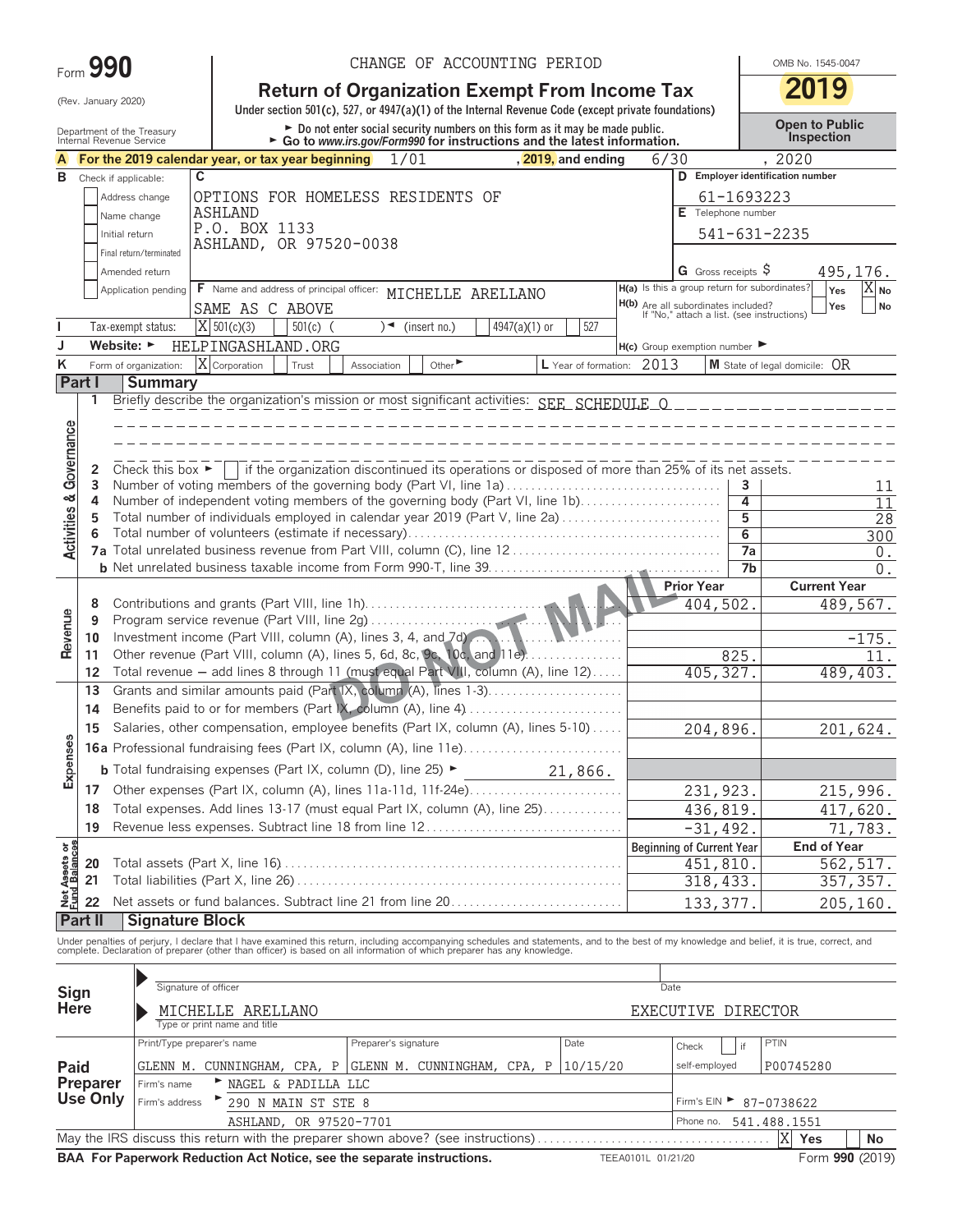|                 | Form 990 (2019)<br>OPTIONS FOR HOMELESS RESIDENTS OF                                                                                                                                                                                                                                                                                        | 61-1693223                | Page 2          |
|-----------------|---------------------------------------------------------------------------------------------------------------------------------------------------------------------------------------------------------------------------------------------------------------------------------------------------------------------------------------------|---------------------------|-----------------|
| <b>Part III</b> | <b>Statement of Program Service Accomplishments</b>                                                                                                                                                                                                                                                                                         |                           |                 |
|                 |                                                                                                                                                                                                                                                                                                                                             |                           | X               |
| 1.              | Briefly describe the organization's mission:                                                                                                                                                                                                                                                                                                |                           |                 |
|                 | SEE SCHEDULE O                                                                                                                                                                                                                                                                                                                              |                           |                 |
|                 |                                                                                                                                                                                                                                                                                                                                             |                           |                 |
|                 |                                                                                                                                                                                                                                                                                                                                             |                           |                 |
|                 |                                                                                                                                                                                                                                                                                                                                             |                           |                 |
| 2               | Did the organization undertake any significant program services during the year which were not listed on the prior                                                                                                                                                                                                                          |                           |                 |
|                 | Form 990 or 990-EZ?                                                                                                                                                                                                                                                                                                                         |                           | No<br>Yes       |
|                 | If "Yes," describe these new services on Schedule O.                                                                                                                                                                                                                                                                                        |                           |                 |
| 3               | Did the organization cease conducting, or make significant changes in how it conducts, any program services?                                                                                                                                                                                                                                |                           | X<br>Yes<br>No  |
|                 | If "Yes," describe these changes on Schedule O.                                                                                                                                                                                                                                                                                             |                           |                 |
| 4               | Describe the organization's program service accomplishments for each of its three largest program services, as measured by expenses.<br>Section 501(c)(3) and 501(c)(4) organizations are required to report the amount of grants and allocations to others, the total expenses,<br>and revenue, if any, for each program service reported. |                           |                 |
|                 |                                                                                                                                                                                                                                                                                                                                             |                           |                 |
|                 | 204, 291. including grants of \$<br>) (Expenses $\sqrt{5}$<br>$4a$ (Code:                                                                                                                                                                                                                                                                   | $($ Revenue $\frac{1}{2}$ |                 |
|                 | WINTER SHELTER - OHRA OPERATES A SHELTER FOR THOSE IN NEED FROM NOVEMBER THROUGH                                                                                                                                                                                                                                                            |                           |                 |
|                 | MARCH.                                                                                                                                                                                                                                                                                                                                      |                           |                 |
|                 |                                                                                                                                                                                                                                                                                                                                             |                           |                 |
|                 |                                                                                                                                                                                                                                                                                                                                             |                           |                 |
|                 |                                                                                                                                                                                                                                                                                                                                             |                           |                 |
|                 |                                                                                                                                                                                                                                                                                                                                             |                           |                 |
|                 |                                                                                                                                                                                                                                                                                                                                             |                           |                 |
|                 |                                                                                                                                                                                                                                                                                                                                             |                           |                 |
|                 |                                                                                                                                                                                                                                                                                                                                             |                           |                 |
|                 |                                                                                                                                                                                                                                                                                                                                             |                           |                 |
|                 |                                                                                                                                                                                                                                                                                                                                             |                           |                 |
|                 |                                                                                                                                                                                                                                                                                                                                             |                           |                 |
|                 | 140, 687. including grants of $\vert$ \$<br>) (Expenses \$<br>$4b$ (Code:                                                                                                                                                                                                                                                                   | \$<br>) (Revenue          |                 |
|                 | COMMUNITY RESOURCE CENTER: THE OHRA COMMUNITY RESOURCE CENTER IS THE PRIMARY PROJECT                                                                                                                                                                                                                                                        |                           |                 |
|                 | OF OHRA AND ASSISTS THOSE IN NEED WITH SERVICES INCLUDING: JOB MATCH, HOUSING,<br>ESSENTIAL SERVICES (OBTAINING OR ID, BIRTH CERTIFICATES, AND/OR SOCIAL SECURITY                                                                                                                                                                           |                           |                 |
|                 | CARDS, INTERNET ACCESS, AND MAIL DROP), MENTAL HEALTH ASSISTANCE, FILING APPLICATIONS                                                                                                                                                                                                                                                       |                           |                 |
|                 | FOR HEALTH INSURANCE, AND LEGAL ADVOCACY.                                                                                                                                                                                                                                                                                                   |                           |                 |
|                 |                                                                                                                                                                                                                                                                                                                                             |                           |                 |
|                 |                                                                                                                                                                                                                                                                                                                                             |                           |                 |
|                 |                                                                                                                                                                                                                                                                                                                                             |                           |                 |
|                 |                                                                                                                                                                                                                                                                                                                                             |                           |                 |
|                 |                                                                                                                                                                                                                                                                                                                                             |                           |                 |
|                 |                                                                                                                                                                                                                                                                                                                                             |                           |                 |
|                 |                                                                                                                                                                                                                                                                                                                                             |                           |                 |
|                 |                                                                                                                                                                                                                                                                                                                                             |                           |                 |
|                 | 24,661. including grants of \$<br>) (Expenses $$$<br>$4c$ (Code:                                                                                                                                                                                                                                                                            | ) (Revenue $\frac{1}{2}$  |                 |
|                 | SHOWER/LAUNDRY CENTER: OHRA OPERATES A MOBILE SHOWER/LAUNDRY CENTER.                                                                                                                                                                                                                                                                        |                           |                 |
|                 |                                                                                                                                                                                                                                                                                                                                             |                           |                 |
|                 |                                                                                                                                                                                                                                                                                                                                             |                           |                 |
|                 |                                                                                                                                                                                                                                                                                                                                             |                           |                 |
|                 |                                                                                                                                                                                                                                                                                                                                             |                           |                 |
|                 |                                                                                                                                                                                                                                                                                                                                             |                           |                 |
|                 |                                                                                                                                                                                                                                                                                                                                             |                           |                 |
|                 |                                                                                                                                                                                                                                                                                                                                             |                           |                 |
|                 |                                                                                                                                                                                                                                                                                                                                             |                           |                 |
|                 |                                                                                                                                                                                                                                                                                                                                             |                           |                 |
|                 |                                                                                                                                                                                                                                                                                                                                             |                           |                 |
|                 |                                                                                                                                                                                                                                                                                                                                             |                           |                 |
|                 | 4d Other program services (Describe on Schedule O.)<br>\$                                                                                                                                                                                                                                                                                   |                           |                 |
|                 | including grants of<br>(Expenses<br>-\$<br>) (Revenue $\sqrt{5}$                                                                                                                                                                                                                                                                            |                           |                 |
| <b>BAA</b>      | <b>4e</b> Total program service expenses<br>369,639.<br>TEEA0102L 07/31/19                                                                                                                                                                                                                                                                  |                           | Form 990 (2019) |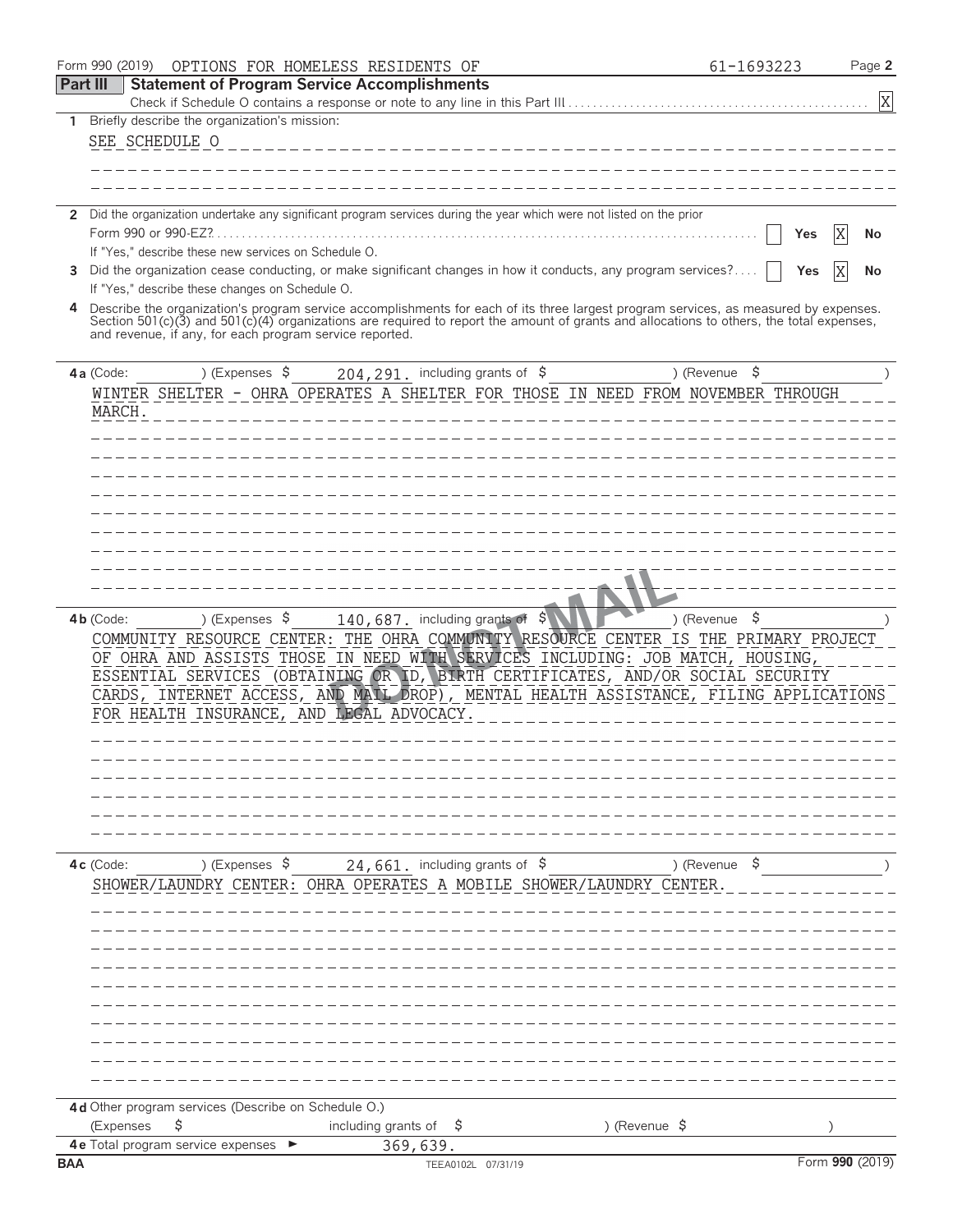Form 990 (2019) OPTIONS FOR HOMELESS RESIDENTS OF 61-1693223 Page **3** 

|                | Part IV<br><b>Checklist of Required Schedules</b>                                                                                                                                                                                                   |                 |             |                 |
|----------------|-----------------------------------------------------------------------------------------------------------------------------------------------------------------------------------------------------------------------------------------------------|-----------------|-------------|-----------------|
| 1.             | Is the organization described in section 501(c)(3) or 4947(a)(1) (other than a private foundation)? If 'Yes,' complete                                                                                                                              |                 | <b>Yes</b>  | No              |
|                |                                                                                                                                                                                                                                                     | 1               | Χ           |                 |
| 2<br>3         | Did the organization engage in direct or indirect political campaign activities on behalf of or in opposition to candidates                                                                                                                         | $\overline{2}$  | X           |                 |
|                |                                                                                                                                                                                                                                                     | 3               |             | Χ               |
| 4              | Section 501(c)(3) organizations. Did the organization engage in lobbying activities, or have a section 501(h) election in effect during the tax year? If 'Yes,' complete Schedule C, Part II.                                                       | 4               |             | X               |
| 5              | Is the organization a section $501(c)(4)$ , $501(c)(5)$ , or $501(c)(6)$ organization that receives membership dues,<br>assessments, or similar amounts as defined in Revenue Procedure 98-19? If 'Yes,' complete Schedule C, Part III              | 5               |             | X               |
| 6              | Did the organization maintain any donor advised funds or any similar funds or accounts for which donors have the right<br>to provide advice on the distribution or investment of amounts in such funds or accounts? If 'Yes,' complete Schedule D,  | 6               |             | X               |
| $\overline{ }$ | Did the organization receive or hold a conservation easement, including easements to preserve open space, the<br>environment, historic land areas, or historic structures? If 'Yes,' complete Schedule D, Part II.                                  | $\overline{7}$  |             | X               |
| 8              | Did the organization maintain collections of works of art, historical treasures, or other similar assets? If 'Yes,'                                                                                                                                 | 8               |             | Χ               |
| 9              | Did the organization report an amount in Part X, line 21, for escrow or custodial account liability, serve as a custodian<br>for amounts not listed in Part X; or provide credit counseling, debt management, credit repair, or debt negotiation    | 9               |             | X               |
|                | 10 Did the organization, directly or through a related organization, hold assets in donor-restricted endowments                                                                                                                                     | 10              |             | X               |
|                | 11 If the organization's answer to any of the following questions is 'Yes', then complete Schedule D, Parts VI, VII, VIII, IX,<br>or X as applicable.                                                                                               |                 |             |                 |
|                | a Did the organization report an amount for land, buildings, and equipment in Part X, line 10? If 'Yes,' complete Schedule                                                                                                                          | 11 a            | Χ           |                 |
|                | <b>b</b> Did the organization report an amount for investments – other securities in Part X, line 12, that is 5% or more of its total                                                                                                               | 11 <sub>b</sub> |             | Χ               |
|                | c Did the organization report an amount for investments - program related in Part X, line 13, that is 5% or more of its total                                                                                                                       | 11 c            |             | Χ               |
|                | d Did the organization report an amount for other assets in Part X, line 15, that is 5% or more of its total assets reported                                                                                                                        | 11 <sub>d</sub> |             | Χ               |
|                | e Did the organization report an amount for other liabilities in Part X, line 25? If 'Yes,' complete Schedule D, Part X                                                                                                                             | 11 e            | $\mathbf X$ |                 |
|                | f Did the organization's separate or consolidated financial statements for the tax year include a footnote that addresses<br>the organization's liability for uncertain tax positions under FIN 48 (ASC 740)? If 'Yes,' complete Schedule D, Part X | 11f             |             | X               |
|                | 12 a Did the organization obtain separate, independent audited financial statements for the tax year? If 'Yes,' complete                                                                                                                            | 12a             |             | Χ               |
|                | <b>b</b> Was the organization included in consolidated, independent audited financial statements for the tax year? If 'Yes,' and                                                                                                                    | 12 <sub>b</sub> |             | Χ               |
|                |                                                                                                                                                                                                                                                     | 13              |             | X               |
|                |                                                                                                                                                                                                                                                     | 14a             |             | Χ               |
|                | <b>b</b> Did the organization have aggregate revenues or expenses of more than \$10,000 from grantmaking, fundraising,<br>business, investment, and program service activities outside the United States, or aggregate foreign investments valued   | 14b             |             | Χ               |
|                | 15 Did the organization report on Part IX, column (A), line 3, more than \$5,000 of grants or other assistance to or for any                                                                                                                        | 15              |             | Χ               |
|                | 16 Did the organization report on Part IX, column (A), line 3, more than \$5,000 of aggregate grants or other assistance to                                                                                                                         | 16              |             | X               |
|                | 17 Did the organization report a total of more than \$15,000 of expenses for professional fundraising services on Part IX,<br>column (A), lines 6 and 11e? If 'Yes,' complete Schedule G, Part I (see instructions)                                 | 17              |             | X               |
|                | 18 Did the organization report more than \$15,000 total of fundraising event gross income and contributions on Part VIII,                                                                                                                           | 18              |             | Χ               |
|                | 19 Did the organization report more than \$15,000 of gross income from gaming activities on Part VIII, line 9a? If 'Yes,'                                                                                                                           | 19              |             | Χ               |
|                |                                                                                                                                                                                                                                                     | <b>20a</b>      |             | X               |
|                |                                                                                                                                                                                                                                                     | 20 <sub>b</sub> |             |                 |
| 21             | Did the organization report more than \$5,000 of grants or other assistance to any domestic organization or                                                                                                                                         | 21              |             | X               |
| <b>BAA</b>     | TEEA0103L 07/31/19                                                                                                                                                                                                                                  |                 |             | Form 990 (2019) |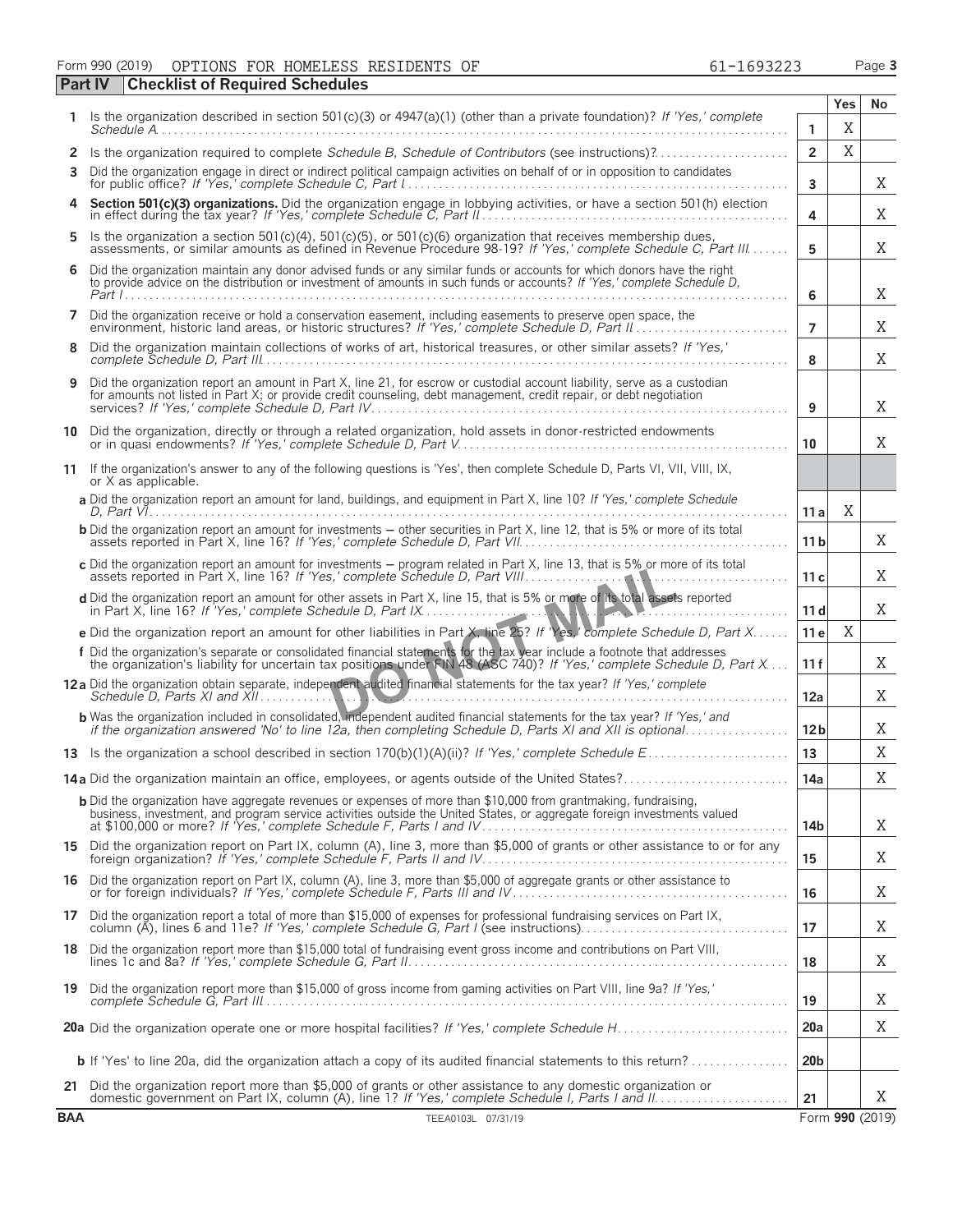Form 990 (2019) OPTIONS FOR HOMELESS RESIDENTS OF 61-1693223 Page **4** OPTIONS FOR HOMELESS RESIDENTS OF  $61-1693223$ 

|            | <b>Checklist of Required Schedules</b> (continued)<br>Part IV                                                                                                                                                                                                                                                                            |                 |            |                 |
|------------|------------------------------------------------------------------------------------------------------------------------------------------------------------------------------------------------------------------------------------------------------------------------------------------------------------------------------------------|-----------------|------------|-----------------|
|            | 22 Did the organization report more than \$5,000 of grants or other assistance to or for domestic individuals on Part IX,                                                                                                                                                                                                                | 22              | <b>Yes</b> | No<br>X         |
|            | 23 Did the organization answer 'Yes' to Part VII, Section A, line 3, 4, or 5 about compensation of the organization's current                                                                                                                                                                                                            |                 |            |                 |
|            | and former officers, directors, trustees, key employees, and highest compensated employees? If 'Yes,' complete                                                                                                                                                                                                                           | 23              |            | X               |
|            | 24 a Did the organization have a tax-exempt bond issue with an outstanding principal amount of more than \$100,000 as of the last day of the year, that was issued after December 31, 2002? If 'Yes,' answer lines 24b through                                                                                                           | 24a             |            | X               |
|            | <b>b</b> Did the organization invest any proceeds of tax-exempt bonds beyond a temporary period exception?                                                                                                                                                                                                                               | 24 <sub>b</sub> |            |                 |
|            | c Did the organization maintain an escrow account other than a refunding escrow at any time during the year to defease                                                                                                                                                                                                                   | 24 <sub>c</sub> |            |                 |
|            | d Did the organization act as an 'on behalf of' issuer for bonds outstanding at any time during the year?                                                                                                                                                                                                                                | 24d             |            |                 |
|            | 25 a Section 501(c)(3), 501(c)(4), and 501(c)(29) organizations. Did the organization engage in an excess benefit                                                                                                                                                                                                                        | 25a             |            | X               |
|            | <b>b</b> Is the organization aware that it engaged in an excess benefit transaction with a disqualified person in a prior year, and<br>that the transaction has not been reported on any of the organization's prior Forms 990 or 990-EZ? If 'Yes,' complete                                                                             | 25 <sub>b</sub> |            | X               |
|            | 26 Did the organization report any amount on Part X, line 5 or 22, for receivables from or payables to any current or former officer, director, trustee, key employee, creator or founder, substantial contributor, or 35% con                                                                                                           | 26              |            | X               |
|            | 27 Did the organization provide a grant or other assistance to any current or former officer, director, trustee, key<br>employee, creator or founder, substantial contributor or employee thereof, a grant selection committee<br>member, or to a 35% controlled entity (including an employee thereof) or family member of any of these | 27              |            | Χ               |
| 28         | Was the organization a party to a business transaction with one of the following parties (see Schedule L, Part IV<br>instructions, for applicable filing thresholds, conditions, and exceptions):                                                                                                                                        |                 |            |                 |
|            | a A current or former officer, director, trustee, key employee, creator or founder, or substantial contributor? If                                                                                                                                                                                                                       | 28a             |            | Χ               |
|            | <b>b</b> A family member of any individual described in line 28a? If 'Yes,' complete Schedule L, Part IV.                                                                                                                                                                                                                                | 28 <sub>b</sub> |            | X               |
|            | c A 35% controlled entity of one or more individuals and/or organizations described in lines 28a or 28b? If                                                                                                                                                                                                                              | 28c             |            | Χ               |
| 29         | Did the organization receive more than \$25,000 in non-cash contributions? If 'Yes,' complete Schedule M                                                                                                                                                                                                                                 | 29              |            | $\overline{X}$  |
| 30         | Did the organization receive contributions of art, historical treasures, or other similar assets, or qualified conservation                                                                                                                                                                                                              | 30              |            | Χ               |
| 31         | Did the organization liquidate, terminate, or dissolve and cease operations? If 'Yes,' complete Schedule N, Part I                                                                                                                                                                                                                       | 31              |            | $\overline{X}$  |
| 32         | Did the organization sell, exchange, dispose of, or transfer more than 25% of its net assets? If 'Yes,' complete                                                                                                                                                                                                                         | 32              |            | X               |
| 33         | Did the organization own 100% of an entity disregarded as separate from the organization under Regulations sections                                                                                                                                                                                                                      | 33              |            | Χ               |
|            | 34 Was the organization related to any tax-exempt or taxable entity? If 'Yes,' complete Schedule R, Part II, III, or IV,                                                                                                                                                                                                                 | 34              |            | Χ               |
|            |                                                                                                                                                                                                                                                                                                                                          | 35a             |            | $\overline{X}$  |
|            | b If 'Yes' to line 35a, did the organization receive any payment from or engage in any transaction with a controlled<br>entity within the meaning of section 512(b)(13)? If 'Yes,' complete Schedule R, Part V, line 2                                                                                                                   | 35 <sub>b</sub> |            |                 |
|            |                                                                                                                                                                                                                                                                                                                                          | 36              |            | Χ               |
|            | 37 Did the organization conduct more than 5% of its activities through an entity that is not a related organization and that is treated as a partnership for federal income tax purposes? If 'Yes,' complete Schedule R, Part                                                                                                            | 37              |            | Χ               |
|            | 38 Did the organization complete Schedule O and provide explanations in Schedule O for Part VI, lines 11b and 19?                                                                                                                                                                                                                        | 38              | X          |                 |
|            | Part V Statements Regarding Other IRS Filings and Tax Compliance                                                                                                                                                                                                                                                                         |                 |            |                 |
|            |                                                                                                                                                                                                                                                                                                                                          |                 |            |                 |
|            |                                                                                                                                                                                                                                                                                                                                          |                 | Yes        | No              |
|            | 0<br><b>b</b> Enter the number of Forms W-2G included in line 1a. Enter -0- if not applicable<br>1 <sub>b</sub><br>0                                                                                                                                                                                                                     |                 |            |                 |
|            |                                                                                                                                                                                                                                                                                                                                          |                 |            |                 |
|            | C Did the organization comply with backup withholding rules for reportable payments to vendors and reportable gaming<br>(gambling) winnings to prize winners?<br>TEEA0104L 07/31/19                                                                                                                                                      | 1 <sub>c</sub>  |            |                 |
| <b>BAA</b> |                                                                                                                                                                                                                                                                                                                                          |                 |            | Form 990 (2019) |

|  |  | ็นววว |  |
|--|--|-------|--|
|  |  |       |  |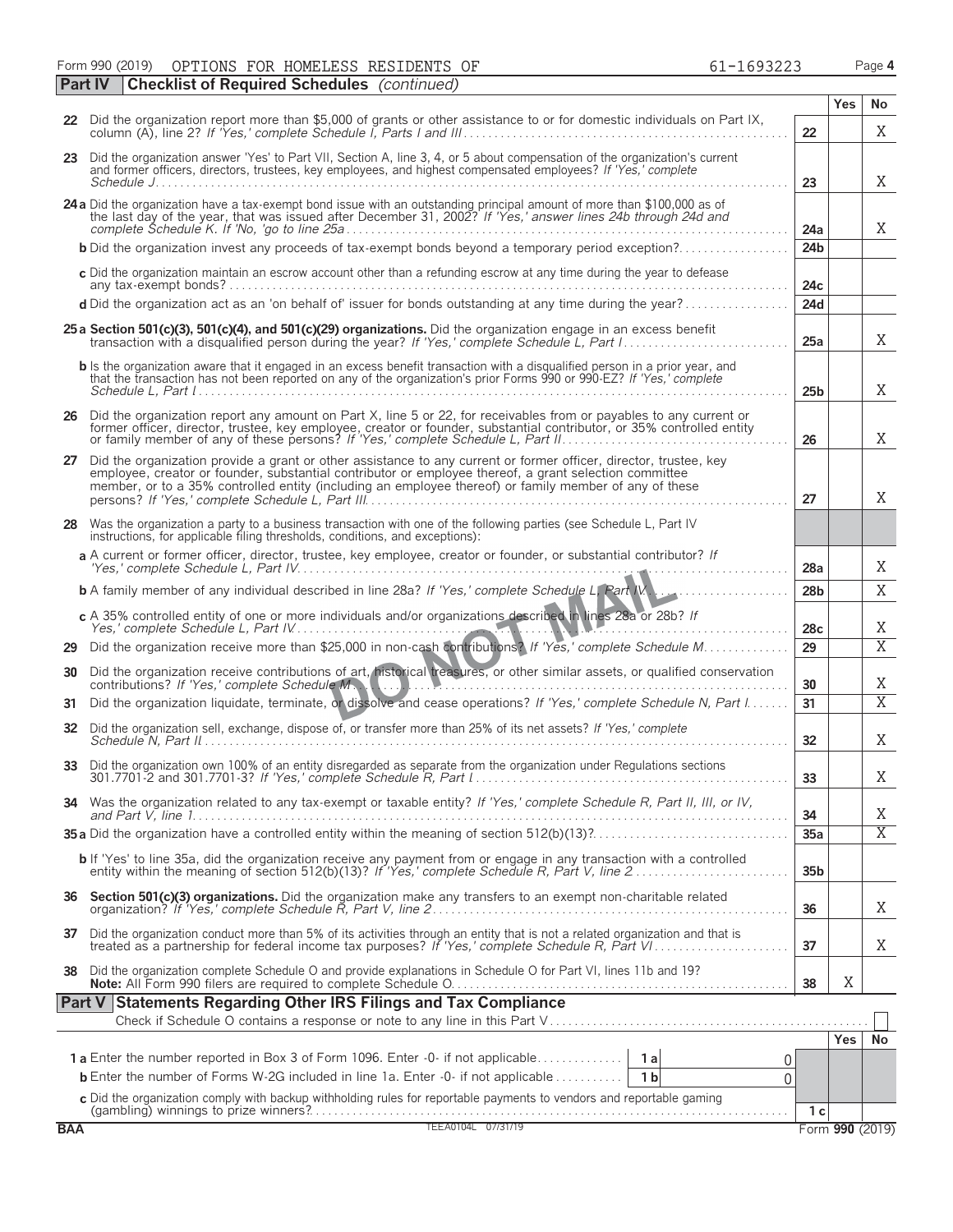|               | Form 990 (2019)<br>OPTIONS FOR HOMELESS RESIDENTS OF<br>61-1693223                                                                                                                                                                               |                 |                         | Page 5                  |
|---------------|--------------------------------------------------------------------------------------------------------------------------------------------------------------------------------------------------------------------------------------------------|-----------------|-------------------------|-------------------------|
| <b>Part V</b> | Statements Regarding Other IRS Filings and Tax Compliance (continued)                                                                                                                                                                            |                 |                         |                         |
|               |                                                                                                                                                                                                                                                  |                 | Yes                     | No.                     |
|               | 2a Enter the number of employees reported on Form W-3, Transmittal of Wage and Tax State-<br>ments, filed for the calendar year ending with or within the year covered by this return<br>2a<br>28                                                |                 |                         |                         |
|               | <b>b</b> If at least one is reported on line 2a, did the organization file all required federal employment tax returns?                                                                                                                          | 2 <sub>b</sub>  | $\overline{\mathrm{X}}$ |                         |
|               | Note: If the sum of lines 1a and 2a is greater than 250, you may be required to e-file (see instructions)                                                                                                                                        |                 |                         |                         |
|               |                                                                                                                                                                                                                                                  | Зa              |                         | X                       |
|               |                                                                                                                                                                                                                                                  | 3 <sub>b</sub>  |                         |                         |
|               | 4a At any time during the calendar year, did the organization have an interest in, or a signature or other authority over, a<br>financial account in a foreign country (such as a bank account, securities account, or other financial account)? | 4a              |                         | X                       |
|               | b If 'Yes,' enter the name of the foreign country                                                                                                                                                                                                |                 |                         |                         |
|               | See instructions for filing requirements for FinCEN Form 114, Report of Foreign Bank and Financial Accounts (FBAR).                                                                                                                              |                 |                         |                         |
|               | <b>5a</b> Was the organization a party to a prohibited tax shelter transaction at any time during the tax year?                                                                                                                                  | 5a              |                         | Χ<br>$\overline{X}$     |
|               | <b>b</b> Did any taxable party notify the organization that it was or is a party to a prohibited tax shelter transaction?                                                                                                                        | 5 <sub>b</sub>  |                         |                         |
|               |                                                                                                                                                                                                                                                  | 5c              |                         |                         |
|               | 6 a Does the organization have annual gross receipts that are normally greater than \$100,000, and did the organization solicit any contributions that were not tax deductible as charitable contributions?                                      | 6a              |                         | X                       |
|               | b If 'Yes,' did the organization include with every solicitation an express statement that such contributions or gifts were                                                                                                                      | 6b              |                         |                         |
|               | 7 Organizations that may receive deductible contributions under section 170(c).                                                                                                                                                                  |                 |                         |                         |
|               | a Did the organization receive a payment in excess of \$75 made partly as a contribution and partly for goods and                                                                                                                                | 7a              |                         | X                       |
|               |                                                                                                                                                                                                                                                  | 7 <sub>b</sub>  |                         |                         |
|               | c Did the organization sell, exchange, or otherwise dispose of tangible personal property for which it was required to file                                                                                                                      | 7 с             |                         | X                       |
|               |                                                                                                                                                                                                                                                  |                 |                         |                         |
|               | e Did the organization receive any funds, directly or indirectly, to pay premiums on a personal benefit contract?                                                                                                                                | 7e              |                         | Χ                       |
|               | f Did the organization, during the year, pay premiums, directly or indirectly, on a personal benefit contract?                                                                                                                                   | 7f              |                         | $\overline{\mathrm{X}}$ |
|               | q If the organization received a contribution of qualified intellectual property, did the organization file Form 8899                                                                                                                            | 7 g             |                         |                         |
|               | h If the organization received a contribution of cars, boats, airplanes, or other vehicles, did the organization file a                                                                                                                          | 7 <sub>h</sub>  |                         |                         |
|               | 8 Sponsoring organizations maintaining donor advised funds. Did a donor advised fund maintained by the sponsoring                                                                                                                                |                 |                         |                         |
|               |                                                                                                                                                                                                                                                  | 8               |                         |                         |
| 9             | Sponsoring organizations maintaining donor advised funds.                                                                                                                                                                                        |                 |                         |                         |
|               |                                                                                                                                                                                                                                                  | 9a              |                         |                         |
|               |                                                                                                                                                                                                                                                  | 9 <sub>b</sub>  |                         |                         |
|               | 10 Section 501(c)(7) organizations. Enter:                                                                                                                                                                                                       |                 |                         |                         |
|               | a Initiation fees and capital contributions included on Part VIII, line 12<br>10a                                                                                                                                                                |                 |                         |                         |
|               | <b>b</b> Gross receipts, included on Form 990, Part VIII, line 12, for public use of club facilities<br>10 <sub>b</sub><br>11 Section 501(c)(12) organizations. Enter:                                                                           |                 |                         |                         |
|               | 11a                                                                                                                                                                                                                                              |                 |                         |                         |
|               | <b>b</b> Gross income from other sources (Do not net amounts due or paid to other sources                                                                                                                                                        |                 |                         |                         |
|               | 11 <sub>b</sub>                                                                                                                                                                                                                                  |                 |                         |                         |
|               | 12a Section 4947(a)(1) non-exempt charitable trusts. Is the organization filing Form 990 in lieu of Form 1041?                                                                                                                                   | 12a             |                         |                         |
|               | <b>b</b> If 'Yes,' enter the amount of tax-exempt interest received or accrued during the year<br>12 <sub>b</sub>                                                                                                                                |                 |                         |                         |
|               | 13 Section 501(c)(29) qualified nonprofit health insurance issuers.                                                                                                                                                                              |                 |                         |                         |
|               |                                                                                                                                                                                                                                                  | 13a             |                         |                         |
|               | <b>Note:</b> See the instructions for additional information the organization must report on Schedule O.                                                                                                                                         |                 |                         |                         |
|               | <b>b</b> Enter the amount of reserves the organization is required to maintain by the states in<br>which the organization is licensed to issue qualified health plans<br>13 <sub>b</sub>                                                         |                 |                         |                         |
|               | 13c                                                                                                                                                                                                                                              |                 |                         | Χ                       |
|               |                                                                                                                                                                                                                                                  | 14 a            |                         |                         |
|               | <b>b</b> If 'Yes,' has it filed a Form 720 to report these payments? If 'No,' provide an explanation on Schedule O                                                                                                                               | 14 <sub>b</sub> |                         |                         |
|               | 15 Is the organization subject to the section 4960 tax on payment(s) of more than \$1,000,000 in remuneration or                                                                                                                                 | 15              |                         | Χ                       |
|               | If 'Yes,' see instructions and file Form 4720, Schedule N.                                                                                                                                                                                       |                 |                         |                         |
|               | 16 Is the organization an educational institution subject to the section 4968 excise tax on net investment income?<br>If 'Yes,' complete Form 4720, Schedule O.                                                                                  | 16              |                         | Χ                       |
| <b>BAA</b>    | TEEA0105L 07/31/19                                                                                                                                                                                                                               |                 |                         | Form 990 (2019)         |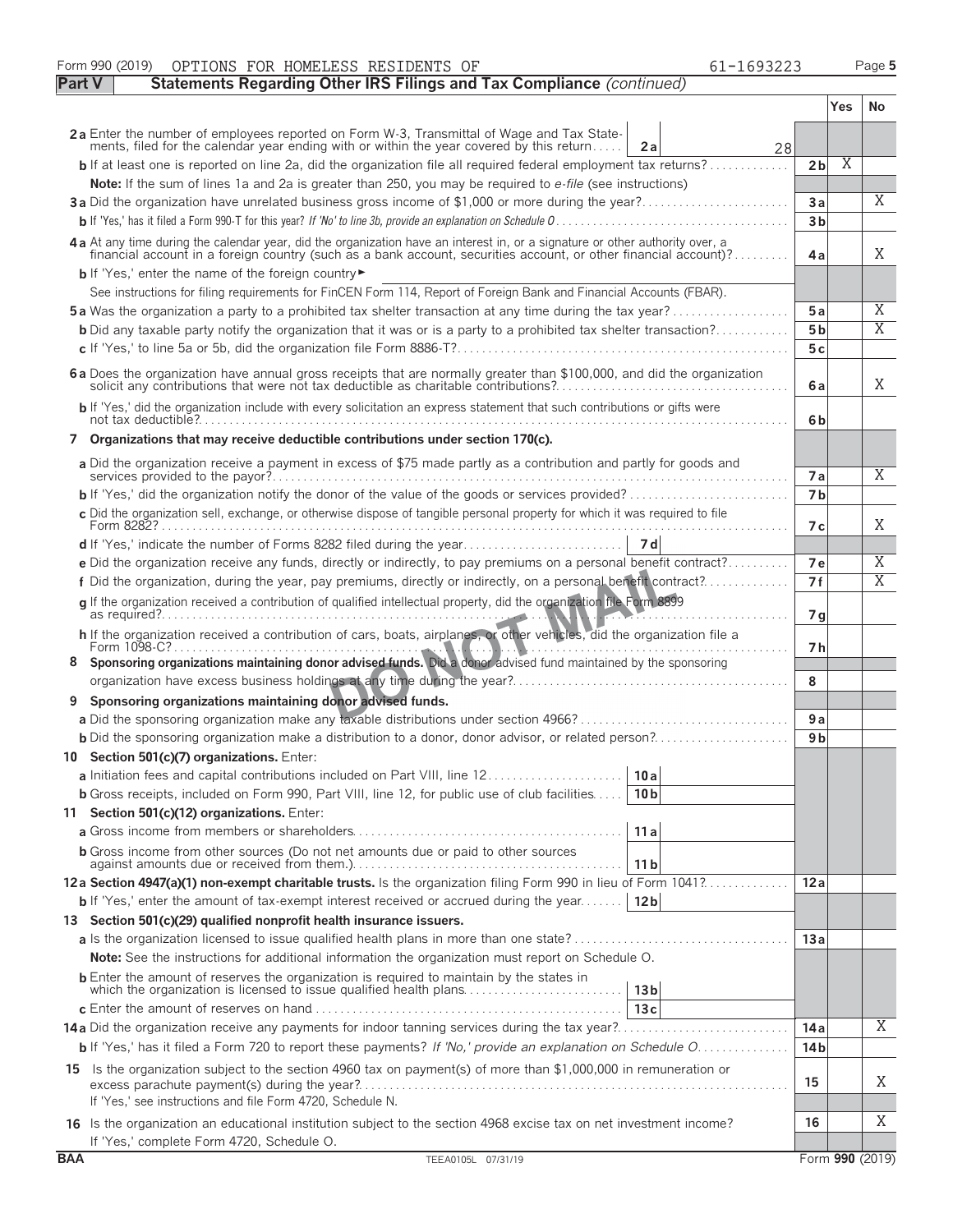**Part VI Governance, Management, and Disclosure** *For each 'Yes' response to lines 2 through 7b below, and for a 'No' response to line 8a, 8b, or 10b below, describe the circumstances, processes, or changes on Schedule O. See instructions.* Check if Schedule O contains a response or note to any line in this Part VI. . . . . . . . . . . . . . . . . . . . . . . . . . . . . . . . . . . . . . . . . . . . . . . . . . X

|                                                                                                                         | <b>Section A. Governing Body and Management</b>                                                                                                                                                                                                                                                                                      |                      |                       |                                  |  |  |  |  |  |
|-------------------------------------------------------------------------------------------------------------------------|--------------------------------------------------------------------------------------------------------------------------------------------------------------------------------------------------------------------------------------------------------------------------------------------------------------------------------------|----------------------|-----------------------|----------------------------------|--|--|--|--|--|
|                                                                                                                         |                                                                                                                                                                                                                                                                                                                                      |                      | Yes                   | No                               |  |  |  |  |  |
|                                                                                                                         | <b>1a</b> Enter the number of voting members of the governing body at the end of the tax year<br>1a<br>11<br>If there are material differences in voting rights among members<br>of the governing body, or if the governing body delegated broad<br>authority to an executive committee or similar committee, explain on Schedule O. |                      |                       |                                  |  |  |  |  |  |
|                                                                                                                         |                                                                                                                                                                                                                                                                                                                                      |                      |                       |                                  |  |  |  |  |  |
|                                                                                                                         | <b>b</b> Enter the number of voting members included on line 1a, above, who are independent 1 1b<br>11                                                                                                                                                                                                                               |                      |                       |                                  |  |  |  |  |  |
|                                                                                                                         | 2 Did any officer, director, trustee, or key employee have a family relationship or a business relationship with any other                                                                                                                                                                                                           | $\overline{2}$       |                       | $\overline{X}$                   |  |  |  |  |  |
|                                                                                                                         | 3 Did the organization delegate control over management duties customarily performed by or under the direct supervision<br>of officers, directors, trustees, or key employees to a management company or other person?                                                                                                               | $\mathbf{3}$         |                       | X                                |  |  |  |  |  |
|                                                                                                                         | 4 Did the organization make any significant changes to its governing documents                                                                                                                                                                                                                                                       | 4                    |                       | Χ                                |  |  |  |  |  |
| 5.<br>6.                                                                                                                | Did the organization become aware during the year of a significant diversion of the organization's assets?                                                                                                                                                                                                                           | 5<br>6               |                       | $\overline{X}$<br>$\overline{X}$ |  |  |  |  |  |
| 7 a Did the organization have members, stockholders, or other persons who had the power to elect or appoint one or more |                                                                                                                                                                                                                                                                                                                                      |                      |                       |                                  |  |  |  |  |  |
|                                                                                                                         | <b>b</b> Are any governance decisions of the organization reserved to (or subject to approval by) members,                                                                                                                                                                                                                           | 7a<br>7 <sub>b</sub> |                       | X<br>X                           |  |  |  |  |  |
|                                                                                                                         | 8 Did the organization contemporaneously document the meetings held or written actions undertaken during the year by<br>the following:                                                                                                                                                                                               |                      |                       |                                  |  |  |  |  |  |
|                                                                                                                         |                                                                                                                                                                                                                                                                                                                                      | 8a                   | Χ                     |                                  |  |  |  |  |  |
|                                                                                                                         |                                                                                                                                                                                                                                                                                                                                      | 8 <sub>b</sub>       |                       | X                                |  |  |  |  |  |
|                                                                                                                         |                                                                                                                                                                                                                                                                                                                                      |                      |                       |                                  |  |  |  |  |  |
|                                                                                                                         | 9 Is there any officer, director, trustee, or key employee listed in Part VII, Section A, who cannot be reached at the<br>9                                                                                                                                                                                                          |                      |                       |                                  |  |  |  |  |  |
|                                                                                                                         | Section B. Policies (This Section B requests information about policies not required by the Internal Revenue Code.)                                                                                                                                                                                                                  |                      |                       |                                  |  |  |  |  |  |
|                                                                                                                         |                                                                                                                                                                                                                                                                                                                                      |                      | Yes                   | No                               |  |  |  |  |  |
|                                                                                                                         |                                                                                                                                                                                                                                                                                                                                      | 10a                  |                       | X                                |  |  |  |  |  |
|                                                                                                                         | b If 'Yes,' did the organization have written policies and procedures governing the activities of such chapters, affiliates, and branches to ensure their                                                                                                                                                                            | 10 <sub>b</sub>      |                       |                                  |  |  |  |  |  |
|                                                                                                                         |                                                                                                                                                                                                                                                                                                                                      | 11a                  | $\overline{X}$        |                                  |  |  |  |  |  |
|                                                                                                                         | b Describe in Schedule O the process, if any, used by the organization to review this Form 990. SEE SCHEDULE O                                                                                                                                                                                                                       |                      |                       |                                  |  |  |  |  |  |
|                                                                                                                         |                                                                                                                                                                                                                                                                                                                                      | 12a                  | X                     |                                  |  |  |  |  |  |
|                                                                                                                         | <b>b</b> Were officers, directors, or trustees, and key employees required to disclose annually interests that could give rise                                                                                                                                                                                                       | 12 <sub>b</sub>      | Χ                     |                                  |  |  |  |  |  |
|                                                                                                                         | c Did the organization regularly and consistently monitor and enforce compliance with the policy? If 'Yes,' describe in                                                                                                                                                                                                              | 12c                  | X                     |                                  |  |  |  |  |  |
|                                                                                                                         |                                                                                                                                                                                                                                                                                                                                      | 13                   | $\overline{\text{X}}$ |                                  |  |  |  |  |  |
|                                                                                                                         |                                                                                                                                                                                                                                                                                                                                      | 14                   | $\overline{\text{X}}$ |                                  |  |  |  |  |  |
|                                                                                                                         | 15 Did the process for determining compensation of the following persons include a review and approval by independent<br>persons, comparability data, and contemporaneous substantiation of the deliberation and decision?                                                                                                           |                      |                       |                                  |  |  |  |  |  |
|                                                                                                                         |                                                                                                                                                                                                                                                                                                                                      | 15 a                 |                       | X                                |  |  |  |  |  |
|                                                                                                                         |                                                                                                                                                                                                                                                                                                                                      | 15 <sub>b</sub>      |                       | $\overline{X}$                   |  |  |  |  |  |
|                                                                                                                         | If 'Yes' to line 15a or 15b, describe the process in Schedule O (see instructions).                                                                                                                                                                                                                                                  |                      |                       |                                  |  |  |  |  |  |
|                                                                                                                         | 16a Did the organization invest in, contribute assets to, or participate in a joint venture or similar arrangement with a                                                                                                                                                                                                            | 16 a                 |                       | X                                |  |  |  |  |  |
|                                                                                                                         | b If 'Yes,' did the organization follow a written policy or procedure requiring the organization to evaluate its<br>participation in joint venture arrangements under applicable federal tax law, and take steps to safeguard the                                                                                                    | 16 b                 |                       |                                  |  |  |  |  |  |
|                                                                                                                         | <b>Section C. Disclosure</b>                                                                                                                                                                                                                                                                                                         |                      |                       |                                  |  |  |  |  |  |
|                                                                                                                         | 17 List the states with which a copy of this Form 990 is required to be filed $\blacktriangleright$<br>0R                                                                                                                                                                                                                            |                      |                       |                                  |  |  |  |  |  |
|                                                                                                                         | 18 Section 6104 requires an organization to make its Forms 1023 (1024 or 1024-A, if applicable), 990, and 990-T (Section 501(c)(3)s only)<br>available for public inspection. Indicate how you made these available. Check all that apply.                                                                                           |                      |                       |                                  |  |  |  |  |  |
|                                                                                                                         | X<br>Another's website<br>Upon request<br>Own website<br>Other (explain on Schedule O)                                                                                                                                                                                                                                               |                      |                       |                                  |  |  |  |  |  |
| 19                                                                                                                      | Describe on Schedule O whether (and if so, how) the organization made its governing documents, conflict of interest policy, and financial statements available to<br>the public during the tax year.<br>SEE SCHEDULE O                                                                                                               |                      |                       |                                  |  |  |  |  |  |
| 20                                                                                                                      | State the name, address, and telephone number of the person who possesses the organization's books and records ►                                                                                                                                                                                                                     |                      |                       |                                  |  |  |  |  |  |

|  |  |  | Le baco and harno, addition, and coophone harnon of any porson mno possossos are organizations boone and roomas |  |  |  |  |
|--|--|--|-----------------------------------------------------------------------------------------------------------------|--|--|--|--|
|  |  |  | KAT ARCHER 320 EAST MAIN STREET, SUITE 210 ASHLAND OR 97520 541-601-0738                                        |  |  |  |  |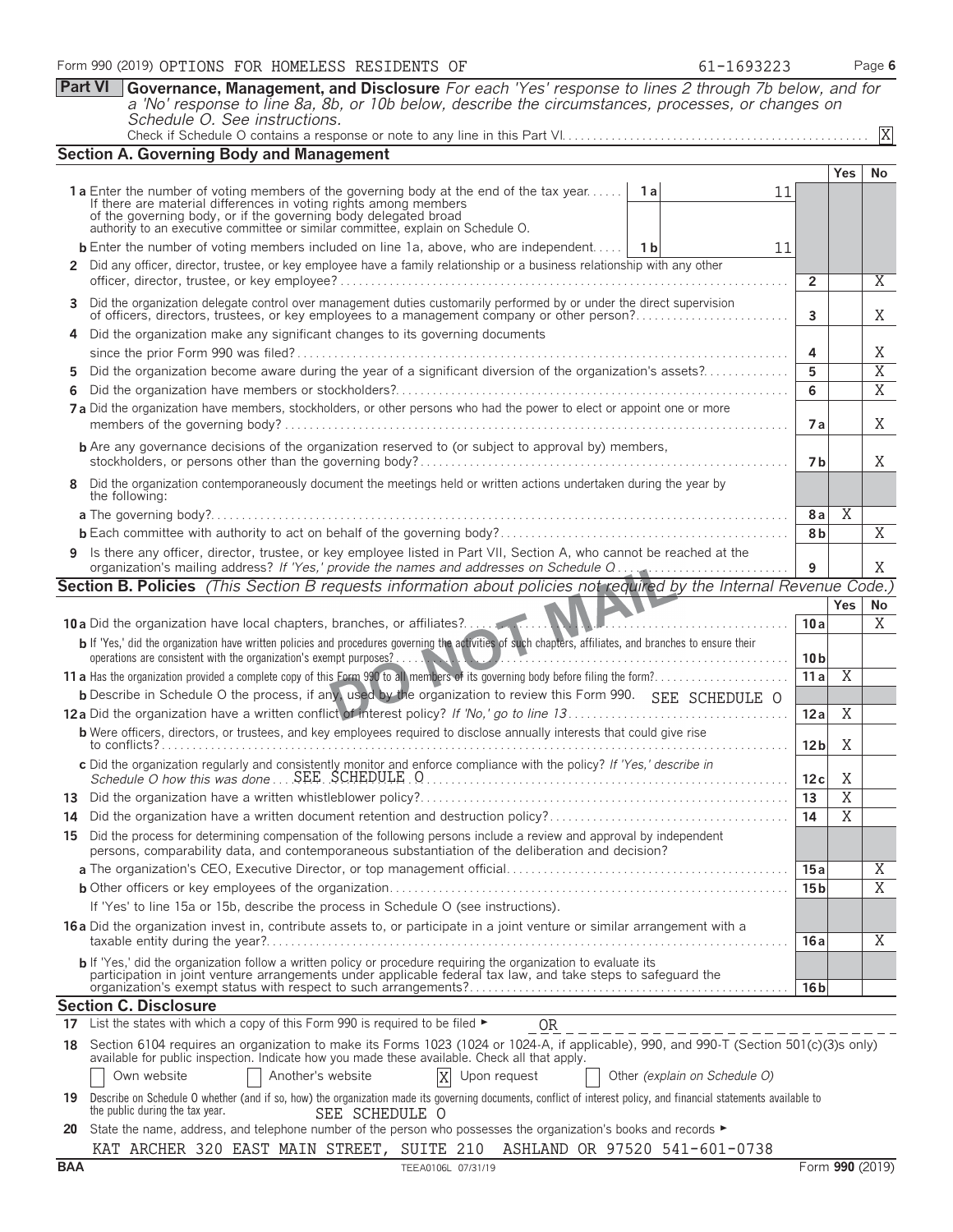| Form 990 (2019) OPTIONS FOR HOMELESS RESIDENTS OF                                                                                                                     | 61-1693223 | Page 7 |
|-----------------------------------------------------------------------------------------------------------------------------------------------------------------------|------------|--------|
| Part VII   Compensation of Officers, Directors, Trustees, Key Employees, Highest Compensated Employees, and<br>Independent Contractors                                |            |        |
|                                                                                                                                                                       |            |        |
| Section A. Officers, Directors, Trustees, Key Employees, and Highest Compensated Employees                                                                            |            |        |
| <b>1 a</b> Complete this table for all persons required to be listed. Report compensation for the calendar year ending with or within the<br>organization's tax year. |            |        |

? List all of the organization's **current** officers, directors, trustees (whether individuals or organizations), regardless of amount of compensation. Enter -0- in columns (D), (E), and (F) if no compensation was paid.

? List all of the organization's **current** key employees, if any. See instructions for definition of 'key employee.'

? List the organization's five **current** highest compensated employees (other than an officer, director, trustee, or key employee) who received reportable compensation (Box 5 of Form W-2 and/or Box 7 of Form 1099-MISC) of more than \$100,000 from the organization and any related organizations.

? List all of the organization's **former** officers, key employees, and highest compensated employees who received more than \$100,000 of reportable compensation from the organization and any related organizations.

? List all of the organization's **former directors or trustees** that received, in the capacity as a former director or trustee of the

organization, more than \$10,000 of reportable compensation from the organization and any related organizations.

See instructions for the order in which to list the persons above.

Check this box if neither the organization nor any related organization compensated any current officer, director, or trustee. X

|            |                                             |                                                                                            |                                  |                                 | (C)     |                   |                                                                                        |        |                                                            |                                                                 |                                                                       |
|------------|---------------------------------------------|--------------------------------------------------------------------------------------------|----------------------------------|---------------------------------|---------|-------------------|----------------------------------------------------------------------------------------|--------|------------------------------------------------------------|-----------------------------------------------------------------|-----------------------------------------------------------------------|
|            | (A)<br>Name and title                       | (B)<br>Average<br>hours<br>per                                                             |                                  |                                 |         | director/trustee) | Position (do not check more<br>than one box, unless person<br>is both an officer and a |        | (D)<br>Reportable<br>compensation from<br>the organization | (E)<br>Reportable<br>compensation from<br>related organizations | (F)<br>Estimated amount<br>of other                                   |
|            |                                             | week<br>(list any<br>hours for<br>related<br>organiza<br>tions<br>below<br>dotted<br>line) | ndividual trustee<br>direct<br>₫ | Institutional<br><b>trustee</b> | Officer | Key employee      | Highest compensated<br>employee                                                        | Former | (W-2/1099-MISC)                                            | (W-2/1099-MISC)                                                 | compensation from<br>the organization<br>and related<br>organizations |
|            | (1) MICHELLE ARELLANO<br>EXECUTIVE DIRECTOR | 40<br>$\Omega$                                                                             |                                  |                                 |         | X                 |                                                                                        |        | 30,116                                                     | $\mathbf{0}$                                                    | $\boldsymbol{0}$ .                                                    |
|            | (2) CASS SINCLAIR<br>SENIOR DIRECTOR        | 40<br>$\Omega$                                                                             |                                  |                                 |         | X                 |                                                                                        |        | 29,679                                                     | $\mathbf{0}$                                                    | $0$ .                                                                 |
|            | (3) PAM LOTT<br><b>ADMINISTRATOR</b>        | 40<br>$\Omega$                                                                             |                                  |                                 |         | X                 |                                                                                        |        | 20,289.                                                    | $\mathbf{0}$ .                                                  | $0$ .                                                                 |
|            | (4) LISA SMITH<br>LEAD NAVIGATOR            | 40                                                                                         |                                  |                                 |         | Χ                 |                                                                                        |        | 19,219.                                                    | $\mathbf 0$                                                     | 0.                                                                    |
|            | (5) CRYSTINA STEVENS<br>RESOURCE NAVIGATOR  | 40<br>$\Omega$                                                                             |                                  |                                 |         | X                 |                                                                                        |        | 13,875                                                     | $\mathbf 0$                                                     | 0.                                                                    |
|            | (6) JULIE BENEZET<br><b>DIRECTOR</b>        | $\sqrt{2}$<br>$\Omega$                                                                     | $\rm X$                          |                                 |         |                   |                                                                                        |        | $\mathbf 0$                                                | $\mathsf{0}$                                                    | $0_{.}$                                                               |
|            | (7) REV. DAN FOWLER<br>VICE PRESIDENT       | 8<br>$\Omega$                                                                              | Χ                                |                                 | X       |                   |                                                                                        |        | $\Omega$                                                   | $\mathbf{0}$                                                    | $0$ .                                                                 |
|            | (8) AKIVA DEJACK<br><b>DIRECTOR</b>         | $\sqrt{2}$<br>$\Omega$                                                                     | Χ                                |                                 |         |                   |                                                                                        |        | $\mathbf 0$                                                | 0                                                               | 0.                                                                    |
|            | (9) DIANE DE RYSS<br>PRESIDENT              | 8<br>$\Omega$                                                                              | X                                |                                 | X       |                   |                                                                                        |        | $\mathbf 0$                                                | $\mathbf 0$                                                     | 0.                                                                    |
|            | (10) MONTYE MALE<br><b>DIRECTOR</b>         | $\overline{c}$<br>$\mathbf{0}$                                                             | X                                |                                 |         |                   |                                                                                        |        | $\mathbf 0$                                                | $\mathbf{0}$                                                    | $0$ .                                                                 |
|            | (11) SARAH WALCHER<br>TREASURER             | 8<br>0                                                                                     | Χ                                |                                 | X       |                   |                                                                                        |        | $\boldsymbol{0}$                                           | $\mathsf 0$                                                     | $0$ .                                                                 |
|            | (12) RON MOGEL<br>SECRETARY                 | 8<br>$\Omega$                                                                              | X                                |                                 |         |                   |                                                                                        |        | $\mathbf 0$                                                | $\mathbf 0$                                                     | 0.                                                                    |
|            | (13) STEVE RUSSO<br><b>DIRECTOR</b>         | $\overline{2}$<br>$\Omega$                                                                 | X                                |                                 |         |                   |                                                                                        |        | $\mathbf 0$                                                | $\mathsf{0}$                                                    | 0.                                                                    |
|            | (14) CATHY GERBRACHT<br><b>DIRECTOR</b>     | $\overline{c}$<br>$\Omega$                                                                 | X                                |                                 |         |                   |                                                                                        |        | $\Omega$                                                   | $\mathbf 0$                                                     | 0.                                                                    |
| <b>BAA</b> |                                             | TEEA0107L 07/31/19                                                                         |                                  |                                 |         |                   |                                                                                        |        |                                                            |                                                                 | Form 990 (2019)                                                       |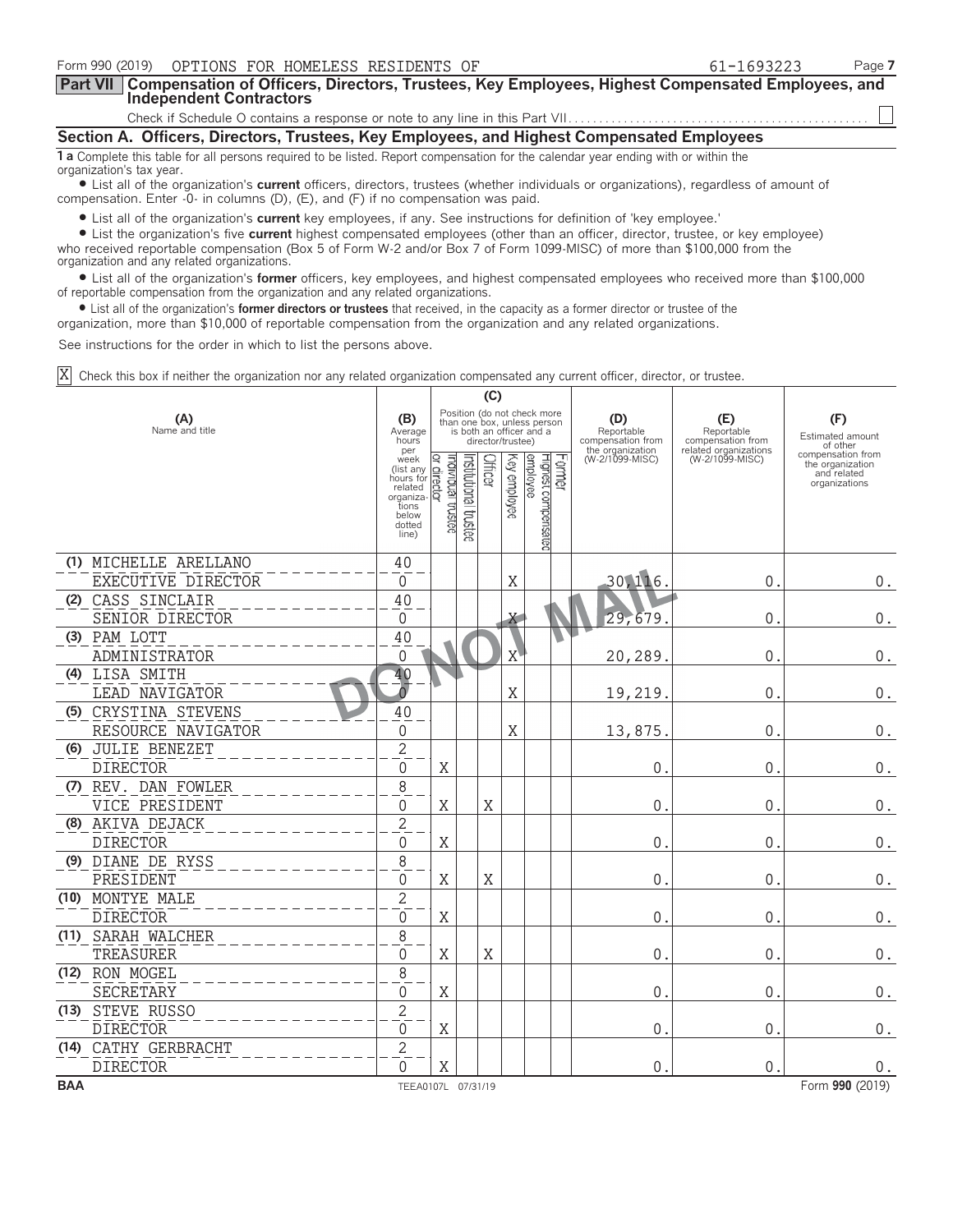| Part VII Section A. Officers, Directors, Trustees, Key Employees, and Highest Compensated Employees (continued)                                                                                                                                                                                           |                                 |                                     |                      |         |              |                                                                                                             |                                        |                                          |                                       |                              |             |
|-----------------------------------------------------------------------------------------------------------------------------------------------------------------------------------------------------------------------------------------------------------------------------------------------------------|---------------------------------|-------------------------------------|----------------------|---------|--------------|-------------------------------------------------------------------------------------------------------------|----------------------------------------|------------------------------------------|---------------------------------------|------------------------------|-------------|
|                                                                                                                                                                                                                                                                                                           | (B)                             |                                     |                      | (C)     |              |                                                                                                             |                                        |                                          |                                       |                              |             |
| (A)<br>Name and title                                                                                                                                                                                                                                                                                     | Average<br>hours<br>per<br>week |                                     |                      |         |              | Position<br>(do not check more than one<br>box, unless person is both an<br>officer and a director/trustee) | (D)<br>Reportable<br>compensation from | (E)<br>Reportable<br>compensation from   | Estimated amount                      | (F)<br>of other              |             |
|                                                                                                                                                                                                                                                                                                           | (list any<br>hours<br>for       | ndividual trustee<br>$\overline{a}$ | nstitutional trustee | Officer | Key employee | employee                                                                                                    | the organization<br>(W-2/1099-MISC)    | related organizations<br>(W-2/1099-MISC) | compensation from<br>the organization | and related<br>organizations |             |
|                                                                                                                                                                                                                                                                                                           | related<br>organiza<br>- tions  | irector                             |                      |         |              |                                                                                                             |                                        |                                          |                                       |                              |             |
|                                                                                                                                                                                                                                                                                                           | below<br>dotted<br>line)        |                                     |                      |         |              | Farmer<br>Highest compensated                                                                               |                                        |                                          |                                       |                              |             |
| (15) JACKIE BACHMAN<br><b>DIRECTOR</b>                                                                                                                                                                                                                                                                    | $\overline{2}$<br>$\mathbf{0}$  | Χ                                   |                      |         |              |                                                                                                             | 0.                                     | 0.                                       |                                       |                              |             |
| (16) KEN GUDGER                                                                                                                                                                                                                                                                                           | $\overline{2}$                  |                                     |                      |         |              |                                                                                                             |                                        |                                          |                                       |                              | 0.          |
| <b>DIRECTOR</b><br>(17)                                                                                                                                                                                                                                                                                   | $\Omega$                        | Χ                                   |                      |         |              |                                                                                                             | 0.                                     | 0.                                       |                                       |                              | $0$ .       |
| (18)                                                                                                                                                                                                                                                                                                      |                                 |                                     |                      |         |              |                                                                                                             |                                        |                                          |                                       |                              |             |
| (19)                                                                                                                                                                                                                                                                                                      |                                 |                                     |                      |         |              |                                                                                                             |                                        |                                          |                                       |                              |             |
| (20)                                                                                                                                                                                                                                                                                                      |                                 |                                     |                      |         |              |                                                                                                             |                                        |                                          |                                       |                              |             |
| (21)                                                                                                                                                                                                                                                                                                      |                                 |                                     |                      |         |              |                                                                                                             |                                        |                                          |                                       |                              |             |
| (22)                                                                                                                                                                                                                                                                                                      |                                 |                                     |                      |         |              |                                                                                                             |                                        |                                          |                                       |                              |             |
| (23)                                                                                                                                                                                                                                                                                                      |                                 |                                     |                      |         |              |                                                                                                             |                                        |                                          |                                       |                              |             |
| (24)                                                                                                                                                                                                                                                                                                      |                                 |                                     |                      |         |              |                                                                                                             |                                        |                                          |                                       |                              |             |
| (25)                                                                                                                                                                                                                                                                                                      |                                 |                                     |                      |         |              |                                                                                                             |                                        |                                          |                                       |                              |             |
|                                                                                                                                                                                                                                                                                                           |                                 |                                     |                      |         |              |                                                                                                             | 113, 178.                              | 0.                                       |                                       |                              | $0_{\cdot}$ |
|                                                                                                                                                                                                                                                                                                           |                                 |                                     |                      |         |              |                                                                                                             | $0$ .                                  | $0$ .<br>0.                              |                                       |                              | $0$ .<br>0. |
| 2 Total number of individuals (including but not limited to those listed above) who received more than \$100,000 of reportable compensation                                                                                                                                                               |                                 |                                     |                      |         |              |                                                                                                             | 113, 178.                              |                                          |                                       |                              |             |
| from the organization $\blacktriangleright$<br>$\overline{0}$                                                                                                                                                                                                                                             |                                 |                                     |                      |         |              |                                                                                                             |                                        |                                          |                                       |                              |             |
| Did the organization list any former officer, director, trustee, key employee, or highest compensated employee<br>3                                                                                                                                                                                       |                                 |                                     |                      |         |              |                                                                                                             |                                        |                                          |                                       | Yes                          | No          |
| For any individual listed on line 1a, is the sum of reportable compensation and other compensation from<br>4                                                                                                                                                                                              |                                 |                                     |                      |         |              |                                                                                                             |                                        |                                          | 3                                     |                              | X           |
| the organization and related organizations greater than \$150,000? If 'Yes,' complete Schedule J for                                                                                                                                                                                                      |                                 |                                     |                      |         |              |                                                                                                             |                                        |                                          | 4                                     |                              | Χ           |
| Did any person listed on line 1a receive or accrue compensation from any unrelated organization or individual<br>5                                                                                                                                                                                        |                                 |                                     |                      |         |              |                                                                                                             |                                        |                                          | 5                                     |                              | X           |
| <b>Section B. Independent Contractors</b><br>Complete this table for your five highest compensated independent contractors that received more than \$100,000 of<br>1.<br>compensation from the organization. Report compensation for the calendar year ending with or within the organization's tax year. |                                 |                                     |                      |         |              |                                                                                                             |                                        |                                          |                                       |                              |             |
| (A)<br>Name and business address                                                                                                                                                                                                                                                                          |                                 |                                     |                      |         |              |                                                                                                             | (B)<br>Description of services         |                                          | (C)<br>Compensation                   |                              |             |
|                                                                                                                                                                                                                                                                                                           |                                 |                                     |                      |         |              |                                                                                                             |                                        |                                          |                                       |                              |             |
|                                                                                                                                                                                                                                                                                                           |                                 |                                     |                      |         |              |                                                                                                             |                                        |                                          |                                       |                              |             |
| 2 Total number of independent contractors (including but not limited to those listed above) who received more than                                                                                                                                                                                        |                                 |                                     |                      |         |              |                                                                                                             |                                        |                                          |                                       |                              |             |
| \$100,000 of compensation from the organization $\blacktriangleright$ 0                                                                                                                                                                                                                                   |                                 |                                     |                      |         |              |                                                                                                             |                                        |                                          |                                       |                              |             |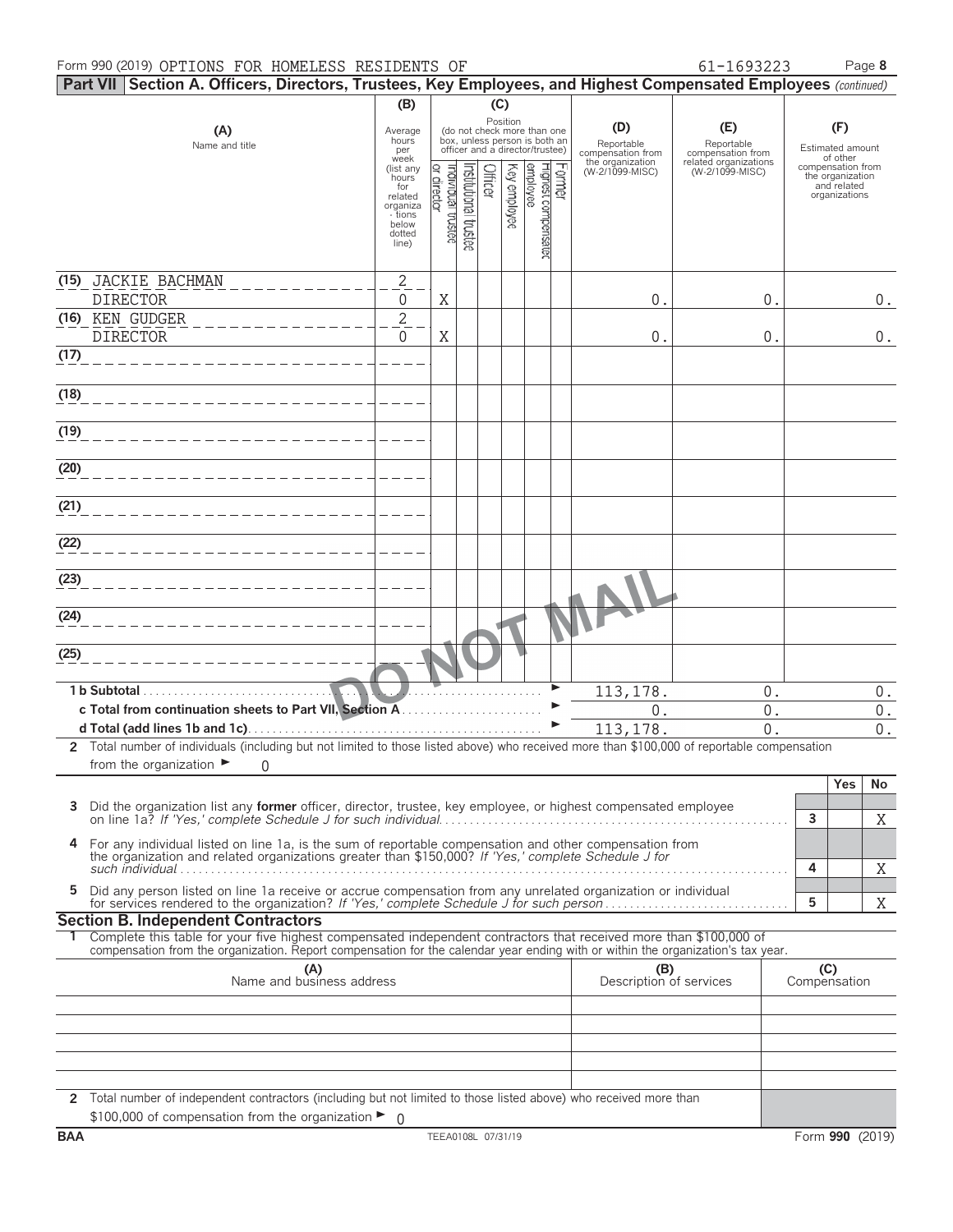#### Form 990 (2019) OPTIONS FOR HOMELESS RESIDENTS OF 61-1693223 Page **9**

#### **Part VIII Statement of Revenue**

Check if Schedule O contains a response or note to any line in this Part VIII. . . . . . . . . . . . . . . . . . . . . . . . . . . . . . . . . . . . . . . . . . . . . . . . .

|                              |    |                                                                                     |                |                       | (A)           | (B)                | (C)                 | (D)                                 |
|------------------------------|----|-------------------------------------------------------------------------------------|----------------|-----------------------|---------------|--------------------|---------------------|-------------------------------------|
|                              |    |                                                                                     |                |                       | Total revenue | Related or         | Unrelated           | Revenue                             |
|                              |    |                                                                                     |                |                       |               | exempt<br>function | business<br>revenue | excluded from tax<br>under sections |
|                              |    |                                                                                     |                |                       |               | revenue            |                     | 512-514                             |
| Contributions, Gifts, Grants |    | 1a Federated campaigns                                                              | 1a             |                       |               |                    |                     |                                     |
| Similar Amounts              |    | <b>b</b> Membership dues                                                            | 1 <sub>b</sub> |                       |               |                    |                     |                                     |
|                              |    | c Fundraising events                                                                | 1 <sub>c</sub> |                       |               |                    |                     |                                     |
|                              |    | d Related organizations                                                             | 1 <sub>d</sub> |                       |               |                    |                     |                                     |
|                              |    | e Government grants (contributions)                                                 | 1e             | 76,500.               |               |                    |                     |                                     |
|                              |    | f All other contributions, gifts, grants, and<br>similar amounts not included above | 1f             | 413,067.              |               |                    |                     |                                     |
|                              |    | g Noncash contributions included in                                                 |                |                       |               |                    |                     |                                     |
| and Other                    |    |                                                                                     | 1 <sub>g</sub> |                       |               |                    |                     |                                     |
|                              |    |                                                                                     |                |                       | 489,567.      |                    |                     |                                     |
| Program Service Revenue      |    |                                                                                     |                | <b>Business Code</b>  |               |                    |                     |                                     |
|                              | 2a |                                                                                     |                |                       |               |                    |                     |                                     |
|                              |    | b                                                                                   |                |                       |               |                    |                     |                                     |
|                              |    |                                                                                     |                |                       |               |                    |                     |                                     |
|                              |    |                                                                                     |                |                       |               |                    |                     |                                     |
|                              |    |                                                                                     |                |                       |               |                    |                     |                                     |
|                              |    | f All other program service revenue                                                 |                |                       |               |                    |                     |                                     |
|                              |    |                                                                                     |                |                       |               |                    |                     |                                     |
|                              | 3  | Investment income (including dividends, interest, and                               |                |                       |               |                    |                     |                                     |
|                              | 4  | Income from investment of tax-exempt bond proceeds.                                 |                |                       |               |                    |                     |                                     |
|                              | 5  |                                                                                     |                |                       |               |                    |                     |                                     |
|                              |    | (i) Real                                                                            |                | (ii) Personal         |               |                    |                     |                                     |
|                              |    | 6a<br><b>6a</b> Gross rents $\ldots$                                                |                |                       |               |                    |                     |                                     |
|                              |    | 6 <sub>b</sub><br><b>b</b> Less: rental expenses                                    |                |                       |               |                    |                     |                                     |
|                              |    | <b>c</b> Rental income or (loss) $6c$                                               |                |                       |               |                    |                     |                                     |
|                              |    |                                                                                     |                | $\blacktriangleright$ |               |                    |                     |                                     |
|                              |    | (i) Securities                                                                      |                | (ii) Other            |               |                    |                     |                                     |
|                              |    | <b>7 a</b> Gross amount from<br>sales of assets                                     |                |                       |               |                    |                     |                                     |
|                              |    | 7a<br>other than inventory                                                          | 5,598.         |                       |               |                    |                     |                                     |
|                              |    | <b>b</b> Less: cost or other basis<br>7b<br>and sales expenses                      | 5,773.         |                       |               |                    |                     |                                     |
|                              |    | 7c<br>$c$ Gain or (loss)                                                            | $-175.$        |                       |               |                    |                     |                                     |
|                              |    |                                                                                     |                |                       | $-175.$       | $-175$             |                     |                                     |
|                              |    | 8 a Gross income from fundraising events                                            |                |                       |               |                    |                     |                                     |
| nue                          |    | (not including $\zeta$                                                              |                |                       |               |                    |                     |                                     |
|                              |    | of contributions reported on line 1c).                                              |                |                       |               |                    |                     |                                     |
| <b>Other Reve</b>            |    | See Part IV, line 18                                                                | 8a             |                       |               |                    |                     |                                     |
|                              |    | <b>b</b> Less: direct expenses                                                      | 8 <sub>b</sub> |                       |               |                    |                     |                                     |
|                              |    | c Net income or (loss) from fundraising events                                      |                |                       |               |                    |                     |                                     |
|                              |    | 9 a Gross income from gaming activities.                                            |                |                       |               |                    |                     |                                     |
|                              |    | See Part IV, line 19.                                                               | 9a             |                       |               |                    |                     |                                     |
|                              |    | <b>b</b> Less: direct expenses                                                      | 9 <sub>b</sub> |                       |               |                    |                     |                                     |
|                              |    | c Net income or (loss) from gaming activities                                       |                |                       |               |                    |                     |                                     |
|                              |    | <b>10a</b> Gross sales of inventory, less<br>returns and allowances                 |                |                       |               |                    |                     |                                     |
|                              |    |                                                                                     |                | 10al                  |               |                    |                     |                                     |
|                              |    | <b>b</b> Less: cost of goods sold                                                   |                | 10 <sub>b</sub>       |               |                    |                     |                                     |
|                              |    | c Net income or (loss) from sales of inventory                                      |                |                       |               |                    |                     |                                     |
|                              |    |                                                                                     |                | <b>Business Code</b>  |               |                    |                     |                                     |
| Miscellaneous                |    | 11a DIVIDEND                                                                        |                |                       | 11.           |                    |                     | 11.                                 |
| even                         |    | b                                                                                   |                |                       |               |                    |                     |                                     |
| α                            |    |                                                                                     |                |                       |               |                    |                     |                                     |
|                              |    | <b>d</b> All other revenue $\ldots \ldots \ldots \ldots \ldots$                     |                |                       |               |                    |                     |                                     |
|                              |    |                                                                                     |                |                       | 11.           |                    |                     |                                     |
|                              | 12 | Total revenue. See instructions                                                     |                |                       | 489, 403.     | $-175$ .           | 0                   | 11.                                 |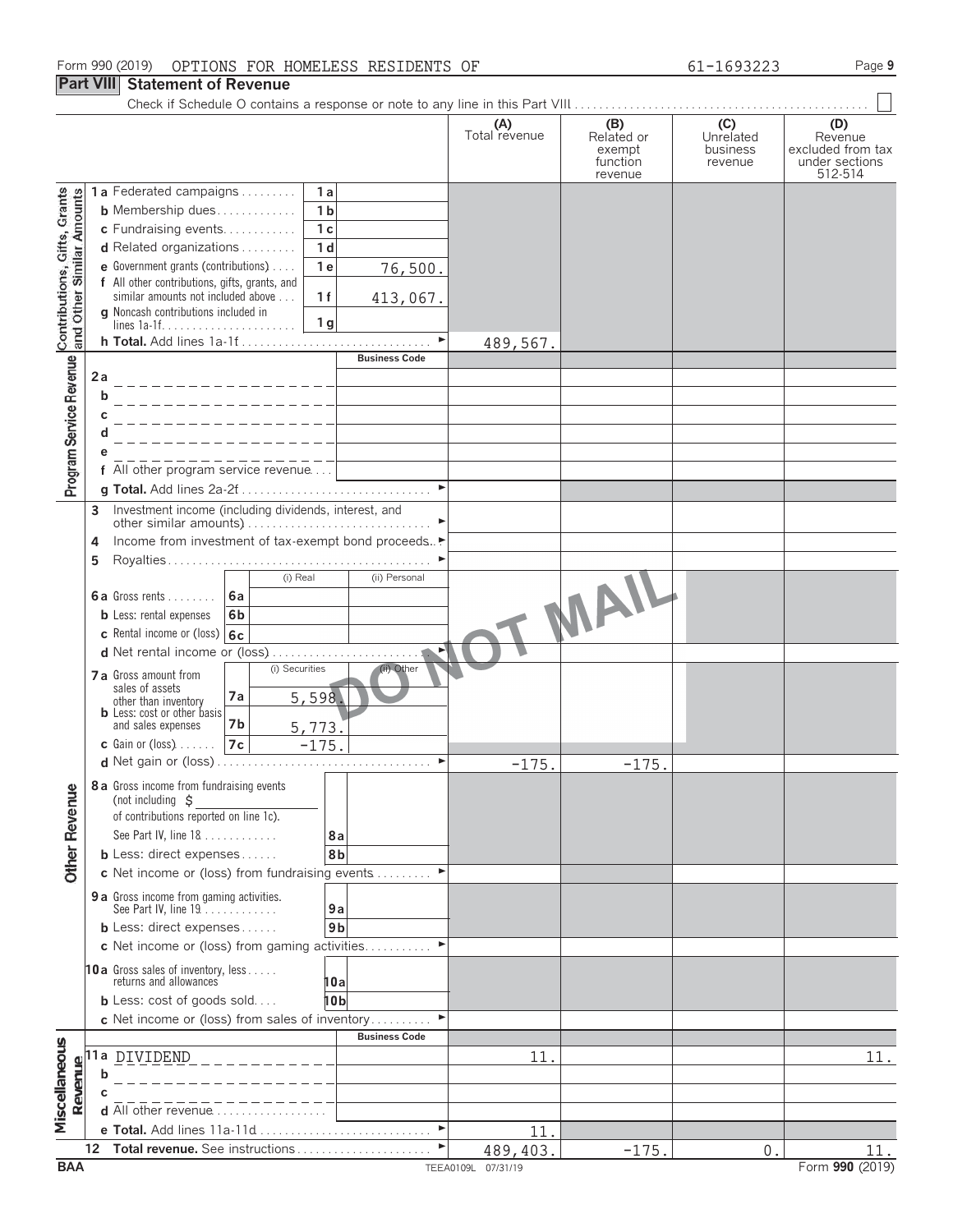#### *Section 501(c)(3) and 501(c)(4) organizations must complete all columns. All other organizations must complete column (A).* Check if Schedule O contains a response or note to any line in this Part IX. **(A) (B) (B) (C) (C) (D)**<br>**6b, 7b, 8b, 9b, and 10b of Part VIII. Expenses** Total expenses Program service Management and Fundraising expenses expenses **1** Grants and other assistance to domestic organizations and domestic governments. See Part IV, line 21. . . . . . . . . . . . . . . . . . . . . . . . 2 Grants and other assistance to domestic individuals. See Part IV, line 22. . . . . . . . **3** Grants and other assistance to foreign organizations, foreign governments, and for-eign individuals. See Part IV, lines 15 and 16 **4** Benefits paid to or for members. . . . . . . . . . . . . Compensation of current officers, directors, **<sup>5</sup>** trustees, and key employees. . . . . . . . . . . . . . . . Compensation not included above to **<sup>6</sup>** disqualified persons (as defined under section 4958(f)(1)) and persons described in section 4958(c)(3)(B). . . . . . . . . . . . . . . . . . . . **7** Other salaries and wages............. Pension plan accruals and contributions **<sup>8</sup>** (include section 401(k) and 403(b) employer contributions) . . . . . . . . . . **9** Other employee benefits . . . . . . **10** Payroll taxes . . . . . . . . . . . . . . . . . . . . . . . . . . . . . . **11** Fees for services (nonemployees): **a** Management . . . . . . . . . . . . . . . . . . . . . . . . . . . . . . **b** Legal. . . . . . . . . . . . . . . . . . . . . . . . . . . . . . . . . . . . . . **c** Accounting. . . . . . . . . . . . . . . . . . . . . . . . . . . . . . . . **d** Lobbying. . . . . . . . . . . . . . . . . . . . . . . . . . . . . . . . . . **e** Professional fundraising services. See Part IV, line 17. . . **f** Investment management fees. . . . . . . . . . . . . . . **g** Other. (If line 11g amount exceeds 10% of line 25, column (A) amount, list line 11g expenses on Schedule O.). . . . . **12** Advertising and promotion...... **13** Office expenses . . . . . . **14** Information technology... **15** Rovalties. . . . . . . . . . **16** Occupancy . . . . . . **17** Travel. . . . . . . . . . . . . . **18** Payments of travel or entertainment expenses for any federal, state, or local public officials. . . . . . . . . . . . . . . . . . . . . . . . . . . . . **19** Conferences, conventions, and meetings.... **20** Interest. . . . . . . . . . . . . . . . . . . . . . . . . . . . . . . . . . . . 21 Payments to affiliates. . . . . . . . . . . . . . **22** Depreciation, depletion, and amortization. . . . **23** Insurance . . . . . . . . . . . . . . . . . . . . . . . . . . . . . . . . . **24** Other expenses. Itemize expenses not covered above (List miscellaneous expenses on line 24e. If line 24e amount exceeds 10% of line 25, column (A) amount, list line 24e expenses on Schedule O.).................. **a** EMERGENCY RESPONSE ROOMS **b** BARRIER REDUCTION **c** SHELTER VOLUNTEER COSTS **d** SHLETER RENT **e** All other expenses. . . SEE . SCH . . . 0. . . . . . . **25 Total functional expenses.** Add lines 1 through 24e. . . . **26 Joint costs.** Complete this line only if the organization reported in column (B) joint costs from a combined educational campaign and fundraising solicitation.<br>Check here  $\blacktriangleright \Box$  if following  $\Box$  if following X 113,178. 96,849. 2,401. 13,928.  $0.$  0. 0. 0. 0. 72,818. 72,818. 15,628. 14,266. 202. 1,160. 7,318. 7,318. 10,422. 7,058. 3,364 15,314. 13,783. 1,531 4,500. 4,500. 6,074. 6,074. 14,796. 14,096. 410. 290. 81,426. 81,426. 16,417. 16,417. 9,000. 9,000. 8.141. 8.141. 42,588. 29,711. 6,389. 6,488. 417,620. 369,639. 26,115. 21,866.

SOP 98-2 (ASC 958-720)...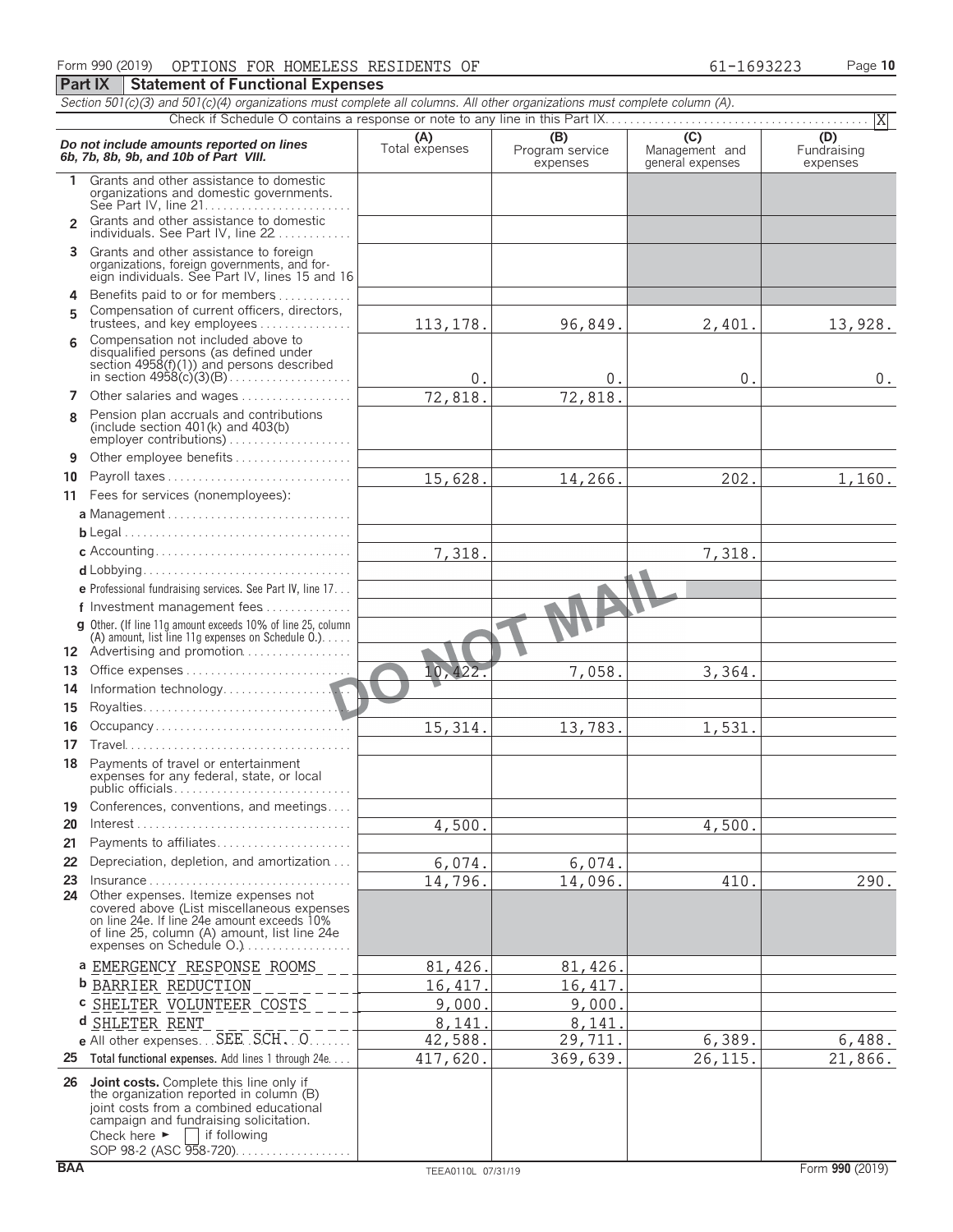#### Form 990 (2019) OPTIONS FOR HOMELESS RESIDENTS OF 61-1693223 Page **11** OPTIONS FOR HOMELESS RESIDENTS OF 61-1693223

|                             | <b>Part X</b> | <b>Balance Sheet</b>                                                                                                                                                                                             |                        |                          |                 |                    |
|-----------------------------|---------------|------------------------------------------------------------------------------------------------------------------------------------------------------------------------------------------------------------------|------------------------|--------------------------|-----------------|--------------------|
|                             |               |                                                                                                                                                                                                                  |                        |                          |                 |                    |
|                             |               |                                                                                                                                                                                                                  |                        | (A)<br>Beginning of year |                 | (B)<br>End of year |
|                             | 1             |                                                                                                                                                                                                                  |                        | 94,649.                  | 1               | 246, 231.          |
|                             | 2             |                                                                                                                                                                                                                  |                        |                          | $\overline{2}$  |                    |
|                             | 3             |                                                                                                                                                                                                                  |                        | 80,441.                  | 3               |                    |
|                             | 4             |                                                                                                                                                                                                                  |                        | 26,440.                  | 4               | 72,080.            |
|                             | 5             | Loans and other receivables from any current or former officer, director, trustee, key employee, creator or founder, substantial contributor, or 35% controlled entity or family member of any of these persons  |                        |                          | 5               |                    |
|                             | 6             | Loans and other receivables from other disqualified persons (as defined under<br>section $4958(f)(1)$ , and persons described in section $4958(c)(3)(B)$                                                         |                        |                          | 6               |                    |
|                             | 7             |                                                                                                                                                                                                                  |                        |                          | 7               |                    |
|                             | 8             |                                                                                                                                                                                                                  |                        |                          | 8               |                    |
| Assets                      | 9             |                                                                                                                                                                                                                  |                        |                          | 9               |                    |
|                             |               |                                                                                                                                                                                                                  | 261,301.               |                          |                 |                    |
|                             |               |                                                                                                                                                                                                                  | $\overline{2}$ 2, 213. | 245, 162.                | 10 <sub>c</sub> | 239,088.           |
|                             | 11            |                                                                                                                                                                                                                  |                        |                          | 11              |                    |
|                             | 12            |                                                                                                                                                                                                                  |                        |                          | 12              |                    |
|                             | 13            | Investments - program-related. See Part IV, line 11                                                                                                                                                              |                        |                          | 13              |                    |
|                             | 14            |                                                                                                                                                                                                                  |                        |                          | 14              |                    |
|                             | 15            |                                                                                                                                                                                                                  |                        | 5,118.                   | 15              | 5,118.             |
|                             | 16            |                                                                                                                                                                                                                  |                        | 451,810.                 | 16              | 562, 517.          |
|                             | 17            |                                                                                                                                                                                                                  |                        | 554.                     | 17              | 3,956.             |
|                             | 18            |                                                                                                                                                                                                                  |                        |                          | 18              |                    |
|                             | 19            |                                                                                                                                                                                                                  |                        | 115,586.                 | 19              | 160, 272.          |
|                             | 20            |                                                                                                                                                                                                                  |                        |                          | 20              |                    |
|                             | 21            | Escrow or custodial account liability. Complete Part IV of Schedule D                                                                                                                                            |                        |                          | 21              |                    |
| Liabilities                 | 22            | Loans and other payables to any current or former officer, director, trustee,<br>key employee, creator or founder, substantial contributor, or 35%<br>controlled entity or family member of any of these persons |                        |                          | 22              |                    |
|                             | 23            | Secured mortgages and notes payable to unrelated third parties                                                                                                                                                   |                        | 180,000.                 | 23              | 180,000.           |
|                             | 24            | Unsecured notes and loans payable to unrelated third parties                                                                                                                                                     |                        |                          | 24              |                    |
|                             | 25            | Other liabilities (including federal income tax, payables to related third parties, and other liabilities not included on lines 17-24). Complete Part X of Schedule D.                                           |                        | 22,293.                  | 25              | 13,129.            |
|                             | 26            |                                                                                                                                                                                                                  |                        | 318,433.                 | 26              | 357, 357.          |
|                             |               | Organizations that follow FASB ASC 958, check here ►<br>and complete lines 27, 28, 32, and 33.                                                                                                                   | X                      |                          |                 |                    |
|                             | 27            |                                                                                                                                                                                                                  |                        | 133, 377.                | 27              | 205,160.           |
|                             | 28            |                                                                                                                                                                                                                  |                        |                          | 28              |                    |
| Net Assets or Fund Balances |               | Organizations that do not follow FASB ASC 958, check here ►<br>and complete lines 29 through 33.                                                                                                                 |                        |                          |                 |                    |
|                             | 29            | Capital stock or trust principal, or current funds                                                                                                                                                               |                        |                          | 29              |                    |
|                             | 30            | Paid-in or capital surplus, or land, building, or equipment fund                                                                                                                                                 |                        |                          | 30              |                    |
|                             | 31            | Retained earnings, endowment, accumulated income, or other funds                                                                                                                                                 |                        |                          | 31              |                    |
|                             | 32            |                                                                                                                                                                                                                  |                        | 133, 377.                | 32              | 205,160.           |
|                             | 33            | Total liabilities and net assets/fund balances                                                                                                                                                                   |                        | 451,810.                 | 33              | 562, 517.          |

**BAA** TEEA0111L 07/31/19 Form **990** (2019)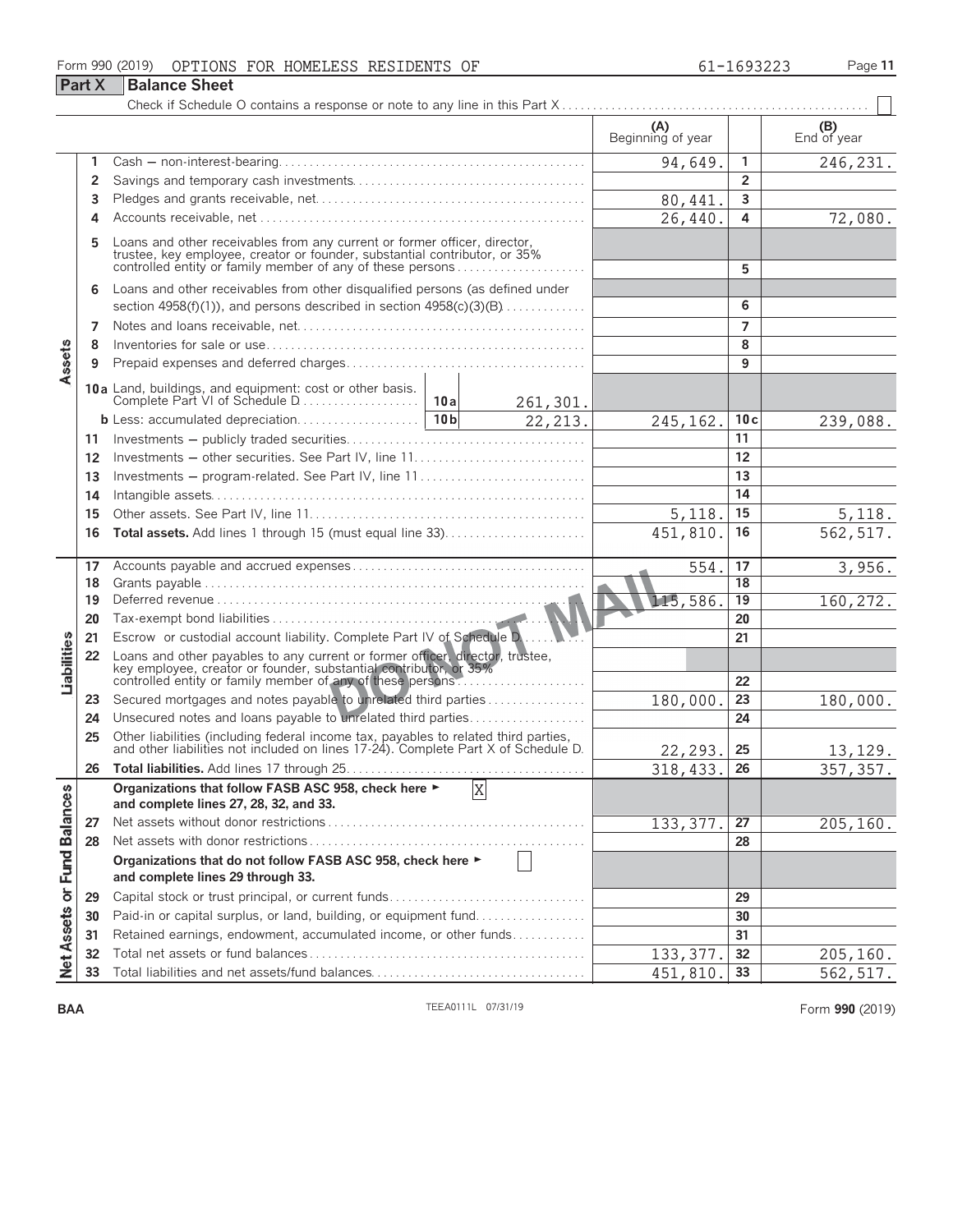|            | Form 990 (2019) OPTIONS FOR HOMELESS RESIDENTS OF                                                                                                                                                                                                    | 61-1693223     |                | Page 12                 |
|------------|------------------------------------------------------------------------------------------------------------------------------------------------------------------------------------------------------------------------------------------------------|----------------|----------------|-------------------------|
|            | <b>Part XI</b><br>Reconciliation of Net Assets                                                                                                                                                                                                       |                |                |                         |
|            |                                                                                                                                                                                                                                                      |                |                |                         |
| 1          |                                                                                                                                                                                                                                                      | $\overline{1}$ |                | 489,403.                |
| 2          |                                                                                                                                                                                                                                                      | $\overline{2}$ |                | 417,620.                |
| 3          |                                                                                                                                                                                                                                                      | $\overline{3}$ |                | 71,783.                 |
| 4          | Net assets or fund balances at beginning of year (must equal Part X, line 32, column (A))                                                                                                                                                            | $\overline{4}$ |                | 133, 377.               |
| 5          |                                                                                                                                                                                                                                                      | 5              |                |                         |
| 6          |                                                                                                                                                                                                                                                      | 6              |                |                         |
| 7          |                                                                                                                                                                                                                                                      | $\overline{7}$ |                |                         |
| 8          |                                                                                                                                                                                                                                                      | $\overline{8}$ |                |                         |
| 9          |                                                                                                                                                                                                                                                      | 9              |                | 0.                      |
| 10         | Net assets or fund balances at end of year. Combine lines 3 through 9 (must equal Part X, line 32,                                                                                                                                                   | 10             |                | 205, 160.               |
|            | <b>Part XII   Financial Statements and Reporting</b>                                                                                                                                                                                                 |                |                |                         |
|            |                                                                                                                                                                                                                                                      |                |                |                         |
|            |                                                                                                                                                                                                                                                      |                |                | <b>Yes</b><br><b>No</b> |
| 1.         | Accounting method used to prepare the Form 990:<br>X Accrual<br>Cash<br>Other                                                                                                                                                                        |                |                |                         |
|            | If the organization changed its method of accounting from a prior year or checked 'Other,' explain<br>in Schedule O.                                                                                                                                 |                |                |                         |
|            | 2a Were the organization's financial statements compiled or reviewed by an independent accountant?                                                                                                                                                   |                | 2a             | X                       |
|            | If 'Yes,' check a box below to indicate whether the financial statements for the year were compiled or reviewed on a<br>separate basis, consolidated basis, or both:<br>Consolidated basis<br>Both consolidated and separate basis<br>Separate basis |                |                |                         |
|            | <b>b</b> Were the organization's financial statements audited by an independent accountant?                                                                                                                                                          |                | 2 <sub>b</sub> | X                       |
|            | If 'Yes,' check a box below to indicate whether the financial statements for the year were audited on a separate<br>basis, consolidated basis, or both:<br>Consolidated basis<br>Separate basis<br>Both consolidated and separate basis              |                |                |                         |
|            | c If 'Yes' to line 2a or 2b, does the organization have a committee that assumes responsibility for oversight of the audit,<br>review, or compilation of its financial statements and selection of an independent accountant?                        |                | 2c             |                         |
|            | If the organization changed either its oversight process or selection process during the tax year, explain<br>on Schedule O.                                                                                                                         |                |                |                         |
|            | 3a As a result of a federal award, was the organization required to undergo an audit or audits as set forth in the Single                                                                                                                            |                | 3a             | Χ                       |
|            | b If 'Yes,' did the organization undergo the required audit or audits? If the organization did not undergo the required audit<br>or audits, explain why on Schedule O and describe any steps taken to undergo such audits                            |                | 3 <sub>b</sub> |                         |
| <b>BAA</b> | TEEA0112L 01/21/20                                                                                                                                                                                                                                   |                |                | Form 990 (2019)         |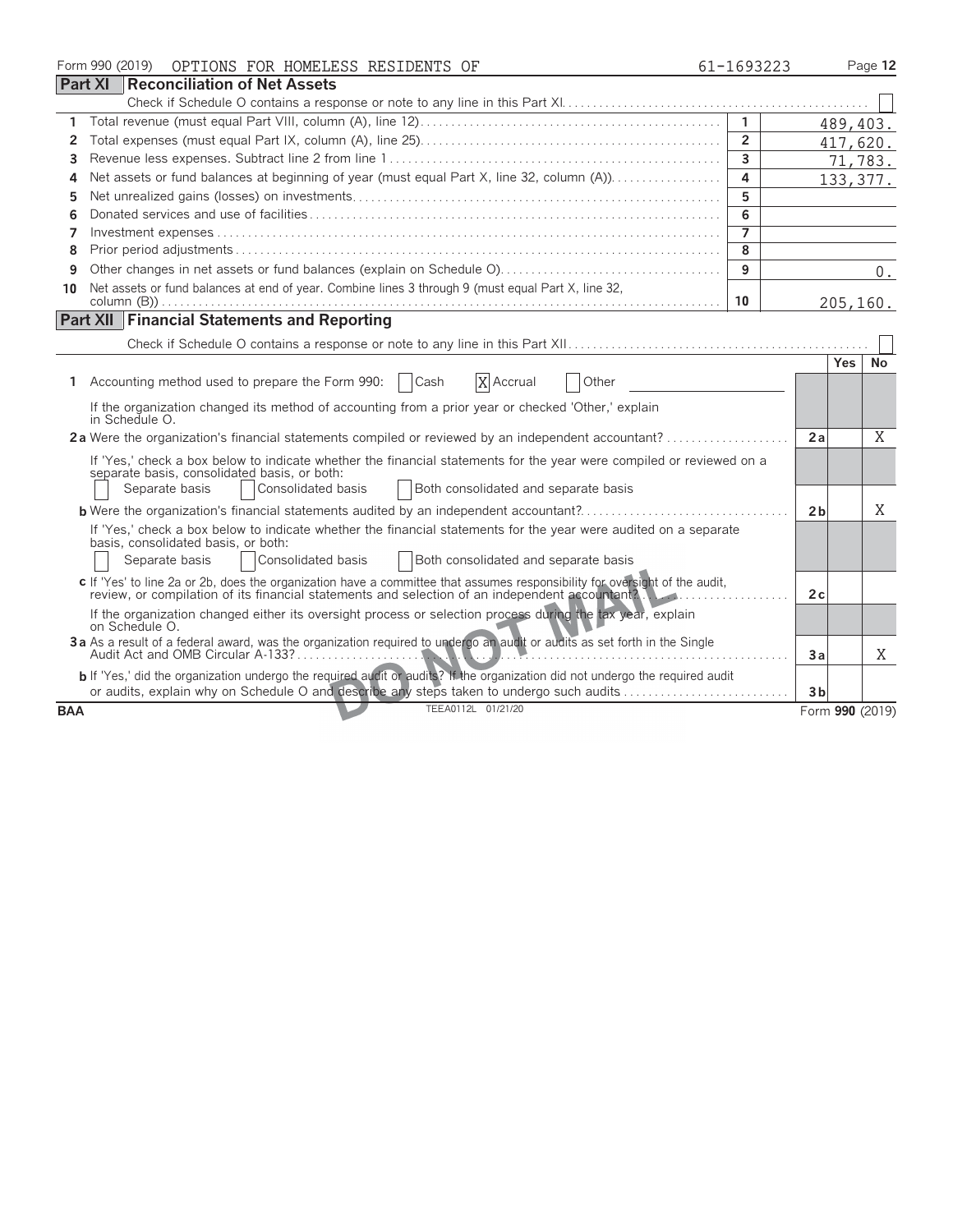| <b>SCHEDULE A</b>                            |  |
|----------------------------------------------|--|
| $T_{\rm C}$ $\sim$ 000 $\sim$ 000 $\Gamma$ 7 |  |

# **OMB No. 1545-0047**<br>
Complete if the organization is a section 501(c)(3) organization or a section **2019**

**COMPOUTE A**<br>
(Form 990 or 990-EZ) Complete if the organization is a section 501(c)(3) organization or a section<br>
4947(a)(1) nonexempt charitable trust.

| Attach to Form 990 or Form 990-EZ. |                                                        |                                                                                                  |                                                                          |                                                                                                                                                                                                                                                                                                                                                                                                                    |                                                                      | <b>Open to Public</b> |                                                      |                                                    |  |  |
|------------------------------------|--------------------------------------------------------|--------------------------------------------------------------------------------------------------|--------------------------------------------------------------------------|--------------------------------------------------------------------------------------------------------------------------------------------------------------------------------------------------------------------------------------------------------------------------------------------------------------------------------------------------------------------------------------------------------------------|----------------------------------------------------------------------|-----------------------|------------------------------------------------------|----------------------------------------------------|--|--|
|                                    | Department of the Treasury<br>Internal Revenue Service |                                                                                                  |                                                                          | ► Go to www.irs.gov/Form990 for instructions and the latest information.                                                                                                                                                                                                                                                                                                                                           |                                                                      |                       |                                                      | <b>Inspection</b>                                  |  |  |
|                                    | Name of the organization                               |                                                                                                  | OPTIONS FOR HOMELESS RESIDENTS OF                                        |                                                                                                                                                                                                                                                                                                                                                                                                                    |                                                                      |                       | <b>Employer identification number</b>                |                                                    |  |  |
|                                    |                                                        | <b>ASHLAND</b>                                                                                   |                                                                          |                                                                                                                                                                                                                                                                                                                                                                                                                    | 61-1693223                                                           |                       |                                                      |                                                    |  |  |
| Part I                             |                                                        |                                                                                                  |                                                                          | <b>Reason for Public Charity Status (All organizations must complete this part.) See instructions.</b>                                                                                                                                                                                                                                                                                                             |                                                                      |                       |                                                      |                                                    |  |  |
|                                    |                                                        |                                                                                                  |                                                                          | The organization is not a private foundation because it is: (For lines 1 through 12, check only one box.)                                                                                                                                                                                                                                                                                                          |                                                                      |                       |                                                      |                                                    |  |  |
| 1                                  |                                                        |                                                                                                  |                                                                          | A church, convention of churches, or association of churches described in section 170(b)(1)(A)(i).                                                                                                                                                                                                                                                                                                                 |                                                                      |                       |                                                      |                                                    |  |  |
| $\overline{2}$                     |                                                        |                                                                                                  |                                                                          | A school described in section 170(b)(1)(A)(ii). (Attach Schedule E (Form 990 or 990-EZ).)                                                                                                                                                                                                                                                                                                                          |                                                                      |                       |                                                      |                                                    |  |  |
| 3                                  |                                                        |                                                                                                  |                                                                          | A hospital or a cooperative hospital service organization described in section 170(b)(1)(A)(iii).                                                                                                                                                                                                                                                                                                                  |                                                                      |                       |                                                      |                                                    |  |  |
| 4                                  | name, city, and state:                                 |                                                                                                  |                                                                          | A medical research organization operated in conjunction with a hospital described in section 170(b)(1)(A)(iii). Enter the hospital's                                                                                                                                                                                                                                                                               |                                                                      |                       |                                                      |                                                    |  |  |
| 5                                  |                                                        |                                                                                                  | section 170(b)(1)(A)(iv). (Complete Part II.)                            | An organization operated for the benefit of a college or university owned or operated by a governmental unit described in                                                                                                                                                                                                                                                                                          |                                                                      |                       |                                                      |                                                    |  |  |
| 6                                  |                                                        | A federal, state, or local government or governmental unit described in section 170(b)(1)(A)(v). |                                                                          |                                                                                                                                                                                                                                                                                                                                                                                                                    |                                                                      |                       |                                                      |                                                    |  |  |
| 7                                  | X                                                      |                                                                                                  | in section 170(b)(1)(A)(vi). (Complete Part II.)                         | An organization that normally receives a substantial part of its support from a governmental unit or from the general public described                                                                                                                                                                                                                                                                             |                                                                      |                       |                                                      |                                                    |  |  |
| 8                                  |                                                        |                                                                                                  |                                                                          | A community trust described in section 170(b)(1)(A)(vi). (Complete Part II.)                                                                                                                                                                                                                                                                                                                                       |                                                                      |                       |                                                      |                                                    |  |  |
| 9                                  | university:                                            |                                                                                                  |                                                                          | An agricultural research organization described in <b>section 170(b)(1)(A)(ix)</b> operated in conjunction with a land-grant college<br>or university or a non-land-grant college of agriculture (see instructions). Enter the name, city, and state of the college or                                                                                                                                             |                                                                      |                       |                                                      |                                                    |  |  |
| 10                                 |                                                        |                                                                                                  |                                                                          |                                                                                                                                                                                                                                                                                                                                                                                                                    |                                                                      |                       |                                                      |                                                    |  |  |
|                                    |                                                        |                                                                                                  | June 30, 1975. See section 509(a)(2). (Complete Part III.)               | An organization that normally receives: (1) more than 33-1/3% of its support from contributions, membership fees, and gross receipts<br>from activities related to its exempt functions—subject to certain exceptions, and (2) no more than 33-1/3% of its support from gross<br>investment income and unrelated business taxable income (less section 511 tax) from businesses acquired by the organization after |                                                                      |                       |                                                      |                                                    |  |  |
| 11                                 |                                                        |                                                                                                  |                                                                          | An organization organized and operated exclusively to test for public safety. See section 509(a)(4).                                                                                                                                                                                                                                                                                                               |                                                                      |                       |                                                      |                                                    |  |  |
| 12                                 |                                                        |                                                                                                  |                                                                          | An organization organized and operated exclusively for the benefit of, to perform the functions of, or to carry out the purposes of one<br>or more publicly supported organizations described in section 509(a)(1) or section 509(a)(2). See section 509(a)(3). Check the box in                                                                                                                                   |                                                                      |                       |                                                      |                                                    |  |  |
|                                    |                                                        |                                                                                                  |                                                                          | lines 12a through 12d that describes the type of supporting organization and complete lines 12e, 12f, and 12g.                                                                                                                                                                                                                                                                                                     |                                                                      |                       |                                                      |                                                    |  |  |
| а                                  |                                                        | complete Part IV, Sections A and B.                                                              |                                                                          | Type I. A supporting organization operated, supervised, or controlled by its supported organization(s), typically by giving the supported organization(s) the power to regularly appoint or elect a majority of the directors                                                                                                                                                                                      |                                                                      |                       |                                                      |                                                    |  |  |
| b                                  |                                                        |                                                                                                  |                                                                          |                                                                                                                                                                                                                                                                                                                                                                                                                    |                                                                      |                       |                                                      |                                                    |  |  |
|                                    |                                                        | must complete Part IV, Sections A and C.                                                         |                                                                          | Type II. A supporting organization supervised or controlled in connection with its supported organization(s), by having control or<br>management of the supporting organization vested in the same persons that control or manage the supported organization(s). You                                                                                                                                               |                                                                      |                       |                                                      |                                                    |  |  |
| С                                  |                                                        |                                                                                                  |                                                                          | Type III functionally integrated. A supporting organization operated in connection with, and functionally integrated with, its supported organization(s) (see instructions). You must complete Part IV, Sections A, D, and E.                                                                                                                                                                                      |                                                                      |                       |                                                      |                                                    |  |  |
| d                                  |                                                        |                                                                                                  |                                                                          | Type III non-functionally integrated. A supporting organization operated in connection with its supported organization(s) that is not<br>functionally integrated. The organization generally must satisfy a distribution requirement and an attentiveness requirement (see instructions). You must complete Part IV, Sections A and D, and Part V.                                                                 |                                                                      |                       |                                                      |                                                    |  |  |
| е                                  |                                                        |                                                                                                  |                                                                          | Check this box if the organization received a written determination from the IRS that it is a Type I, Type II, Type III functionally<br>integrated, or Type III non-functionally integrated supporting organization.                                                                                                                                                                                               |                                                                      |                       |                                                      |                                                    |  |  |
|                                    |                                                        |                                                                                                  | Enter the number of supported organizations                              |                                                                                                                                                                                                                                                                                                                                                                                                                    |                                                                      |                       |                                                      |                                                    |  |  |
|                                    |                                                        |                                                                                                  | g Provide the following information about the supported organization(s). |                                                                                                                                                                                                                                                                                                                                                                                                                    |                                                                      |                       |                                                      |                                                    |  |  |
|                                    | (i) Name of supported organization                     |                                                                                                  | $(ii)$ $EIN$                                                             | (iii) Type of organization<br>described on lines 1-10<br>above (see instructions))                                                                                                                                                                                                                                                                                                                                 | (iv) Is the<br>organization listed<br>in your governing<br>document? |                       | (v) Amount of monetary<br>support (see instructions) | (vi) Amount of other<br>support (see instructions) |  |  |
|                                    |                                                        |                                                                                                  |                                                                          |                                                                                                                                                                                                                                                                                                                                                                                                                    | Yes                                                                  | No                    |                                                      |                                                    |  |  |
|                                    |                                                        |                                                                                                  |                                                                          |                                                                                                                                                                                                                                                                                                                                                                                                                    |                                                                      |                       |                                                      |                                                    |  |  |
| (A)                                |                                                        |                                                                                                  |                                                                          |                                                                                                                                                                                                                                                                                                                                                                                                                    |                                                                      |                       |                                                      |                                                    |  |  |
| (B)                                |                                                        |                                                                                                  |                                                                          |                                                                                                                                                                                                                                                                                                                                                                                                                    |                                                                      |                       |                                                      |                                                    |  |  |
| (C)                                |                                                        |                                                                                                  |                                                                          |                                                                                                                                                                                                                                                                                                                                                                                                                    |                                                                      |                       |                                                      |                                                    |  |  |
| (D)                                |                                                        |                                                                                                  |                                                                          |                                                                                                                                                                                                                                                                                                                                                                                                                    |                                                                      |                       |                                                      |                                                    |  |  |
| (E)                                |                                                        |                                                                                                  |                                                                          |                                                                                                                                                                                                                                                                                                                                                                                                                    |                                                                      |                       |                                                      |                                                    |  |  |
| Total                              |                                                        |                                                                                                  |                                                                          |                                                                                                                                                                                                                                                                                                                                                                                                                    |                                                                      |                       |                                                      |                                                    |  |  |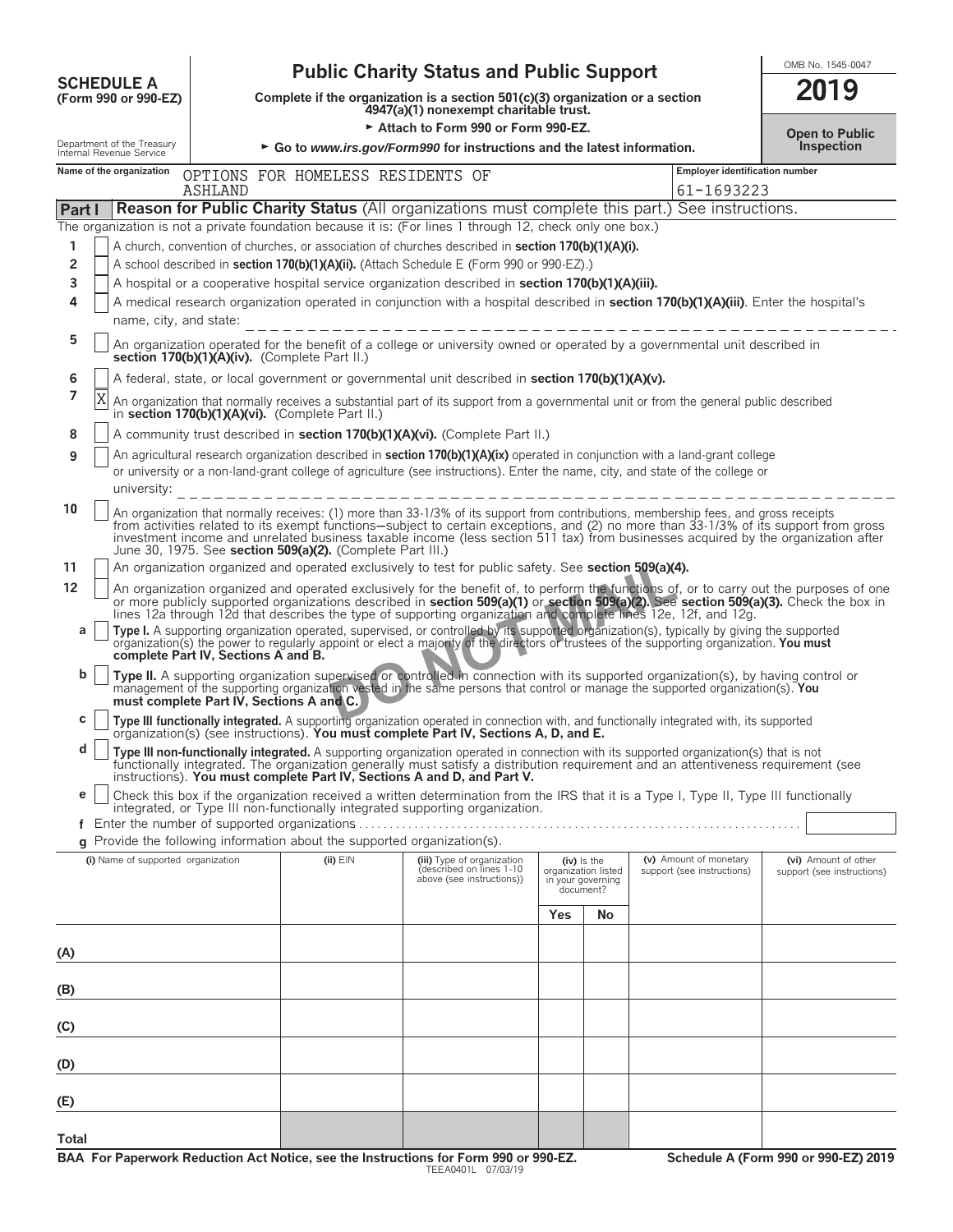| Schedule A (Form 990 or 990-EZ) 2019                   OPTIONS FOR HOMELESS RESIDENTS OF | 61-1693223<br>$P$ age $\lambda$ |
|------------------------------------------------------------------------------------------|---------------------------------|
|------------------------------------------------------------------------------------------|---------------------------------|

**Part II Support Schedule for Organizations Described in Sections 170(b)(1)(A)(iv) and 170(b)(1)(A)(vi)** (Complete only if you checked the box on line 5, 7, or 8 of Part I or if the organization failed to qualify under Part III. If the organization fails to qualify under the tests listed below, please complete Part III.)

#### **Section A. Public Support**

|              | Calendar year (or fiscal year<br>beginning in) $\rightarrow$                                                                                                                                                                                                                                                                                                                                              | (a) 2015   | (b) $2016$ | $(c)$ 2017 | $(d)$ 2018 | $(e)$ 2019 | (f) Total         |
|--------------|-----------------------------------------------------------------------------------------------------------------------------------------------------------------------------------------------------------------------------------------------------------------------------------------------------------------------------------------------------------------------------------------------------------|------------|------------|------------|------------|------------|-------------------|
| $\mathbf{1}$ | Gifts, grants, contributions, and<br>membership fees received. (Do not<br>include any 'unusual grants.'). $\dots \dots$                                                                                                                                                                                                                                                                                   | 161,650.   | 186,869.   | 251,560.   | 404,502.   | 489,567.   | 1,494,148.        |
|              | 2 Tax revenues levied for the<br>organization's benefit and<br>either paid to or expended<br>on its behalf                                                                                                                                                                                                                                                                                                |            |            |            |            |            | $0$ .             |
| 3            | The value of services or<br>facilities furnished by a<br>governmental unit to the<br>organization without charge                                                                                                                                                                                                                                                                                          |            |            |            |            |            | 0.                |
| 4            | <b>Total.</b> Add lines 1 through 3                                                                                                                                                                                                                                                                                                                                                                       | 161,650.   | 186,869.   | 251,560.   | 404,502.   | 489,567.   | 1,494,148.        |
| 5            | The portion of total<br>contributions by each person<br>(other than a governmental<br>unit or publicly supported<br>organization) included on line 1<br>that exceeds 2% of the amount<br>shown on line 11, column (f)                                                                                                                                                                                     |            |            |            |            |            | 131,368.          |
| 6            | <b>Public support.</b> Subtract line 5<br>from line $4$                                                                                                                                                                                                                                                                                                                                                   |            |            |            |            |            | 1,362,780.        |
|              | <b>Section B. Total Support</b>                                                                                                                                                                                                                                                                                                                                                                           |            |            |            |            |            |                   |
|              | Calendar year (or fiscal year<br>beginning in) $\rightarrow$                                                                                                                                                                                                                                                                                                                                              | (a) $2015$ | (b) 2016   | $(c)$ 2017 | $(d)$ 2018 | $(e)$ 2019 | (f) Total         |
|              | <b>7</b> Amounts from line $4, \ldots, \ldots$                                                                                                                                                                                                                                                                                                                                                            | 161,650.   | 186,869.   | 251,560.   | 404,502.   | 489,567.   | 1,494,148.        |
| 8            | Gross income from interest.<br>dividends, payments received<br>on securities loans, rents,<br>royalties, and income from<br>similar sources                                                                                                                                                                                                                                                               |            |            |            | MAIL       |            | 0.                |
| 9            | Net income from unrelated<br>business activities, whether or<br>not the business is regularly<br>carried on                                                                                                                                                                                                                                                                                               |            |            |            |            |            | $0$ .             |
|              | 10 Other income. Do not include<br>gain or loss from the sale of<br>capital assets (Explain in Fart VI.) SEE PART VI                                                                                                                                                                                                                                                                                      |            |            | 19,500.    | 825.       | $-164.$    | 20, 161.          |
|              | 11 Total support. Add lines 7                                                                                                                                                                                                                                                                                                                                                                             |            |            |            |            |            | 1, 514, 309.      |
| 12           |                                                                                                                                                                                                                                                                                                                                                                                                           |            |            |            |            | 12         | 0.                |
|              | 13 First five years. If the Form 990 is for the organization's first, second, third, fourth, or fifth tax year as a section 501(c)(3)                                                                                                                                                                                                                                                                     |            |            |            |            |            |                   |
|              | <b>Section C. Computation of Public Support Percentage</b>                                                                                                                                                                                                                                                                                                                                                |            |            |            |            |            |                   |
|              |                                                                                                                                                                                                                                                                                                                                                                                                           |            |            |            |            |            | 89.99%            |
|              |                                                                                                                                                                                                                                                                                                                                                                                                           |            |            |            |            | - 15       | 86.52%            |
|              | 16a 33-1/3% support test-2019. If the organization did not check the box on line 13, and line 14 is 33-1/3% or more, check this box                                                                                                                                                                                                                                                                       |            |            |            |            |            | $\mathbf{X}$      |
|              | <b>b 33-1/3% support test-2018.</b> If the organization did not check a box on line 13 or 16a, and line 15 is 33-1/3% or more, check this box                                                                                                                                                                                                                                                             |            |            |            |            |            |                   |
|              | 17a 10%-facts-and-circumstances test-2019. If the organization did not check a box on line 13, 16a, or 16b, and line 14 is 10%<br>or more, and if the organization meets the 'facts-and-circumstances' test, check this box and stop here. Explain in Part VI how                                                                                                                                         |            |            |            |            |            | $\vert \ \ \vert$ |
|              | <b>b 10%-facts-and-circumstances test-2018.</b> If the organization did not check a box on line 13, 16a, 16b, or 17a, and line 15 is 10%<br>or more, and if the organization meets the 'facts-and-circumstances' test, check this box and stop here. Explain in Part VI how the<br>organization meets the 'facts-and-circumstances' test. The organization qualifies as a publicly supported organization |            |            |            |            |            |                   |
|              | 18 Private foundation. If the organization did not check a box on line 13, 16a, 16b, 17a, or 17b, check this box and see instructions                                                                                                                                                                                                                                                                     |            |            |            |            |            |                   |

**BAA Schedule A (Form 990 or 990-EZ) 2019**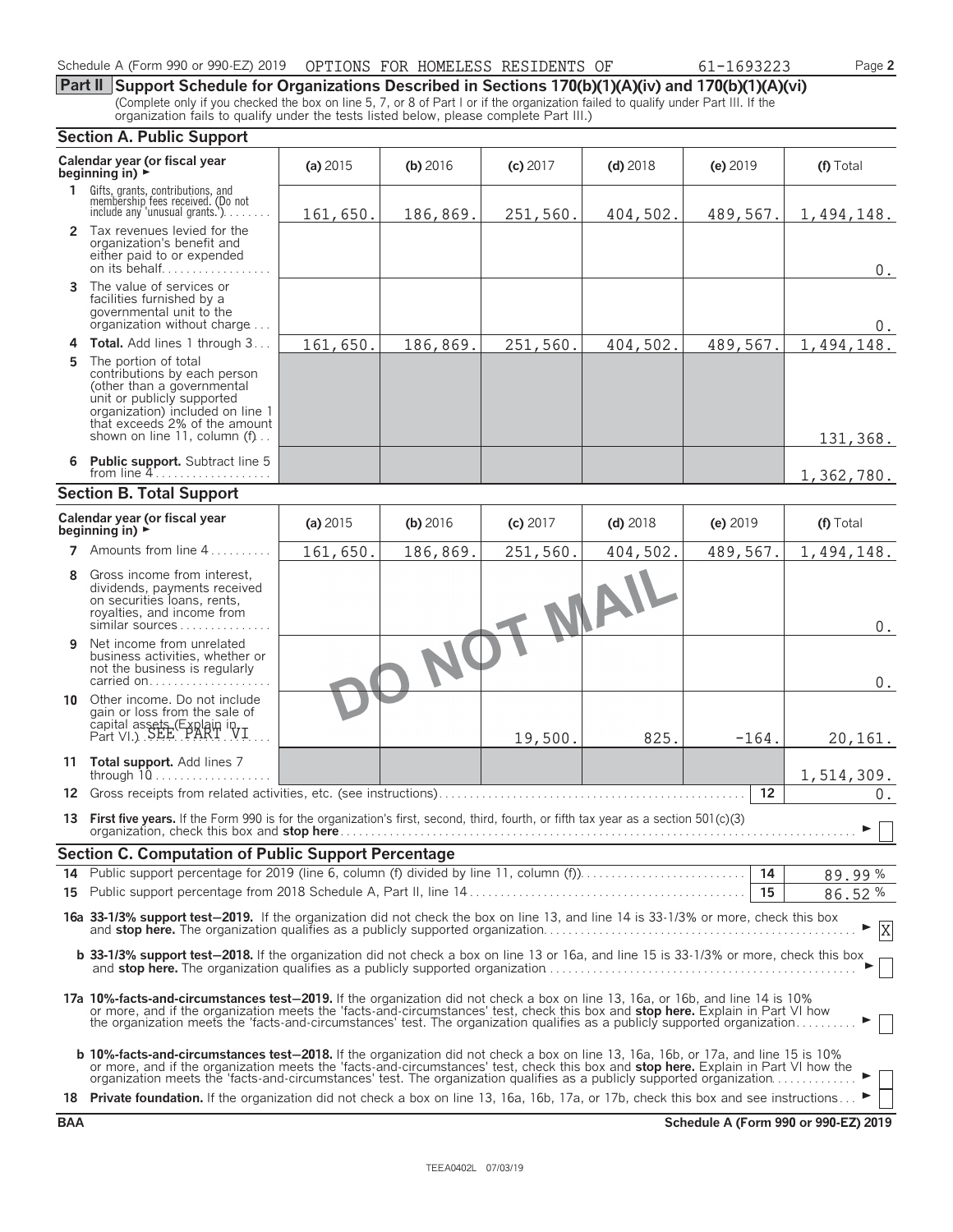#### **Part III Support Schedule for Organizations Described in Section 509(a)(2)**

(Complete only if you checked the box on line 10 of Part I or if the organization failed to qualify under Part II. If the organization fails to qualify under the tests listed below, please complete Part II.)

|                | <b>Section A. Public Support</b>                                                                                                                                                                                                                                              |          |                    |          |            |          |                                      |
|----------------|-------------------------------------------------------------------------------------------------------------------------------------------------------------------------------------------------------------------------------------------------------------------------------|----------|--------------------|----------|------------|----------|--------------------------------------|
|                | Calendar year (or fiscal year beginning in) ►                                                                                                                                                                                                                                 | (a) 2015 | (b) $2016$         | (c) 2017 | $(d)$ 2018 | (e) 2019 | (f) Total                            |
|                | 1 Gifts, grants, contributions,<br>and membership fees<br>received. (Do not include<br>any 'unusual grants.')                                                                                                                                                                 |          |                    |          |            |          |                                      |
| $\mathbf{2}^-$ | Gross receipts from admissions,<br>merchandise sold or services<br>performed, or facilities<br>furnished in any activity that is<br>related to the organization's                                                                                                             |          |                    |          |            |          |                                      |
| 3              | $tax\text{-}exempt$ purpose<br>Gross receipts from activities<br>that are not an unrelated trade<br>or business under section 513.                                                                                                                                            |          |                    |          |            |          |                                      |
| 4              | Tax revenues levied for the<br>organization's benefit and<br>either paid to or expended on                                                                                                                                                                                    |          |                    |          |            |          |                                      |
| 5              | The value of services or<br>facilities furnished by a<br>governmental unit to the<br>organization without charge                                                                                                                                                              |          |                    |          |            |          |                                      |
|                | <b>6 Total.</b> Add lines 1 through 5<br><b>7a</b> Amounts included on lines 1,<br>2, and 3 received from<br>disqualified persons                                                                                                                                             |          |                    |          |            |          |                                      |
|                | <b>b</b> Amounts included on lines 2<br>and 3 received from other than<br>disqualified persons that<br>exceed the greater of \$5,000 or<br>1% of the amount on line 13<br>for the year                                                                                        |          |                    |          |            |          |                                      |
|                | c Add lines 7a and 7b                                                                                                                                                                                                                                                         |          |                    |          |            |          |                                      |
| 8              | <b>Public support.</b> (Subtract line                                                                                                                                                                                                                                         |          |                    |          |            |          |                                      |
|                | <b>Section B. Total Support</b>                                                                                                                                                                                                                                               |          |                    |          |            |          |                                      |
|                | Calendar year (or fiscal year beginning in) $\blacktriangleright$                                                                                                                                                                                                             | (a) 2015 | (b) 2016           | (c) 2017 | $(d)$ 2018 | (e) 2019 | (f) Total                            |
| 9.             | Amounts from line $6, \ldots, \ldots$                                                                                                                                                                                                                                         |          |                    |          |            |          |                                      |
|                | <b>10a</b> Gross income from interest, dividends,<br>payments received on securities loans,<br>rents, royalties, and income from<br>similar sources<br><b>b</b> Unrelated business taxable<br>income (less section 511                                                        |          |                    |          |            |          |                                      |
|                | taxes) from businesses<br>acquired after June 30, 1975                                                                                                                                                                                                                        |          |                    |          |            |          |                                      |
|                | c Add lines 10a and $10b$<br><b>11</b> Net income from unrelated business<br>activities not included in line 10b,<br>whether or not the business is<br>regularly carried on $\dots\dots\dots\dots\dots$                                                                       |          |                    |          |            |          |                                      |
|                | 12 Other income. Do not include<br>gain or loss from the sale of<br>capital assets (Explain in                                                                                                                                                                                |          |                    |          |            |          |                                      |
|                | 13 Total support. (Add lines 9,<br>10c, 11, and $12.$ )                                                                                                                                                                                                                       |          |                    |          |            |          |                                      |
|                | 14 First five years. If the Form 990 is for the organization's first, second, third, fourth, or fifth tax year as a section 501(c)(3)<br>organization, check this box and stop here                                                                                           |          |                    |          |            |          |                                      |
|                | <b>Section C. Computation of Public Support Percentage</b>                                                                                                                                                                                                                    |          |                    |          |            |          |                                      |
| 15             | Public support percentage for 2019 (line 8, column (f), divided by line 13, column (f)                                                                                                                                                                                        |          |                    |          |            | 15       | ್ಠಿ                                  |
|                |                                                                                                                                                                                                                                                                               |          |                    |          |            | 16       | $\frac{1}{\sqrt{2}}$                 |
|                | Section D. Computation of Investment Income Percentage                                                                                                                                                                                                                        |          |                    |          |            |          |                                      |
| 17             | Investment income percentage for 2019 (line 10c, column (f), divided by line 13, column (f)                                                                                                                                                                                   |          |                    |          |            | 17       | %                                    |
| 18             |                                                                                                                                                                                                                                                                               |          |                    |          |            | 18       | $\frac{1}{\sqrt{2}}$                 |
|                | 19a 33-1/3% support tests-2019. If the organization did not check the box on line 14, and line 15 is more than 33-1/3%, and line 17<br>is not more than 33-1/3%, check this box and stop here. The organization qualifies as a publicly supported organization                |          |                    |          |            |          |                                      |
|                | <b>b</b> 33-1/3% support tests-2018. If the organization did not check a box on line 14 or line 19a, and line 16 is more than 33-1/3%, and<br>line 18 is not more than 33-1/3%, check this box and stop here. The organization qualifies as a publicly supported organization |          |                    |          |            |          |                                      |
| 20             | Private foundation. If the organization did not check a box on line 14, 19a, or 19b, check this box and see instructions.                                                                                                                                                     |          |                    |          |            |          |                                      |
| <b>BAA</b>     |                                                                                                                                                                                                                                                                               |          | TEEA0403L 07/03/19 |          |            |          | Schedule A (Form 990 or 990-EZ) 2019 |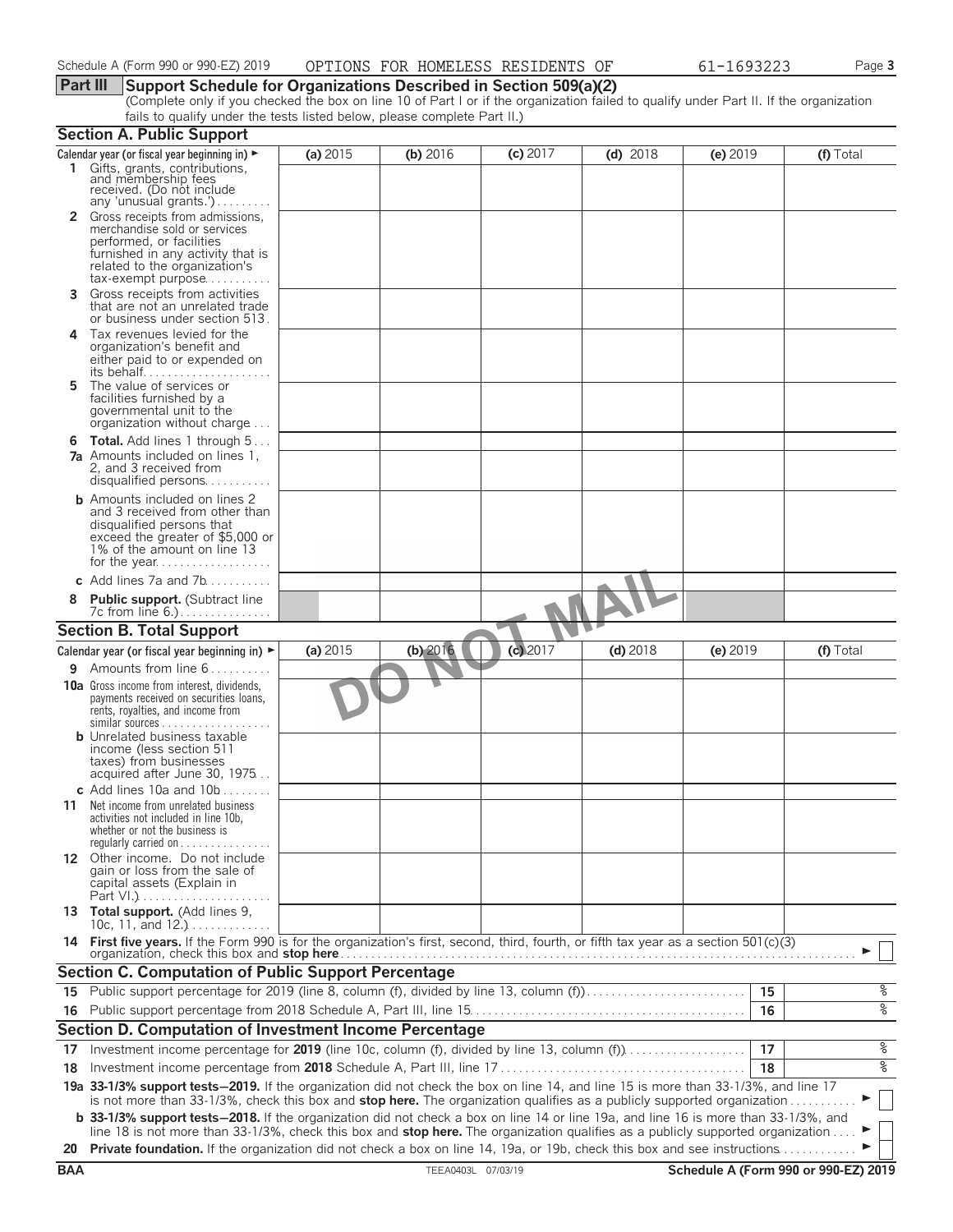#### **Part IV Supporting Organizations**

(Complete only if you checked a box in line 12 on Part I. If you checked 12a of Part I, complete Sections A and B. If you checked 12b of Part I, complete Sections A and C. If you checked 12c of Part I, complete Sections A, D, and E. If you checked 12d of Part I, complete Sections A and D, and complete Part V.)

#### **Section A. All Supporting Organizations**

**Yes No 1** Are all of the organization's supported organizations listed by name in the organization's governing documents? *If 'No,' describe in Part VI how the supported organizations are designated. If designated by class or purpose, describe the designation. If historic and continuing relationship, explain.* **1 2** Did the organization have any supported organization that does not have an IRS determination of status under section 509(a)(1) or (2)? *If 'Yes,' explain in Part VI how the organization determined that the supported organization was described in section 509(a)(1) or (2).* **2 3a** Did the organization have a supported organization described in section 501(c)(4), (5), or (6)? *If 'Yes,' answer (b) and (c) below.* **3a b** Did the organization confirm that each supported organization qualified under section 501(c)(4), (5), or (6) and satisfied the public support tests under section 509(a)(2)? *If 'Yes,' describe in Part VI when and how the organization made the determination.* **3b c** Did the organization ensure that all support to such organizations was used exclusively for section 170(c)(2)(B) purposes? *If 'Yes,' explain in Part VI what controls the organization put in place to ensure such use.*  $\begin{bmatrix} 1 & 3c \\ 2c & 3c \end{bmatrix}$  *3c* **4a** Was any supported organization not organized in the United States ('foreign supported organization')? *If 'Yes' and if you checked 12a or 12b in Part I, answer (b) and (c) below.* **4a b** Did the organization have ultimate control and discretion in deciding whether to make grants to the foreign supported organization? *If 'Yes,' describe in Part VI how the organization had such control and discretion despite being controlled or supervised by or in connection with its supported organizations.* **4b c** Did the organization support any foreign supported organization that does not have an IRS determination under sections 501(c)(3) and 509(a)(1) or (2)? *If 'Yes,' explain in Part VI what controls the organization used to ensure that all support to the foreign supported organization was used exclusively for section 170(c)(2)(B) purposes.* **4c 5a** Did the organization add, substitute, or remove any supported organizations during the tax year? *If 'Yes,' answer (b) and (c) below (if applicable). Also, provide detail in Part VI, including (i) the names and EIN numbers of the supported organizations added, substituted, or removed; (ii) the reasons for each such action; (iii) the authority under the organization's organizing document authorizing such action; and (iv) how the action was accomplished (such as by amendment to the organizing document).* **5a b Type I or Type II only.** Was any added or substituted supported organization part of a class already designated in the organization's organizing document? **5b c Substitutions only.** Was the substitution the result of an event beyond the organization's control? **5c 6** Did the organization provide support (whether in the form of grants or the provision of services or facilities) to anyone other than (i) its supported organizations, (ii) individuals that are part of the charitable class benefited by one or more of its supported organizations, or (iii) other supporting organizations that also support or benefit one or more of the filing organization's supported organizations? *If 'Yes,' provide detail in Part VI.* **6 7** Did the organization provide a grant, loan, compensation, or other similar payment to a substantial contributor (as defined in section 4958(c)(3)(C)), a family member of a substantial contributor, or a 35% controlled entity with regard to a substantial contributor? *If 'Yes,' complete Part I of Schedule L (Form 990 or 990-EZ).* **7 8** Did the organization make a loan to a disqualified person (as defined in section 4958) not described in line 7? *If 'Yes,' complete Part I of Schedule L (Form 990 or 990-EZ).* **8 9a** Was the organization controlled directly or indirectly at any time during the tax year by one or more disqualified persons as defined in section 4946 (other than foundation managers and organizations described in section 509(a)(1) or (2))? *If 'Yes,' provide detail in Part VI*. **9a** b Did one or more disqualified persons (as defined in line 9a) hold a controlling interest in any entity in which the<br>supporting organization had an interest? If 'Yes,' provide detail in Part VI. **c** Did a disqualified person (as defined in line 9a) have an ownership interest in, or derive any personal benefit from, assets in which the supporting organization also had an interest? *If 'Yes,' provide detail in Part VI*. **9c 10a** Was the organization subject to the excess business holdings rules of section 4943 because of section 4943(f) (regarding certain Type II supporting organizations, and all Type III non-functionally integrated supporting organizations)? *If 'Yes,' answer 10b below.* **10a b** Did the organization have any excess business holdings in the tax year? *(Use Schedule C, Form 4720, to determine whether the organization had excess business holdings.)* **10b**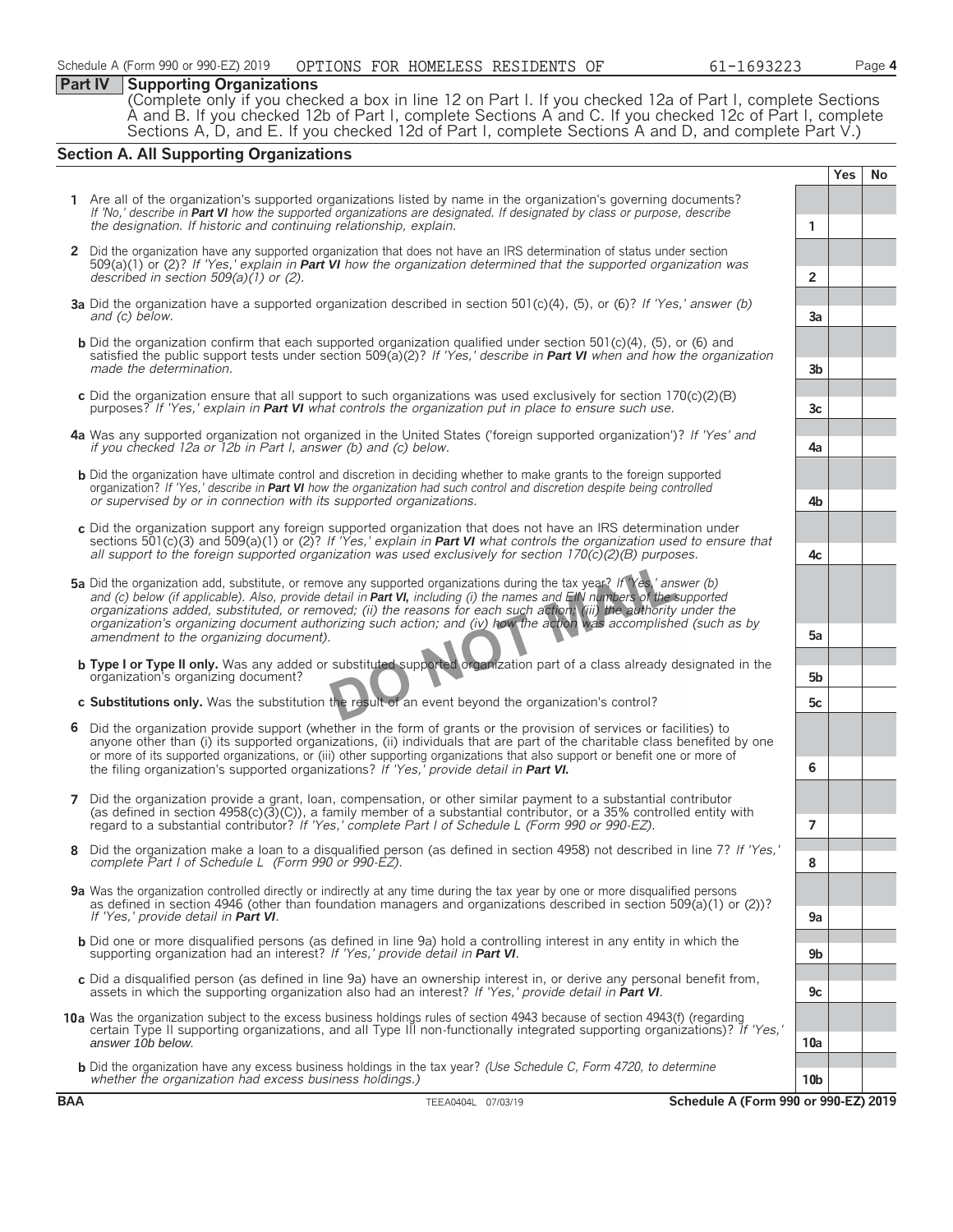| OPTIONS FOR HOMELESS RESIDENTS OF |  | 61-1693223 |     | Page ${\bf 5}$ |
|-----------------------------------|--|------------|-----|----------------|
| tions (continued)                 |  |            |     |                |
|                                   |  |            | Yes | <b>No</b>      |

|                                                                                                                           |                 | 1 e S |  |
|---------------------------------------------------------------------------------------------------------------------------|-----------------|-------|--|
| 11 Has the organization accepted a gift or contribution from any of the following persons?                                |                 |       |  |
| a A person who directly or indirectly controls, either alone or together with persons described in (b) and (c) below, the |                 |       |  |
| governing body of a supported organization?                                                                               | 11a             |       |  |
| <b>b</b> A family member of a person described in (a) above?                                                              | 11 <sub>b</sub> |       |  |
| c A 35% controlled entity of a person described in (a) or (b) above? If 'Yes' to a, b, or c, provide detail in Part VI.   | 11c             |       |  |

#### **Section B. Type I Supporting Organizations**

**Part IV Supporting Organizations** 

- **1** Did the directors, trustees, or membership of one or more supported organizations have the power to regularly appoint or elect at least a majority of the organization's directors or trustees at all times during the tax year? *If 'No,' describe in Part VI how the supported organization(s) effectively operated, supervised, or controlled the organization's activities. If the organization had more than one supported organization, describe how the powers to appoint and/or remove directors or trustees were allocated among the supported organizations and what conditions or restrictions, if any, applied to such powers during the tax* year. **1**
- **2** Did the organization operate for the benefit of any supported organization other than the supported organization(s) that operated, supervised, or controlled the supporting organization? *If 'Yes,' explain in Part VI how providing such benefit carried out the purposes of the supported organization(s) that operated, supervised, or controlled the supporting organization.* **2**

#### **Section C. Type II Supporting Organizations**

|                                                                                                                                                                                                                                                               | 1 es 1 | - IVC |
|---------------------------------------------------------------------------------------------------------------------------------------------------------------------------------------------------------------------------------------------------------------|--------|-------|
| Were a majority of the organization's directors or trustees during the tax year also a majority of the directors or trustees<br>of each of the organization's supported organization(s)? If 'No,' describe in <b>Part VI</b> how control or management of the |        |       |
| supporting organization was vested in the same persons that controlled or managed the supported organization(s).                                                                                                                                              |        |       |

#### **Section D. All Type III Supporting Organizations**

|                                                                                                                                                                                                                                                                                                                                                                      | 'es |  |
|----------------------------------------------------------------------------------------------------------------------------------------------------------------------------------------------------------------------------------------------------------------------------------------------------------------------------------------------------------------------|-----|--|
| Did the organization provide to each of its supported organizations, by the last day of the fifth month of the<br>organization's tax year, (i) a written notice describing the type and amount of support provided during the prior tax<br>year, (ii) a copy of the Form 990 that was most recently filed as of the date of notification, and (iii) copies of the    |     |  |
| organization's governing documents in effect on the date of notification, to the extent not previously provided?                                                                                                                                                                                                                                                     |     |  |
| 2 Were any of the organization's officers, directors, or trustees either (i) appointed or elected by the supported                                                                                                                                                                                                                                                   |     |  |
| organization(s) or (ii) serving on the governing body of a supported organization? If No, explain in <b>Part VI</b> how<br>the organization maintained a close and continuous working relationship with the supported organization(s).                                                                                                                               |     |  |
| 3 By reason of the relationship described in (2), did the organization's supported organizations have a significant<br>voice in the organization's investment policies and in directing the use of the organization's income or assets at<br>all times during the tax year? If 'Yes,' describe in Part VI the role the organization's supported organizations played |     |  |
| in this regard.                                                                                                                                                                                                                                                                                                                                                      |     |  |

#### **Section E. Type III Functionally Integrated Supporting Organizations**

- **1** Check the box next to the method that the organization used to satisfy the Integral Part Test during the year (see instructions).
	- **a** The organization satisfied the Activities Test. *Complete line 2 below.*
	- **b** The organization is the parent of each of its supported organizations. *Complete line 3 below.*
	- **c** The organization supported a governmental entity. *Describe in Part VI how you supported a government entity (see instructions).*

#### **2** Activities Test. **Answer (a) and (b) below. Yes Western Constant Constant Constant Constant Constant Constant Constant Constant Constant Constant Constant Constant Constant Constant Constant Constant Constant Const**

- **a** Did substantially all of the organization's activities during the tax year directly further the exempt purposes of the supported organization(s) to which the organization was responsive? *If 'Yes,' then in Part VI identify those supported organizations and explain how these activities directly furthered their exempt purposes, how the organization was responsive to those supported organizations, and how the organization determined that these activities constituted substantially all of its activities.* **2a**
- **b** Did the activities described in (a) constitute activities that, but for the organization's involvement, one or more of the organization's supported organization(s) would have been engaged in? *If 'Yes,' explain in Part VI the reasons for the organization's position that its supported organization(s) would have engaged in these activities but for the organization's involvement.* **2b**
- **3** Parent of Supported Organizations. *Answer (a) and (b) below.*
- **a** Did the organization have the power to regularly appoint or elect a majority of the officers, directors, or trustees of each of the supported organizations? *Provide details in Part VI.* **3a**
- **b** Did the organization exercise a substantial degree of direction over the policies, programs, and activities of each of its supported organizations? *If 'Yes,' describe in Part VI the role played by the organization in this regard.* **3b**

**Yes No**

**Yes No**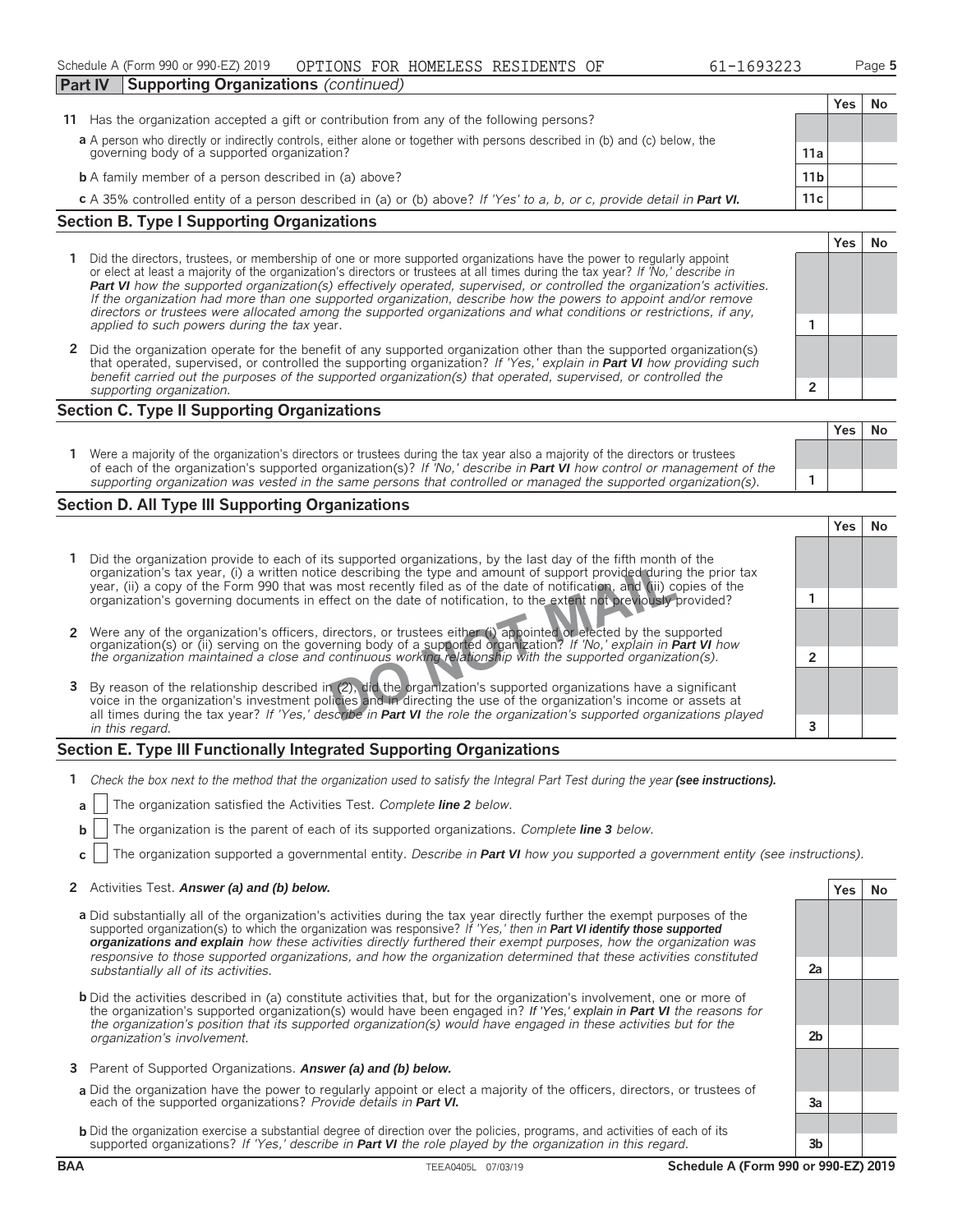| 1                     | Check here if the organization satisfied the Integral Part Test as a qualifying trust on Nov. 20, 1970 (explain in Part VI). See<br><b>instructions.</b> All other Type III non-functionally integrated supporting organizations must complete Sections A through E. |                         |                |                                |
|-----------------------|----------------------------------------------------------------------------------------------------------------------------------------------------------------------------------------------------------------------------------------------------------------------|-------------------------|----------------|--------------------------------|
|                       | Section A - Adjusted Net Income                                                                                                                                                                                                                                      |                         | (A) Prior Year | (B) Current Year<br>(optional) |
|                       | <b>1</b> Net short-term capital gain                                                                                                                                                                                                                                 | 1                       |                |                                |
| $\mathbf{2}^{\prime}$ | Recoveries of prior-year distributions                                                                                                                                                                                                                               | $\overline{2}$          |                |                                |
| 3                     | Other gross income (see instructions)                                                                                                                                                                                                                                | 3                       |                |                                |
| 4                     | Add lines 1 through 3.                                                                                                                                                                                                                                               | 4                       |                |                                |
| 5                     | Depreciation and depletion                                                                                                                                                                                                                                           | 5                       |                |                                |
| 6                     | Portion of operating expenses paid or incurred for production or collection of gross<br>income or for management, conservation, or maintenance of property held for<br>production of income (see instructions)                                                       | 6                       |                |                                |
|                       | 7 Other expenses (see instructions)                                                                                                                                                                                                                                  | $\overline{7}$          |                |                                |
| 8                     | Adjusted Net Income (subtract lines 5, 6, and 7 from line 4)                                                                                                                                                                                                         | 8                       |                |                                |
|                       | <b>Section B - Minimum Asset Amount</b>                                                                                                                                                                                                                              |                         | (A) Prior Year | (B) Current Year<br>(optional) |
| 1.                    | Aggregate fair market value of all non-exempt-use assets (see instructions for short<br>tax year or assets held for part of year):                                                                                                                                   |                         |                |                                |
|                       | a Average monthly value of securities                                                                                                                                                                                                                                | 1a                      |                |                                |
|                       | <b>b</b> Average monthly cash balances                                                                                                                                                                                                                               | 1 <sub>b</sub>          |                |                                |
|                       | c Fair market value of other non-exempt-use assets                                                                                                                                                                                                                   | 1c                      |                |                                |
|                       | d Total (add lines 1a, 1b, and 1c)                                                                                                                                                                                                                                   | 1 <sub>d</sub>          |                |                                |
|                       | <b>e Discount</b> claimed for blockage or other<br>factors (explain in detail in <b>Part VI</b> ):                                                                                                                                                                   |                         |                |                                |
|                       | <b>2</b> Acquisition indebtedness applicable to non-exempt-use assets                                                                                                                                                                                                | $\overline{\mathbf{c}}$ |                |                                |
| 3                     | Subtract line 2 from line 1d.                                                                                                                                                                                                                                        |                         |                |                                |
| 4                     | Cash deemed held for exempt use. Enter 1-1/2% of line 3 (for greater amount,<br>see instructions).                                                                                                                                                                   |                         |                |                                |
| 5.                    | Net value of non-exempt-use assets (subtract line 4 from line 3)                                                                                                                                                                                                     | 5                       |                |                                |
| 6                     | Multiply line 5 by .035.                                                                                                                                                                                                                                             | 6                       |                |                                |
| 7                     | Recoveries of prior-year distributions                                                                                                                                                                                                                               | $\overline{7}$          |                |                                |
| 8                     | Minimum Asset Amount (add line 7 to line 6)                                                                                                                                                                                                                          | 8                       |                |                                |
|                       | Section C - Distributable Amount                                                                                                                                                                                                                                     |                         |                | <b>Current Year</b>            |
| 1                     | Adjusted net income for prior year (from Section A, line 8, Column A)                                                                                                                                                                                                | 1                       |                |                                |
| $\overline{2}$        | Enter 85% of line 1.                                                                                                                                                                                                                                                 | $\overline{2}$          |                |                                |
| 3                     | Minimum asset amount for prior year (from Section B, line 8, Column A)                                                                                                                                                                                               | 3                       |                |                                |
| 4                     | Enter greater of line 2 or line 3.                                                                                                                                                                                                                                   | 4                       |                |                                |
| 5.                    | Income tax imposed in prior year                                                                                                                                                                                                                                     | 5                       |                |                                |
| 6                     | <b>Distributable Amount.</b> Subtract line 5 from line 4, unless subject to emergency<br>temporary reduction (see instructions).                                                                                                                                     | 6                       |                |                                |

**7**  $\mid$  Check here if the current year is the organization's first as a non-functionally integrated Type III supporting organization (see instructions).

**BAA Schedule A (Form 990 or 990-EZ) 2019**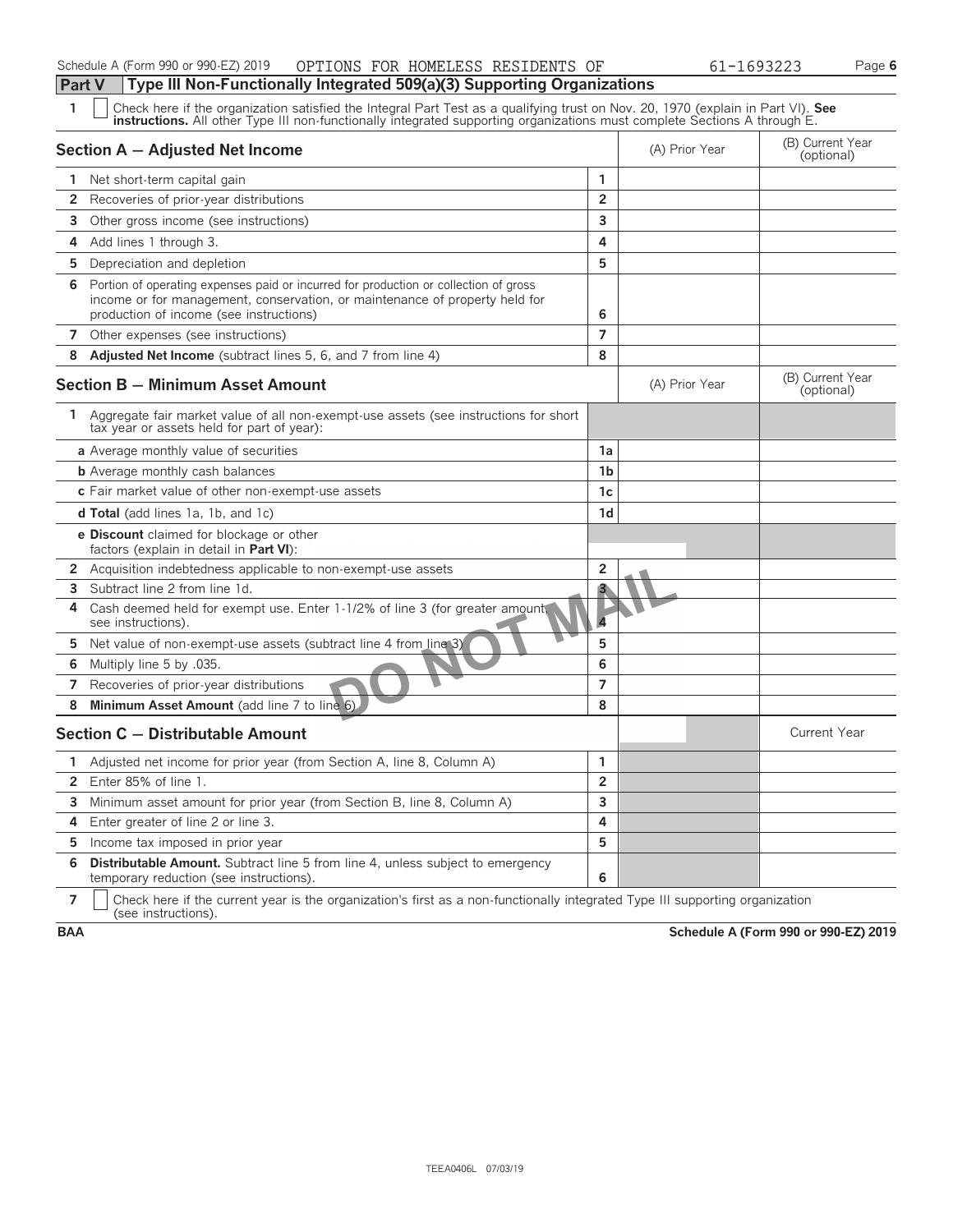| Part V       | Type III Non-Functionally Integrated 509(a)(3) Supporting Organizations (continued)                                                                                           |                                              |                                       |                                                  |
|--------------|-------------------------------------------------------------------------------------------------------------------------------------------------------------------------------|----------------------------------------------|---------------------------------------|--------------------------------------------------|
|              | <b>Section D - Distributions</b>                                                                                                                                              |                                              |                                       | <b>Current Year</b>                              |
| 1.           | Amounts paid to supported organizations to accomplish exempt purposes                                                                                                         |                                              |                                       |                                                  |
| $\mathbf{2}$ | Amounts paid to perform activity that directly furthers exempt purposes of supported organizations,<br>in excess of income from activity                                      |                                              |                                       |                                                  |
| 3            | Administrative expenses paid to accomplish exempt purposes of supported organizations                                                                                         |                                              |                                       |                                                  |
| 4            | Amounts paid to acquire exempt-use assets                                                                                                                                     |                                              |                                       |                                                  |
| 5.           | Qualified set-aside amounts (prior IRS approval required)                                                                                                                     |                                              |                                       |                                                  |
| 6            | Other distributions (describe in Part VI). See instructions.                                                                                                                  |                                              |                                       |                                                  |
|              | 7 Total annual distributions. Add lines 1 through 6.                                                                                                                          |                                              |                                       |                                                  |
| 8            | Distributions to attentive supported organizations to which the organization is responsive (provide details<br>in Part VI). See instructions.                                 |                                              |                                       |                                                  |
| 9            | Distributable amount for 2019 from Section C, line 6                                                                                                                          |                                              |                                       |                                                  |
|              | 10 Line 8 amount divided by line 9 amount                                                                                                                                     |                                              |                                       |                                                  |
|              | Section E - Distribution Allocations (see instructions)                                                                                                                       | (i)<br><b>Excess</b><br><b>Distributions</b> | (i)<br>Underdistributions<br>Pre-2019 | (iii)<br><b>Distributable</b><br>Amount for 2019 |
|              | Distributable amount for 2019 from Section C, line 6                                                                                                                          |                                              |                                       |                                                  |
|              | 2 Underdistributions, if any, for years prior to 2019 (reasonable<br>cause required - explain in Part VI). See instructions.                                                  |                                              |                                       |                                                  |
| 3            | Excess distributions carryover, if any, to 2019                                                                                                                               |                                              |                                       |                                                  |
|              | a From 2014                                                                                                                                                                   |                                              |                                       |                                                  |
|              | b From 2015                                                                                                                                                                   |                                              |                                       |                                                  |
|              | c From 2016                                                                                                                                                                   |                                              |                                       |                                                  |
|              | <b>d</b> From 2017.                                                                                                                                                           |                                              |                                       |                                                  |
|              | e From 2018                                                                                                                                                                   |                                              |                                       |                                                  |
|              | f Total of lines 3a through e                                                                                                                                                 |                                              |                                       |                                                  |
|              | g Applied to underdistributions of prior years                                                                                                                                |                                              |                                       |                                                  |
|              | h Applied to 2019 distributable amount                                                                                                                                        |                                              |                                       |                                                  |
|              | <i>i</i> Carryover from 2014 not applied (see instructions)                                                                                                                   |                                              |                                       |                                                  |
|              | j Remainder. Subtract lines 3g, 3h, and 3i from 3f.                                                                                                                           |                                              |                                       |                                                  |
| 4            | Distributions for 2019 from Section D,<br>line $7:$                                                                                                                           |                                              |                                       |                                                  |
|              | a Applied to underdistributions of prior years                                                                                                                                |                                              |                                       |                                                  |
|              | <b>b</b> Applied to 2019 distributable amount                                                                                                                                 |                                              |                                       |                                                  |
|              | c Remainder. Subtract lines 4a and 4b from 4.                                                                                                                                 |                                              |                                       |                                                  |
| 5.           | Remaining underdistributions for years prior to 2019, if any.<br>Subtract lines 3g and 4a from line 2. For result greater than<br>zero, explain in Part VI. See instructions. |                                              |                                       |                                                  |
|              | 6 Remaining underdistributions for 2019. Subtract lines 3h and 4b<br>from line 1. For result greater than zero, explain in Part VI. See<br>instructions.                      |                                              |                                       |                                                  |
|              | 7 Excess distributions carryover to 2020. Add lines 3j and 4c.                                                                                                                |                                              |                                       |                                                  |
|              | 8 Breakdown of line 7:                                                                                                                                                        |                                              |                                       |                                                  |
|              | <b>a</b> Excess from 2015                                                                                                                                                     |                                              |                                       |                                                  |
|              | <b>b</b> Excess from 2016                                                                                                                                                     |                                              |                                       |                                                  |
|              | c Excess from 2017.                                                                                                                                                           |                                              |                                       |                                                  |
|              | $d$ Excess from 2018                                                                                                                                                          |                                              |                                       |                                                  |
|              | e Excess from 2019.                                                                                                                                                           |                                              |                                       |                                                  |

**BAA Schedule A (Form 990 or 990-EZ) 2019**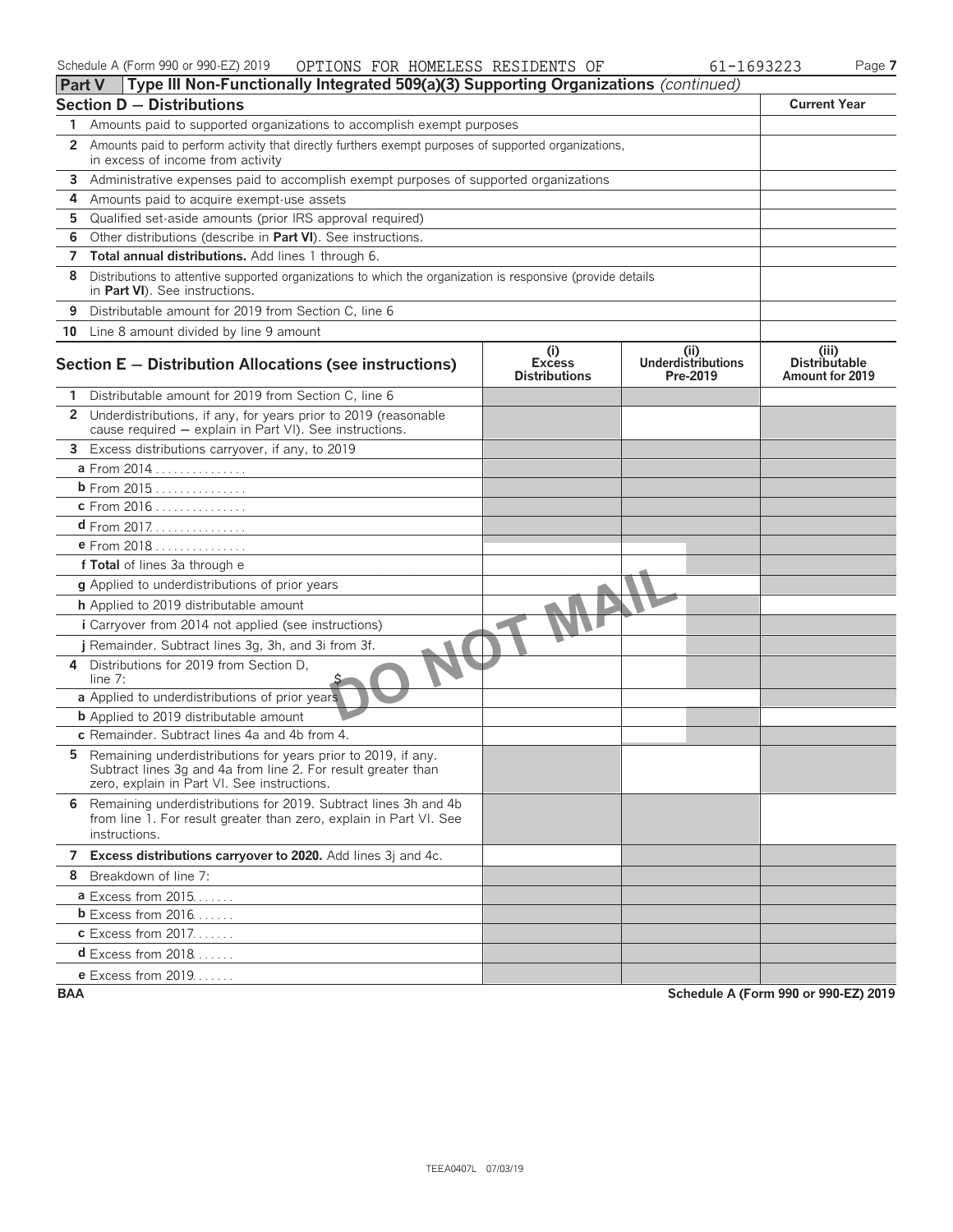Part VI Supplemental Information. Provide the explanations required by Part II, line 10; Part II, line 17a or 17b;Part III, line 12; Part IV,<br>Section A, lines 1, 2, 3b, 3c, 4b, 4c, 5a, 6, 9a, 9b, 9c, 11a, 11b, and 11c; Par Part IV, Section D, lines 2 and 3; Part IV, Section E, lines 1c, 2a, 2b, 3a, and 3b; Part V, line 1; Part V, Section B, line 1e; Part V, Section D, lines 5, 6, and 8; and Part V, Section E, lines 2, 5, and 6. Also complete this part for any additional information. (See instructions.)

#### **PART II, LINE 10 - OTHER INCOME**

| NATURE AND<br>SOURCE            |                                          |             |          |  | 201 |
|---------------------------------|------------------------------------------|-------------|----------|--|-----|
| INSURANCE CLAIM PAYOUT          |                                          |             | 19,500.  |  |     |
| <b>INCOME</b><br>OTHER<br>TOTAL | -164.<br>.64<br>$\overline{\phantom{0}}$ | 825<br>825. | 500<br>a |  |     |

DO NOT MAIL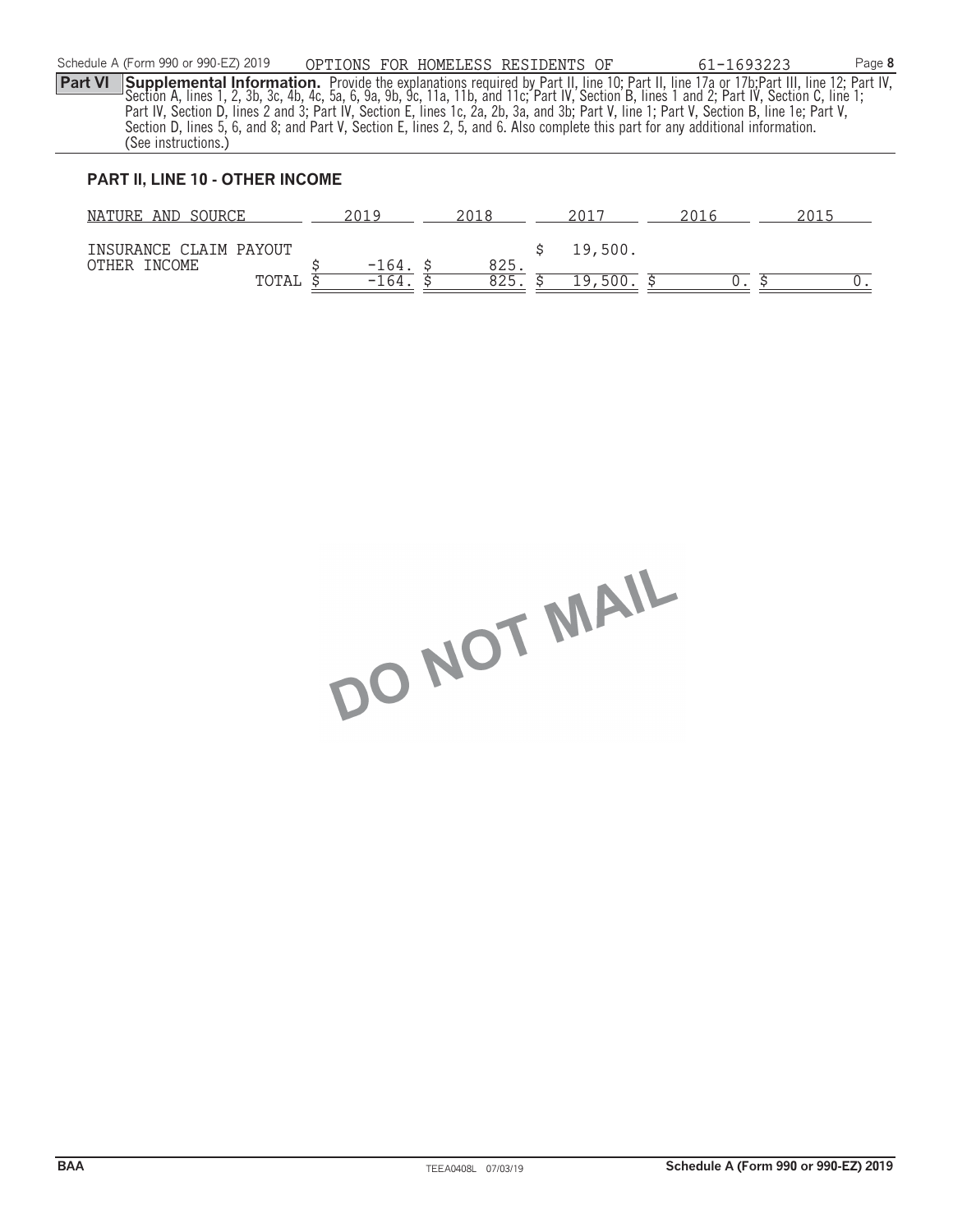**Schedule B**  $\overline{B}$  **Schedule B**  $\overline{B}$  **Schedule B**  $\overline{B}$  **Schedule B**  $\overline{B}$  **Schedule B**  $\overline{B}$  **SC EXECULE B**  $\overline{B}$  **SCHEDULE B**  $\overline{B}$  **SCHEDULE B**  $\overline{B}$  **SCHEDULE B**  $\overline{B}$  **SCHEDULE B**  $\overline{B}$ 

**(Form 990, 990-EZ,**

## **Schedule of Contributors**

| (Form 990, 990-EZ,<br>or 990-PF)<br>Department of the Treasury<br>Internal Revenue Service | Attach to Form 990, Form 990-EZ, or Form 990-PF.<br>$\triangleright$ Go to www.irs.gov/Form990 for the latest information. | 2019                                  |
|--------------------------------------------------------------------------------------------|----------------------------------------------------------------------------------------------------------------------------|---------------------------------------|
|                                                                                            | Name of the organization ODTIONS FOD HOMET FSS DESTDENTS OF                                                                | <b>Employer identification number</b> |
|                                                                                            |                                                                                                                            |                                       |

| ……AND                                                                                                            | <u>_ _ _</u><br>ັບ             |
|------------------------------------------------------------------------------------------------------------------|--------------------------------|
|                                                                                                                  |                                |
| Name of the organization<br>FOR<br>$\Lambda$ nm $\tau$<br>∩⊏<br>LIONS "<br>RES<br>HOMELESS<br>. I J P. I V<br>Uľ | Employer identification number |

#### **Organization type** (check one):

| Filers of:         | Section:                                                                    |
|--------------------|-----------------------------------------------------------------------------|
| Form 990 or 990-EZ | $ X $ 501(c)( 3) (enter number) organization                                |
|                    | $4947(a)(1)$ nonexempt charitable trust not treated as a private foundation |
| Form 990-PF        | 527 political organization                                                  |
|                    | 501(c)(3) exempt private foundation                                         |
|                    | 4947(a)(1) nonexempt charitable trust treated as a private foundation       |
|                    | 501(c)(3) taxable private foundation                                        |

Check if your organization is covered by the **General Rule** or a **Special Rule.**

Note: Only a section 501(c)(7), (8), or (10) organization can check boxes for both the General Rule and a Special Rule. See instructions.

N

#### **General Rule**

For an organization filing Form 990, 990-EZ, or 990-PF that received, during the year, contributions totaling \$5,000 or more (in money or property) from any one contributor. Complete Parts I and II. See instructions for determining a contributor's total contributions.

#### **Special Rules**

For an organization described in section 501(c)(3) filing Form 990 or 990-EZ that met the 33-1/3% support test of the regulations under sections 509(a)(1) and 170(b)(1)(A)(vi), that checked Schedule A (Form 990 or 990-EZ), Part II, line 13, 16a, or 16b, and that received from any one contributor, during the year, total contributions of the greater of (**1**) \$5,000; or (**2**) 2% of the amount on (i) Form 990, Part VIII, line 1h; or (ii) Form 990-EZ, line 1. Complete Parts I and II. X

For an organization described in section 501(c)(7), (8), or (10) filing Form 990 or 990-EZ that received from any one contributor, during the year, total contributions of more than \$1,000 *exclusively* for religious, charitable, scientific, literary, or educational purposes, or for the prevention of cruelty to children or animals. Complete Parts I, II, and III.

For an organization described in section 501(c)(7), (8), or (10) filing Form 990 or 990-EZ that received from any one contributor, during the year, contributions *exclusively* for religious, charitable, etc., purposes, but no such contributions totaled more than \$1,000. If this box is checked, enter here the total contributions that were received during the year for an *exclusively* religious, charitable, etc., purpose. Don't complete any of the parts unless the **General Rule** applies to this organization because it received *nonexclusively* religious, charitable, etc., contributions totaling \$5,000 or more during the year .  $\blacktriangleright$ \$

**Caution:** An organization that isn't covered by the General Rule and/or the Special Rules doesn't file Schedule B (Form 990, 990-EZ, or 990-PF), but it **must** answer 'No' on Part IV, line 2, of its Form 990; or check the box on line H of its Form 990-EZ or on its Form 990-PF, Part I, line 2, to certify that it doesn't meet the filing requirements of Schedule B (Form 990, 990-EZ, or 990-PF).

**BAA For Paperwork Reduction Act Notice, see the instructions for Form 990, 990-EZ, or 990-PF. Schedule B (Form 990, 990-EZ, or 990-PF) (2019)**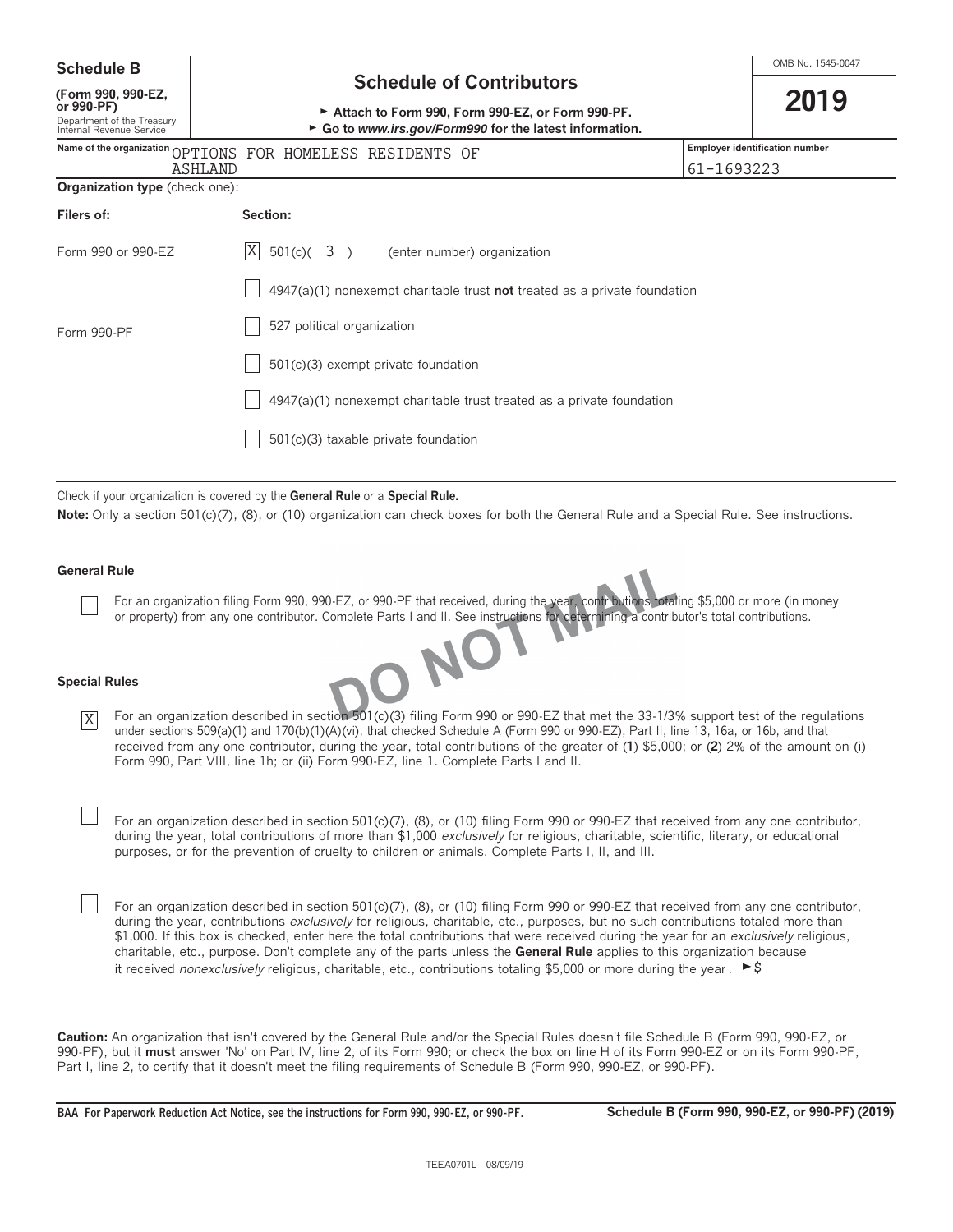| Schedule B (Form 990, 990-EZ, or 990-PF) (2019)                                                              |                                       | Page 2 |
|--------------------------------------------------------------------------------------------------------------|---------------------------------------|--------|
| Name of organization                                                                                         | <b>Employer identification number</b> |        |
| OPTIONS FOR HOMELESS RESIDENTS OF                                                                            | $61 - 1693223$                        |        |
| <b>Part I</b> Contributors (see instructions). Use duplicate copies of Part I if additional space is needed. |                                       |        |

| (a)<br>No.        | (b)<br>Name, address, and $ZIP + 4$                                                                     | (c)<br>Total<br>contributions | (d)<br>Type of contribution                                                                        |
|-------------------|---------------------------------------------------------------------------------------------------------|-------------------------------|----------------------------------------------------------------------------------------------------|
| 1                 | THE THALDEN FOUNDATION<br>550 ASHLAND LOOP ROAD                                                         | I\$<br>10,000.                | $\overline{\text{X}}$<br>Person<br>Payroll<br>Noncash                                              |
|                   | ASHLAND, OR 97520<br>________________________                                                           |                               | (Complete Part II for<br>noncash contributions.)                                                   |
| (a)<br>No.        | (b)<br>Name, address, and ZIP + 4                                                                       | (c)<br>Total<br>contributions | (d)<br>Type of contribution                                                                        |
| $\frac{2}{2}$     | CAMERON HANSON<br>67 WOOLEN WAY #3<br>________________<br>ASHLAND, OR 97520<br>________________________ | 10,000.                       | $\overline{X}$<br>Person<br>Payroll<br>Noncash<br>(Complete Part II for<br>noncash contributions.) |
| (a)<br>No.        | (b)<br>Name, address, and ZIP + 4                                                                       | (c)<br>Total<br>contributions | (d)<br>Type of contribution                                                                        |
| $\frac{3}{2}$ – – | ELIZABETH C PEASE MEMORIAL FUND FOR<br>5 HAMILTON LANDING, SUITE 200<br>NOVATO, CA 94949                | 11,000.                       | $\overline{X}$<br>Person<br>Payroll<br>Noncash<br>(Complete Part II for<br>noncash contributions.) |
| (a)<br>No.        | (b)<br>Name, address, and $ZIP + 4$                                                                     | (c)<br>Total<br>contributions | (d)<br>Type of contribution                                                                        |
|                   | ----                                                                                                    |                               | Person<br>Payroll<br>Noncash<br>(Complete Part II for<br>noncash contributions.)                   |
| (a)<br>No.        | (b)<br>Name, address, and ZIP + 4                                                                       | (c)<br>Total<br>contributions | (d)<br>Type of contribution                                                                        |
|                   |                                                                                                         |                               | Person<br>Payroll<br>Noncash<br>(Complete Part II for<br>noncash contributions.)                   |
| (a)<br>No.        | (b)<br>Name, address, and ZIP + 4                                                                       | (c)<br>Total<br>contributions | (d)<br>Type of contribution                                                                        |
|                   |                                                                                                         |                               | Person<br>Payroll<br>Noncash<br>(Complete Part II for<br>noncash contributions.)                   |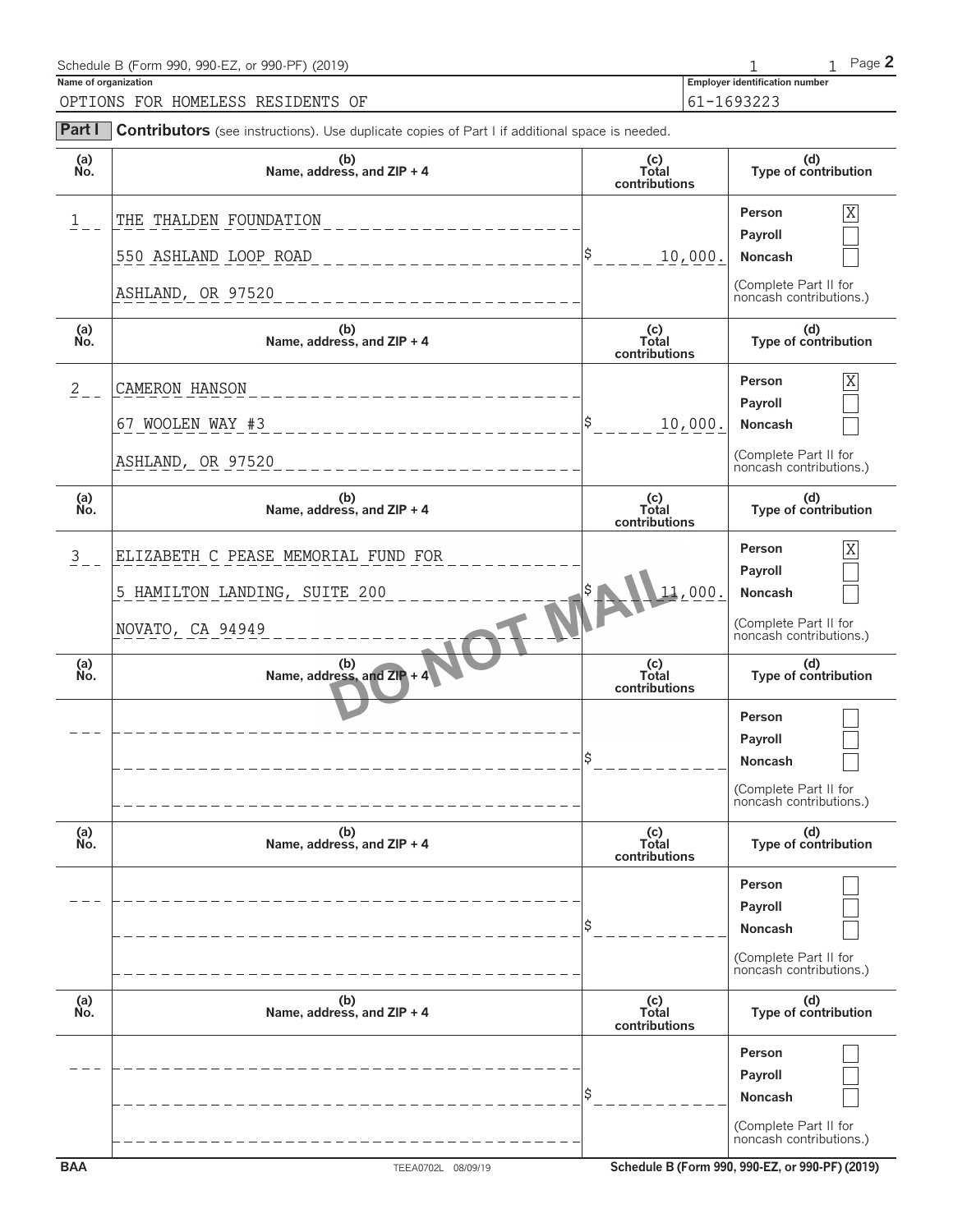| Schedule B (Form 990, 990-EZ, or 990-PF) (2019) |                                       |  | $P$ aqe $\bullet$ |
|-------------------------------------------------|---------------------------------------|--|-------------------|
| Name of organization                            | <b>Employer identification number</b> |  |                   |
| OPTIONS<br>FOR<br>HOMELESS RESIDENTS<br>- OF    | 1693223<br>$-1$                       |  |                   |

**Part II** Noncash Property (see instructions). Use duplicate copies of Part II if additional space is needed.

| (a) $No.$ from<br>Part I    | (b)<br>Description of noncash property given | (c)<br>FMV (or estimate)<br>(See instructions.) | (d)<br>Date received |
|-----------------------------|----------------------------------------------|-------------------------------------------------|----------------------|
|                             | N/A                                          |                                                 |                      |
|                             |                                              |                                                 |                      |
| (a) $No.$ from<br>Part I    | (b)<br>Description of noncash property given | (c)<br>FMV (or estimate)<br>(See instructions.) | (d)<br>Date received |
|                             |                                              |                                                 |                      |
|                             |                                              |                                                 |                      |
| (a) No.<br>from<br>Part I   | (b)<br>Description of noncash property given | (c)<br>FMV (or estimate)<br>(See instructions.) | (d)<br>Date received |
|                             |                                              |                                                 |                      |
|                             |                                              |                                                 |                      |
| $(a)$ No.<br>from<br>Part I | (b)<br>Description of noncash property given | (c)<br>FMV (or estimate)<br>(See instructions.) | (d)<br>Date received |
|                             |                                              |                                                 |                      |
|                             |                                              |                                                 |                      |
| (a) $No.$ from<br>Part I    | (b)<br>Description of noncash property given | (c)<br>FMV (or estimate)<br>(See instructions.) | (d)<br>Date received |
|                             |                                              |                                                 |                      |
|                             |                                              | \$                                              |                      |
| (a) $No.$ from<br>Part I    | (b)<br>Description of noncash property given | (c)<br>FMV (or estimate)<br>(See instructions.) | (d)<br>Date received |
|                             |                                              |                                                 |                      |
|                             |                                              |                                                 |                      |
| <b>BAA</b>                  |                                              | Schedule B (Form 990, 990-EZ, or 990-PF) (2019) |                      |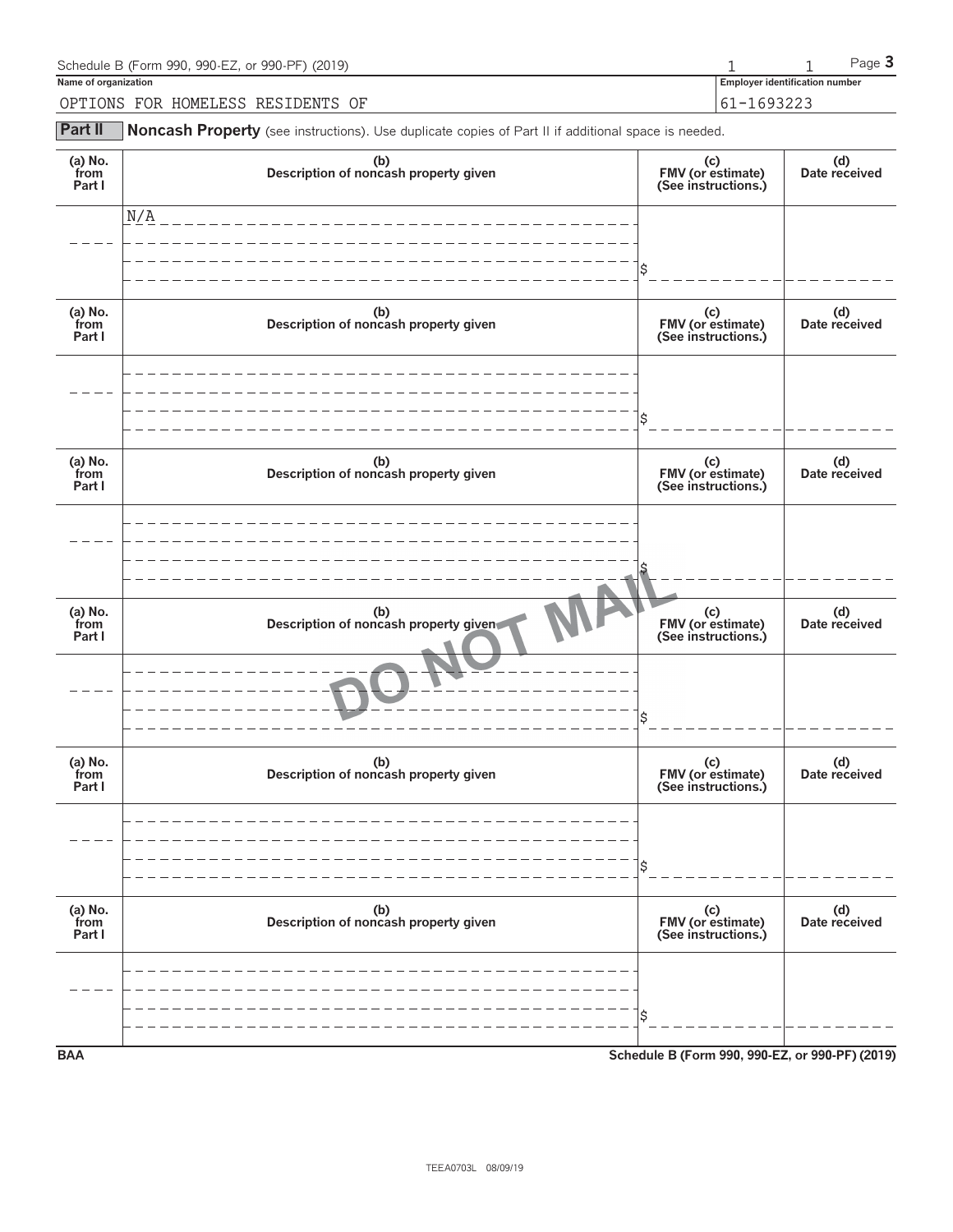|                           | Schedule B (Form 990, 990-EZ, or 990-PF) (2019)                                                                                                                                                                                                                                                                                                                                                                                                                                                                                                            |                                          |                                          | Page 4                                          |
|---------------------------|------------------------------------------------------------------------------------------------------------------------------------------------------------------------------------------------------------------------------------------------------------------------------------------------------------------------------------------------------------------------------------------------------------------------------------------------------------------------------------------------------------------------------------------------------------|------------------------------------------|------------------------------------------|-------------------------------------------------|
| Name of organization      | OPTIONS FOR HOMELESS RESIDENTS OF                                                                                                                                                                                                                                                                                                                                                                                                                                                                                                                          |                                          |                                          | Employer identification number<br>61-1693223    |
| Part III                  | Exclusively religious, charitable, etc., contributions to organizations described in section 501(c)(7), (8),<br>or (10) that total more than \$1,000 for the year from any one contributor. Complete columns (a) through (e) and<br>the following line entry. For organizations completing Part III, enter the total of exclusively religious, charitable, etc.,<br>contributions of \$1,000 or less for the year. (Enter this information once. See instructions.) $\triangleright$ \$<br>Use duplicate copies of Part III if additional space is needed. |                                          |                                          |                                                 |
| (a)<br>No. from<br>Part I | (b)<br>Purpose of gift                                                                                                                                                                                                                                                                                                                                                                                                                                                                                                                                     | (c)<br>Use of gift                       |                                          | (d)<br>Description of how gift is held          |
|                           | N/A                                                                                                                                                                                                                                                                                                                                                                                                                                                                                                                                                        |                                          |                                          |                                                 |
|                           |                                                                                                                                                                                                                                                                                                                                                                                                                                                                                                                                                            |                                          |                                          |                                                 |
|                           |                                                                                                                                                                                                                                                                                                                                                                                                                                                                                                                                                            |                                          |                                          |                                                 |
|                           | Transferee's name, address, and ZIP + 4                                                                                                                                                                                                                                                                                                                                                                                                                                                                                                                    | (e)<br>Transfer of gift                  |                                          | Relationship of transferor to transferee        |
|                           |                                                                                                                                                                                                                                                                                                                                                                                                                                                                                                                                                            |                                          |                                          |                                                 |
| (a)<br>No. from<br>Part I | (b)<br>Purpose of gift                                                                                                                                                                                                                                                                                                                                                                                                                                                                                                                                     | (c)<br>Use of gift                       |                                          | (d)<br>Description of how gift is held          |
|                           |                                                                                                                                                                                                                                                                                                                                                                                                                                                                                                                                                            |                                          |                                          |                                                 |
|                           | Transferee's name, address, and ZIP + 4                                                                                                                                                                                                                                                                                                                                                                                                                                                                                                                    | (e)<br>Transfer of gift                  |                                          | Relationship of transferor to transferee        |
| (a)<br>No. from<br>Part I | (b)<br>Purpose of gift                                                                                                                                                                                                                                                                                                                                                                                                                                                                                                                                     | (c)<br>Use of gift                       |                                          | (d)<br>Description of how gift is held          |
|                           |                                                                                                                                                                                                                                                                                                                                                                                                                                                                                                                                                            |                                          |                                          |                                                 |
|                           | Transferee's name, address, and ZIP + 4                                                                                                                                                                                                                                                                                                                                                                                                                                                                                                                    | Relationship of transferor to transferee |                                          |                                                 |
| (a)<br>No. from<br>Part I | (b)<br>Purpose of gift                                                                                                                                                                                                                                                                                                                                                                                                                                                                                                                                     | (c)<br>Use of gift                       |                                          | (d)<br>Description of how gift is held          |
|                           |                                                                                                                                                                                                                                                                                                                                                                                                                                                                                                                                                            |                                          |                                          |                                                 |
|                           | Transferee's name, address, and ZIP + 4                                                                                                                                                                                                                                                                                                                                                                                                                                                                                                                    |                                          | Relationship of transferor to transferee |                                                 |
|                           |                                                                                                                                                                                                                                                                                                                                                                                                                                                                                                                                                            |                                          |                                          |                                                 |
| <b>BAA</b>                |                                                                                                                                                                                                                                                                                                                                                                                                                                                                                                                                                            |                                          |                                          | Schedule B (Form 990, 990-EZ, or 990-PF) (2019) |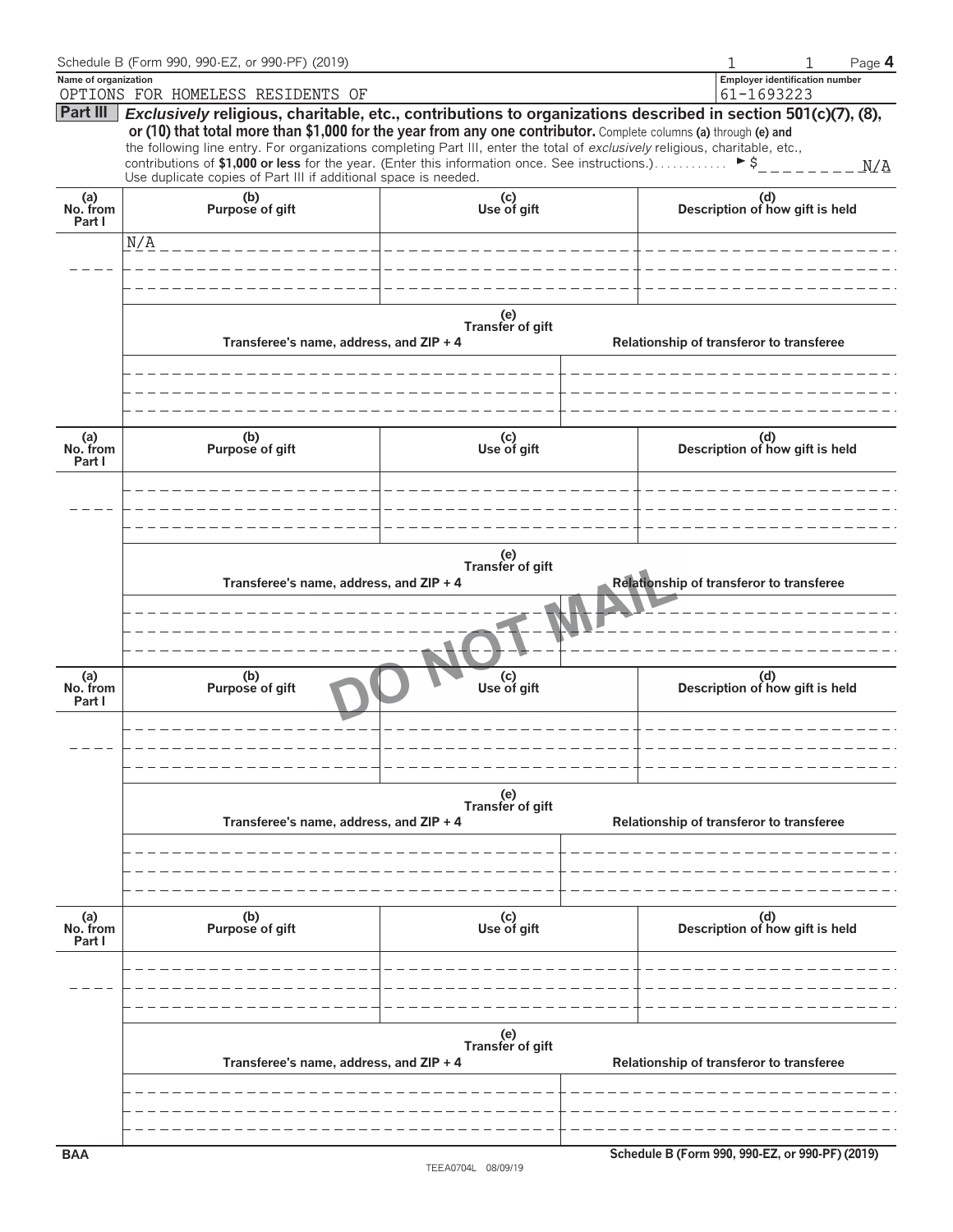|                 |                                                                                                                                                                                                                                              |                                                                                   |                                                                                                                                                                                                                                                                                                                                                                                        |                                                    |                                           | OMB No. 1545-0047                     |                                            |    |
|-----------------|----------------------------------------------------------------------------------------------------------------------------------------------------------------------------------------------------------------------------------------------|-----------------------------------------------------------------------------------|----------------------------------------------------------------------------------------------------------------------------------------------------------------------------------------------------------------------------------------------------------------------------------------------------------------------------------------------------------------------------------------|----------------------------------------------------|-------------------------------------------|---------------------------------------|--------------------------------------------|----|
|                 | <b>Supplemental Financial Statements</b><br><b>SCHEDULE D</b><br>(Form 990)<br>► Complete if the organization answered 'Yes' on Form 990,<br>Part IV, line 6, 7, 8, 9, 10, 11a, 11b, 11c, 11d, 11e, 11f, 12a, or 12b.<br>Attach to Form 990. |                                                                                   |                                                                                                                                                                                                                                                                                                                                                                                        |                                                    |                                           |                                       | 19                                         |    |
|                 | Department of the Treasury<br>Internal Revenue Service                                                                                                                                                                                       |                                                                                   | ► Go to www.irs.gov/Form990 for instructions and the latest information.                                                                                                                                                                                                                                                                                                               |                                                    |                                           |                                       | <b>Open to Public</b><br><b>Inspection</b> |    |
|                 | Name of the organization                                                                                                                                                                                                                     |                                                                                   |                                                                                                                                                                                                                                                                                                                                                                                        |                                                    |                                           | <b>Employer identification number</b> |                                            |    |
|                 | <b>ASHLAND</b>                                                                                                                                                                                                                               | OPTIONS FOR HOMELESS RESIDENTS OF                                                 |                                                                                                                                                                                                                                                                                                                                                                                        |                                                    |                                           | 61-1693223                            |                                            |    |
| Part I          |                                                                                                                                                                                                                                              |                                                                                   | Organizations Maintaining Donor Advised Funds or Other Similar Funds or Accounts.                                                                                                                                                                                                                                                                                                      |                                                    |                                           |                                       |                                            |    |
|                 |                                                                                                                                                                                                                                              |                                                                                   | Complete if the organization answered 'Yes' on Form 990, Part IV, line 6.                                                                                                                                                                                                                                                                                                              |                                                    |                                           |                                       |                                            |    |
|                 |                                                                                                                                                                                                                                              |                                                                                   | (a) Donor advised funds                                                                                                                                                                                                                                                                                                                                                                |                                                    |                                           | (b) Funds and other accounts          |                                            |    |
| 2               |                                                                                                                                                                                                                                              | Total number at end of year<br>Aggregate value of contributions to (during year). |                                                                                                                                                                                                                                                                                                                                                                                        |                                                    |                                           |                                       |                                            |    |
| 3               |                                                                                                                                                                                                                                              | Aggregate value of grants from (during year)                                      |                                                                                                                                                                                                                                                                                                                                                                                        |                                                    |                                           |                                       |                                            |    |
| 4               |                                                                                                                                                                                                                                              | Aggregate value at end of year                                                    | <u> 1980 - Johann Barbara, martxa alemaniar amerikan a</u>                                                                                                                                                                                                                                                                                                                             |                                                    |                                           |                                       |                                            |    |
| 5               |                                                                                                                                                                                                                                              |                                                                                   | Did the organization inform all donors and donor advisors in writing that the assets held in donor advised funds<br>are the organization's property, subject to the organization's exclusive legal control?                                                                                                                                                                            |                                                    |                                           | Yes                                   |                                            | No |
| 6               |                                                                                                                                                                                                                                              |                                                                                   | Did the organization inform all grantees, donors, and donor advisors in writing that grant funds can be used only                                                                                                                                                                                                                                                                      |                                                    |                                           |                                       |                                            |    |
|                 |                                                                                                                                                                                                                                              |                                                                                   | for charitable purposes and not for the benefit of the donor or donor advisor, or for any other purpose conferring                                                                                                                                                                                                                                                                     |                                                    |                                           | Yes                                   |                                            | No |
| <b>Part II</b>  |                                                                                                                                                                                                                                              | <b>Conservation Easements.</b>                                                    |                                                                                                                                                                                                                                                                                                                                                                                        |                                                    |                                           |                                       |                                            |    |
|                 |                                                                                                                                                                                                                                              |                                                                                   | Complete if the organization answered 'Yes' on Form 990, Part IV, line 7.                                                                                                                                                                                                                                                                                                              |                                                    |                                           |                                       |                                            |    |
| 1.              |                                                                                                                                                                                                                                              |                                                                                   | Purpose(s) of conservation easements held by the organization (check all that apply).                                                                                                                                                                                                                                                                                                  |                                                    |                                           |                                       |                                            |    |
|                 |                                                                                                                                                                                                                                              | Preservation of land for public use (for example, recreation or education)        |                                                                                                                                                                                                                                                                                                                                                                                        | Preservation of a historically important land area |                                           |                                       |                                            |    |
|                 |                                                                                                                                                                                                                                              | Protection of natural habitat                                                     |                                                                                                                                                                                                                                                                                                                                                                                        | Preservation of a certified historic structure     |                                           |                                       |                                            |    |
|                 |                                                                                                                                                                                                                                              | Preservation of open space                                                        |                                                                                                                                                                                                                                                                                                                                                                                        |                                                    |                                           |                                       |                                            |    |
| 2               | last day of the tax year.                                                                                                                                                                                                                    |                                                                                   | Complete lines 2a through 2d if the organization held a qualified conservation contribution in the form of a conservation easement on the                                                                                                                                                                                                                                              |                                                    |                                           |                                       |                                            |    |
|                 |                                                                                                                                                                                                                                              |                                                                                   |                                                                                                                                                                                                                                                                                                                                                                                        | 2a                                                 |                                           | Held at the End of the Tax Year       |                                            |    |
|                 |                                                                                                                                                                                                                                              |                                                                                   | <b>b</b> Total acreage restricted by conservation easements                                                                                                                                                                                                                                                                                                                            | $\overline{2}b$                                    |                                           |                                       |                                            |    |
|                 |                                                                                                                                                                                                                                              |                                                                                   | c Number of conservation easements on a certified historic structure included in (a)                                                                                                                                                                                                                                                                                                   | 2c                                                 |                                           |                                       |                                            |    |
|                 |                                                                                                                                                                                                                                              |                                                                                   | d Number of conservation easements included in (c) acquired after 7/25/06, and not on a historic                                                                                                                                                                                                                                                                                       | 2d                                                 |                                           |                                       |                                            |    |
| 3.              | tax year $\blacktriangleright$                                                                                                                                                                                                               |                                                                                   | Number of conservation easements modified, transferred, released, extinguished, or terminated by the organization during the                                                                                                                                                                                                                                                           |                                                    |                                           |                                       |                                            |    |
|                 |                                                                                                                                                                                                                                              | Number of states where property subject to conservation easement is located ▶     |                                                                                                                                                                                                                                                                                                                                                                                        |                                                    |                                           |                                       |                                            |    |
| 5               |                                                                                                                                                                                                                                              |                                                                                   | Does the organization have a written policy regarding the periodic monitoring, inspection, handling of violations,                                                                                                                                                                                                                                                                     |                                                    |                                           |                                       |                                            | No |
| 6               |                                                                                                                                                                                                                                              |                                                                                   | Staff and volunteer hours devoted to monitoring, inspecting, handling of violations, and enforcing conservation easements during the year                                                                                                                                                                                                                                              |                                                    |                                           |                                       |                                            |    |
| 7               | ►\$                                                                                                                                                                                                                                          |                                                                                   | Amount of expenses incurred in monitoring, inspecting, handling of violations, and enforcing conservation easements during the year                                                                                                                                                                                                                                                    |                                                    |                                           |                                       |                                            |    |
| 8               |                                                                                                                                                                                                                                              |                                                                                   | Does each conservation easement reported on line 2(d) above satisfy the requirements of section 170(h)(4)(B)(i)                                                                                                                                                                                                                                                                        |                                                    |                                           | <b>PYes</b>                           |                                            | No |
| 9               | conservation easements.                                                                                                                                                                                                                      |                                                                                   | In Part XIII, describe how the organization reports conservation easements in its revenue and expense statement and balance sheet, and<br>include, if applicable, the text of the footnote to the organization's financial statements that describes the organization's accounting for                                                                                                 |                                                    |                                           |                                       |                                            |    |
| <b>Part III</b> |                                                                                                                                                                                                                                              |                                                                                   | Organizations Maintaining Collections of Art, Historical Treasures, or Other Similar Assets.<br>Complete if the organization answered 'Yes' on Form 990, Part IV, line 8.                                                                                                                                                                                                              |                                                    |                                           |                                       |                                            |    |
|                 |                                                                                                                                                                                                                                              |                                                                                   | 1a If the organization elected, as permitted under FASB ASC 958, not to report in its revenue statement and balance sheet works of art,<br>historical treasures, or other similar assets held for public exhibition, education, or research in furtherance of public service, provide in<br>Part XIII the text of the footnote to its financial statements that describes these items. |                                                    |                                           |                                       |                                            |    |
|                 |                                                                                                                                                                                                                                              | following amounts relating to these items:                                        | <b>b</b> If the organization elected, as permitted under FASB ASC 958, to report in its revenue statement and balance sheet works of art,<br>historical treasures, or other similar assets held for public exhibition, education, or research in furtherance of public service, provide the                                                                                            |                                                    |                                           |                                       |                                            |    |
|                 |                                                                                                                                                                                                                                              |                                                                                   |                                                                                                                                                                                                                                                                                                                                                                                        |                                                    |                                           |                                       |                                            |    |
|                 |                                                                                                                                                                                                                                              |                                                                                   |                                                                                                                                                                                                                                                                                                                                                                                        |                                                    | $\triangleright$ \$                       |                                       |                                            |    |
| $\mathbf{2}$    |                                                                                                                                                                                                                                              |                                                                                   | If the organization received or held works of art, historical treasures, or other similar assets for financial gain, provide the following<br>amounts required to be reported under FASB ASC 958 relating to these items:                                                                                                                                                              |                                                    |                                           |                                       |                                            |    |
|                 |                                                                                                                                                                                                                                              |                                                                                   |                                                                                                                                                                                                                                                                                                                                                                                        |                                                    | $\triangleright$ \$<br>$\triangleright$ S |                                       |                                            |    |
|                 |                                                                                                                                                                                                                                              |                                                                                   | BAA For Paperwork Reduction Act Notice, see the Instructions for Form 990. TEEA3301L 8/22/19                                                                                                                                                                                                                                                                                           |                                                    |                                           |                                       |                                            |    |
|                 |                                                                                                                                                                                                                                              |                                                                                   |                                                                                                                                                                                                                                                                                                                                                                                        |                                                    |                                           | Schedule D (Form 990) 2019            |                                            |    |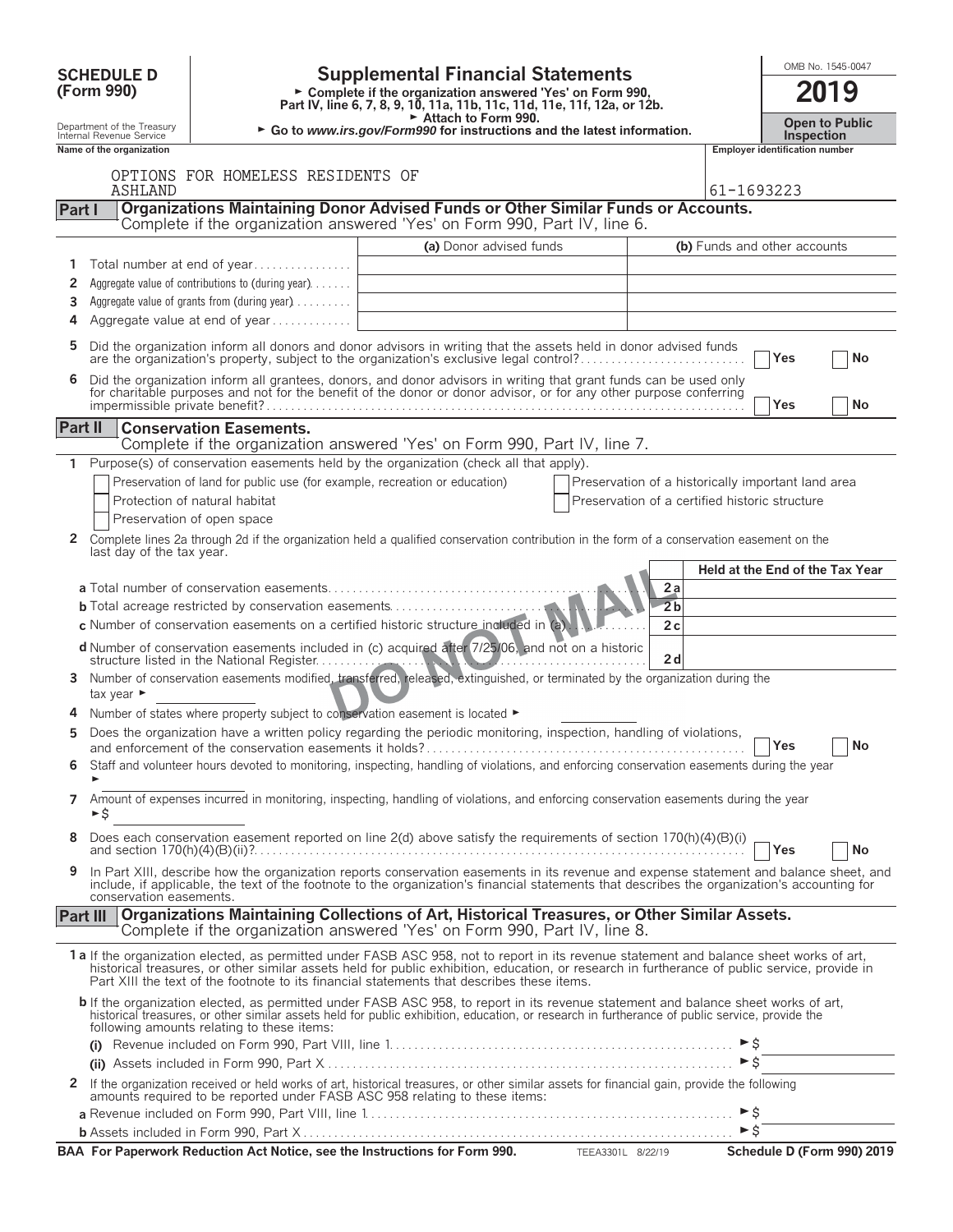| Schedule D (Form 990) 2019 OPTIONS FOR HOMELESS RESIDENTS OF                                                                                                                                                              |                  |                                         |                |                                    | 61-1693223                      |                            | Page 2    |
|---------------------------------------------------------------------------------------------------------------------------------------------------------------------------------------------------------------------------|------------------|-----------------------------------------|----------------|------------------------------------|---------------------------------|----------------------------|-----------|
| Organizations Maintaining Collections of Art, Historical Treasures, or Other Similar Assets (continued)<br>Part III                                                                                                       |                  |                                         |                |                                    |                                 |                            |           |
| Using the organization's acquisition, accession, and other records, check any of the following that make significant use of its collection<br>3<br>items (check all that apply):                                          |                  |                                         |                |                                    |                                 |                            |           |
| Public exhibition<br>a                                                                                                                                                                                                    |                  |                                         | d              | Loan or exchange program           |                                 |                            |           |
| Scholarly research<br>b                                                                                                                                                                                                   |                  |                                         | Other<br>е     |                                    |                                 |                            |           |
| Preservation for future generations<br>C                                                                                                                                                                                  |                  |                                         |                |                                    |                                 |                            |           |
| Provide a description of the organization's collections and explain how they further the organization's exempt purpose in<br>Part XIII.                                                                                   |                  |                                         |                |                                    |                                 |                            |           |
| During the year, did the organization solicit or receive donations of art, historical treasures, or other similar assets to be sold to raise funds rather than to be maintained as part of the organization's collection? |                  |                                         |                |                                    |                                 | Yes                        | <b>No</b> |
| <b>Escrow and Custodial Arrangements.</b> Complete if the organization answered 'Yes' on Form 990, Part IV,<br><b>Part IV</b><br>line 9, or reported an amount on Form 990, Part X, line 21.                              |                  |                                         |                |                                    |                                 |                            |           |
|                                                                                                                                                                                                                           |                  |                                         |                |                                    |                                 |                            |           |
| 1 a Is the organization an agent, trustee, custodian or other intermediary for contributions or other assets not included                                                                                                 |                  |                                         |                |                                    |                                 | Yes                        | No        |
| <b>b</b> If 'Yes,' explain the arrangement in Part XIII and complete the following table:                                                                                                                                 |                  |                                         |                |                                    |                                 |                            |           |
|                                                                                                                                                                                                                           |                  |                                         |                |                                    |                                 | Amount                     |           |
|                                                                                                                                                                                                                           |                  |                                         |                |                                    | 1 с                             |                            |           |
|                                                                                                                                                                                                                           |                  |                                         |                |                                    | 1 d                             |                            |           |
|                                                                                                                                                                                                                           |                  |                                         |                |                                    | 1 e                             |                            |           |
|                                                                                                                                                                                                                           |                  |                                         |                |                                    | 1f                              |                            |           |
| 2a Did the organization include an amount on Form 990, Part X, line 21, for escrow or custodial account liability?                                                                                                        |                  |                                         |                |                                    |                                 | Yes                        | No        |
|                                                                                                                                                                                                                           |                  |                                         |                |                                    |                                 |                            |           |
| <b>Part V</b><br><b>Endowment Funds.</b> Complete if the organization answered 'Yes' on Form 990, Part IV, line 10.                                                                                                       |                  |                                         |                |                                    |                                 |                            |           |
|                                                                                                                                                                                                                           | (a) Current year |                                         | (b) Prior year | (c) Two years back                 | (d) Three years back            | (e) Four years back        |           |
| <b>1 a</b> Beginning of year balance                                                                                                                                                                                      |                  |                                         |                |                                    |                                 |                            |           |
| <b>b</b> Contributions                                                                                                                                                                                                    |                  |                                         |                |                                    |                                 |                            |           |
|                                                                                                                                                                                                                           |                  |                                         |                |                                    |                                 |                            |           |
| c Net investment earnings, gains,<br>and losses                                                                                                                                                                           |                  |                                         |                |                                    |                                 |                            |           |
| <b>d</b> Grants or scholarships                                                                                                                                                                                           |                  |                                         |                |                                    |                                 |                            |           |
| e Other expenditures for facilities                                                                                                                                                                                       |                  |                                         |                |                                    |                                 |                            |           |
| and programs                                                                                                                                                                                                              |                  |                                         |                |                                    |                                 |                            |           |
| f Administrative expenses                                                                                                                                                                                                 |                  |                                         |                |                                    |                                 |                            |           |
| $\alpha$ End of year balance $\ldots \ldots \ldots$                                                                                                                                                                       |                  |                                         |                |                                    |                                 |                            |           |
| 2 Provide the estimated percentage of the current year end balance (line 1g, column (a)) held as:                                                                                                                         |                  |                                         |                |                                    |                                 |                            |           |
| a Board designated or quasi-endowment ►                                                                                                                                                                                   |                  |                                         |                |                                    |                                 |                            |           |
| <b>b</b> Permanent endowment ►                                                                                                                                                                                            |                  |                                         |                |                                    |                                 |                            |           |
| c Term endowment ►                                                                                                                                                                                                        | $\mathsf{P}$     |                                         |                |                                    |                                 |                            |           |
| The percentages on lines 2a, 2b, and 2c should equal 100%.                                                                                                                                                                |                  |                                         |                |                                    |                                 |                            |           |
| 3a Are there endowment funds not in the possession of the organization that are held and administered for the                                                                                                             |                  |                                         |                |                                    |                                 |                            |           |
| organization by:                                                                                                                                                                                                          |                  |                                         |                |                                    |                                 | Yes                        | No        |
|                                                                                                                                                                                                                           |                  |                                         |                |                                    |                                 | 3a(i)                      |           |
|                                                                                                                                                                                                                           |                  |                                         |                |                                    |                                 | 3a(ii)                     |           |
|                                                                                                                                                                                                                           |                  |                                         |                |                                    |                                 | 3 <sub>b</sub>             |           |
| 4 Describe in Part XIII the intended uses of the organization's endowment funds.                                                                                                                                          |                  |                                         |                |                                    |                                 |                            |           |
| <b>Part VI   Land, Buildings, and Equipment.</b><br>Complete if the organization answered 'Yes' on Form 990, Part IV, line 11a. See Form 990, Part X, line 10.                                                            |                  |                                         |                |                                    |                                 |                            |           |
|                                                                                                                                                                                                                           |                  |                                         |                |                                    |                                 |                            |           |
| Description of property                                                                                                                                                                                                   |                  | (a) Cost or other basis<br>(investment) |                | (b) Cost or other<br>basis (other) | (c) Accumulated<br>depreciation | (d) Book value             |           |
|                                                                                                                                                                                                                           |                  |                                         |                | 200,565.                           |                                 |                            | 200, 565. |
|                                                                                                                                                                                                                           |                  |                                         |                |                                    |                                 |                            |           |
| c Leasehold improvements                                                                                                                                                                                                  |                  |                                         |                |                                    |                                 |                            |           |
|                                                                                                                                                                                                                           |                  |                                         |                | 60,736.                            | 22, 213.                        |                            | 38,523.   |
|                                                                                                                                                                                                                           |                  |                                         |                |                                    |                                 |                            |           |
| Total. Add lines 1a through 1e. (Column (d) must equal Form 990, Part X, column (B), line 10c.)                                                                                                                           |                  |                                         |                |                                    |                                 |                            | 239,088.  |
| <b>BAA</b>                                                                                                                                                                                                                |                  |                                         |                |                                    |                                 | Schedule D (Form 990) 2019 |           |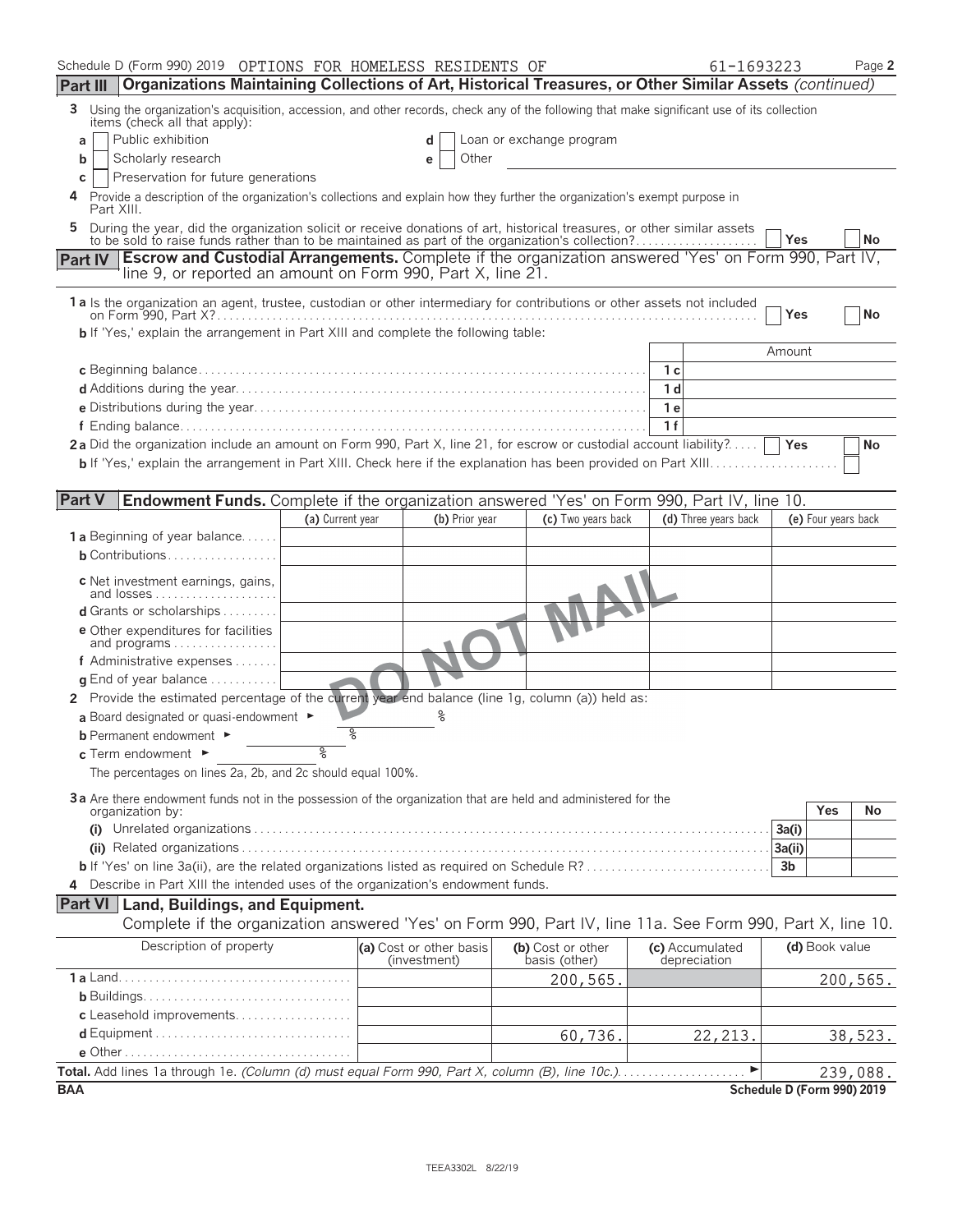|                         |                               | Part VII   Investments - Other Securities.                                   |                              | N/A                                                                                                                                                                                         |                |
|-------------------------|-------------------------------|------------------------------------------------------------------------------|------------------------------|---------------------------------------------------------------------------------------------------------------------------------------------------------------------------------------------|----------------|
|                         |                               |                                                                              |                              | Complete if the organization answered 'Yes' on Form 990, Part IV, line 11b. See Form 990, Part X, line 12.                                                                                  |                |
|                         |                               | (a) Description of security or category (including name of security)         | (b) Book value               | (c) Method of valuation: Cost or end-of-year market value                                                                                                                                   |                |
|                         |                               | (1) Financial derivatives                                                    |                              |                                                                                                                                                                                             |                |
|                         |                               |                                                                              |                              |                                                                                                                                                                                             |                |
| (3) Other               |                               | ______________                                                               |                              |                                                                                                                                                                                             |                |
| $\frac{(A)}{A}$         |                               |                                                                              |                              |                                                                                                                                                                                             |                |
| (B)                     |                               |                                                                              |                              |                                                                                                                                                                                             |                |
| $\frac{(C)}{C}$         |                               |                                                                              |                              |                                                                                                                                                                                             |                |
| (D)                     |                               |                                                                              |                              |                                                                                                                                                                                             |                |
| (E)                     |                               |                                                                              |                              |                                                                                                                                                                                             |                |
| (F)                     |                               |                                                                              |                              |                                                                                                                                                                                             |                |
| (G)<br>(H)              |                               |                                                                              |                              |                                                                                                                                                                                             |                |
| $($ l $)$               |                               |                                                                              |                              |                                                                                                                                                                                             |                |
|                         |                               | Total. (Column (b) must equal Form 990, Part X, column (B) line 12.). $\Box$ |                              |                                                                                                                                                                                             |                |
|                         |                               | Part VIII Investments - Program Related.                                     |                              | N/A                                                                                                                                                                                         |                |
|                         |                               |                                                                              |                              | Complete if the organization answered 'Yes' on Form 990, Part IV, line 11c. See Form 990, Part X, line 13.                                                                                  |                |
|                         | (a) Description of investment |                                                                              | (b) Book value               | (c) Method of valuation: Cost or end-of-year market value                                                                                                                                   |                |
| (1)                     |                               |                                                                              |                              |                                                                                                                                                                                             |                |
| (2)                     |                               |                                                                              |                              |                                                                                                                                                                                             |                |
| (3)                     |                               |                                                                              |                              |                                                                                                                                                                                             |                |
| (4)                     |                               |                                                                              |                              |                                                                                                                                                                                             |                |
| (5)                     |                               |                                                                              |                              |                                                                                                                                                                                             |                |
| (6)                     |                               |                                                                              |                              |                                                                                                                                                                                             |                |
| (7)                     |                               |                                                                              |                              |                                                                                                                                                                                             |                |
| (8)                     |                               |                                                                              |                              |                                                                                                                                                                                             |                |
| (9)                     |                               |                                                                              |                              |                                                                                                                                                                                             |                |
| (10)                    |                               |                                                                              |                              |                                                                                                                                                                                             |                |
|                         | <b>Other Assets.</b>          | Total. (Column (b) must equal Form 990, Part X, column (B) line $13.$ ).     |                              |                                                                                                                                                                                             |                |
| <b>Part IX</b>          |                               |                                                                              | N/A                          | Complete if the organization answered 'Yes' on Form 990, Part IV, line 11d. See Form 990, Part X, line 15.                                                                                  |                |
|                         |                               |                                                                              | (a) Description              |                                                                                                                                                                                             | (b) Book value |
| (1)                     |                               |                                                                              |                              |                                                                                                                                                                                             |                |
| (2)                     |                               |                                                                              |                              |                                                                                                                                                                                             |                |
| (3)                     |                               |                                                                              |                              |                                                                                                                                                                                             |                |
| (4)                     |                               |                                                                              |                              |                                                                                                                                                                                             |                |
| $\overline{(5)}$<br>(6) |                               |                                                                              |                              |                                                                                                                                                                                             |                |
| (7)                     |                               |                                                                              |                              |                                                                                                                                                                                             |                |
| (8)                     |                               |                                                                              |                              |                                                                                                                                                                                             |                |
| (9)                     |                               |                                                                              |                              |                                                                                                                                                                                             |                |
| (10)                    |                               |                                                                              |                              |                                                                                                                                                                                             |                |
|                         |                               |                                                                              |                              |                                                                                                                                                                                             |                |
| Part X                  | <b>Other Liabilities.</b>     |                                                                              |                              |                                                                                                                                                                                             |                |
|                         |                               |                                                                              |                              | Complete if the organization answered 'Yes' on Form 990, Part IV, line 11e or 11f. See Form 990, Part X, line 25.                                                                           |                |
| 1.                      | (1) Federal income taxes      |                                                                              | (a) Description of liability |                                                                                                                                                                                             | (b) Book value |
|                         | (2) CREDIT CARDS PAYABLE      |                                                                              |                              |                                                                                                                                                                                             | 3,550.         |
|                         | (3) PAYROLL LIABILITIES       |                                                                              |                              |                                                                                                                                                                                             | 9,579.         |
| (4)                     |                               |                                                                              |                              |                                                                                                                                                                                             |                |
| $\overline{(5)}$        |                               |                                                                              |                              |                                                                                                                                                                                             |                |
| $\overline{(6)}$        |                               |                                                                              |                              |                                                                                                                                                                                             |                |
| (7)                     |                               |                                                                              |                              |                                                                                                                                                                                             |                |
| (8)                     |                               |                                                                              |                              |                                                                                                                                                                                             |                |
| (9)                     |                               |                                                                              |                              |                                                                                                                                                                                             |                |
| (10)                    |                               |                                                                              |                              |                                                                                                                                                                                             |                |
| (11)                    |                               |                                                                              |                              |                                                                                                                                                                                             |                |
|                         |                               |                                                                              |                              | 2. Liability for uncertain tax positions, In Part XIII, provide the text of the footnote to the organization's financial statements that reports the organization's liability for uncertain | 13,129.        |

lity for uncertain tax positions. In Part XIII, provide the text of the footnote to the organization's financial statements that reports the organization's liability for uncertain tax positions under FASB ASC 740. Check here if the text of the footnote has been provided in Part XIII. . . . . . . . . . . . . . . . . . . . . . . . . . . . . . . . . . . . . . . . . . . . . . . . . . . . . . . .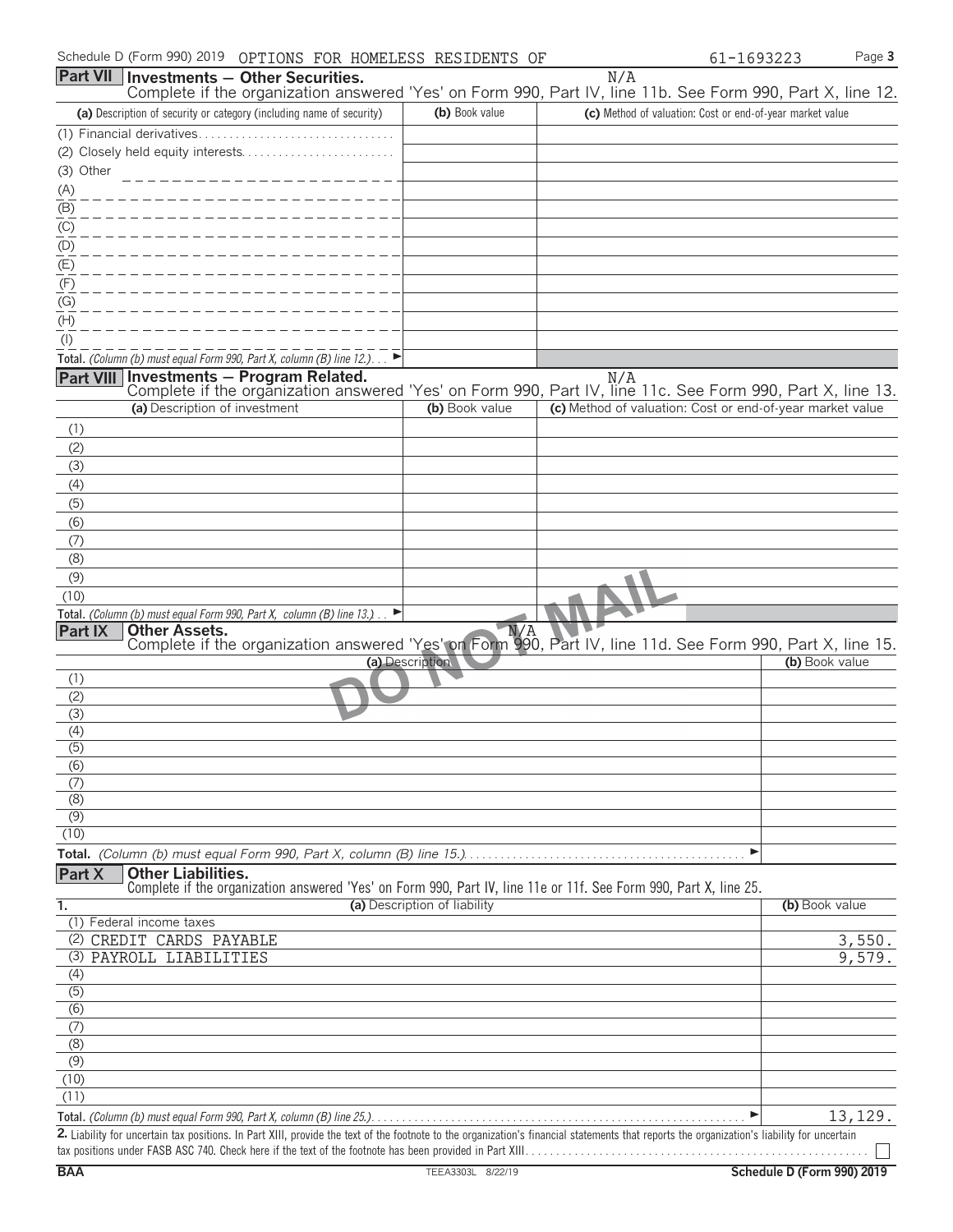| Schedule D (Form 990) 2019 OPTIONS FOR HOMELESS RESIDENTS OF                                               | 61-1693223   | Page 4 |
|------------------------------------------------------------------------------------------------------------|--------------|--------|
| <b>Part XI</b>   Reconciliation of Revenue per Audited Financial Statements With Revenue per Return. $N/A$ |              |        |
| Complete if the organization answered 'Yes' on Form 990, Part IV, line 12a.                                |              |        |
| $\mathbf{1}$                                                                                               | $\mathbf{1}$ |        |
| Amounts included on line 1 but not on Form 990, Part VIII, line 12:<br>2                                   |              |        |
| 2a                                                                                                         |              |        |
| 2 <sub>b</sub>                                                                                             |              |        |
|                                                                                                            |              |        |
|                                                                                                            |              |        |
|                                                                                                            | 2e           |        |
| 3                                                                                                          | 3            |        |
| Amounts included on Form 990, Part VIII, line 12, but not on line 1:                                       |              |        |
| a Investment expenses not included on Form 990, Part VIII, line 7b. 4a                                     |              |        |
| 4 h                                                                                                        |              |        |
|                                                                                                            | 4 c          |        |
| 5 Total revenue. Add lines 3 and 4c. (This must equal Form 990, Part I, line 12.)                          | 5            |        |
| Part XII Reconciliation of Expenses per Audited Financial Statements With Expenses per Return. N/A         |              |        |
| Complete if the organization answered 'Yes' on Form 990, Part IV, line 12a.                                |              |        |
|                                                                                                            | 1            |        |
| Amounts included on line 1 but not on Form 990, Part IX, line 25:<br>2                                     |              |        |
| 2a                                                                                                         |              |        |
| 2 <sub>b</sub>                                                                                             |              |        |
| 2c                                                                                                         |              |        |
| 2d                                                                                                         |              |        |
|                                                                                                            | 2e           |        |
| 3                                                                                                          | 3            |        |
| Amounts included on Form 990, Part IX, line 25, but not on line 1:<br>4                                    |              |        |
| <b>a</b> Investment expenses not included on Form 990, Part VIII, line 7b. 4a                              |              |        |
|                                                                                                            |              |        |
|                                                                                                            | 4 c          |        |
| 5 Total expenses. Add lines 3 and 4c. (This must equal Form 990, Part 1, line 18.)                         | 5.           |        |
| Part XIII Supplemental Information.                                                                        |              |        |

Provide the descriptions required for Part II, lines 3, 5, and 9; Part III, lines 1a and 4; Part IV, lines 1b and 2b; Part V,

line 4; Part X, line 2; Part XI, lines 2d and 4b; and Part XII, lines 2d and 4b. Also complete this part to provide any additional information.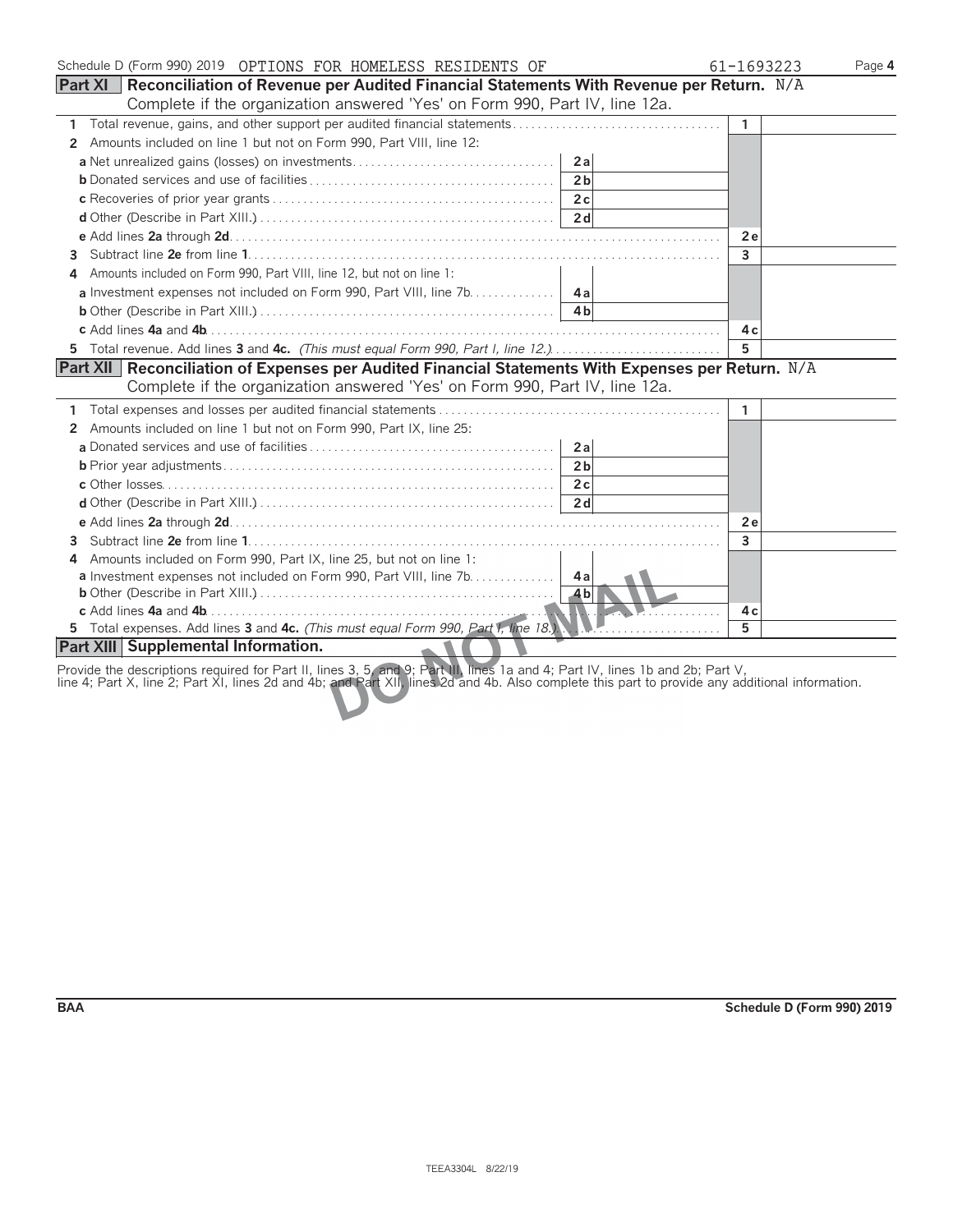Department of the Treasury<br>Internal Revenue Service

**COMB SOMB NO. 1505-0047 Supplemental Information to Form 990 or 990-EZ<br>
Complete to provide information for responses to specific questions on (Form 990 or 990-EZ) Complete to provide information for responses to specific questions on Form 990 or 990-EZ or to provide any additional information. 2019** Attach to Form 990 or 990-EZ.

**► Go to www.irs.gov/Form990 for the latest information.** 

| OMB No. 1545-0047                    |
|--------------------------------------|
| 2019                                 |
| <b>Open to Public<br/>Inspection</b> |

Name of the organization **OPTIONS** FOR HOMELESS RESIDENTS OF **Employer identification number** ASHLAND

| Linpioyer identification in |  |
|-----------------------------|--|
| 61-1693223                  |  |

#### **FORM 990, PART I, LINE 1 - ORGANIZATION MISSION OR SIGNIFICANT ACTIVITIES**

OHRA OPERATES A FULL-SERVICE RESOURCE CENTER, WINTER SHELTER AND LAUNDRY SHOWER TRAILER THAT ALL PROVIDE ESSENTIAL SERVICES TO COMMUNITY MEMBERS WHO ARE FINANCIALLY CHALLENGED TO KEEP THEIR HOMES OR ARE CURRENTLY UNHOUSED. IN EACH PROGRAM, RESOURCE NAVIGATORS WORK WITH GUESTS TO GET THE ASSISTANCE THEY NEED TO MOVE FROM CRISIS TO STABILITY.

#### **FORM 990, PART III, LINE 1 - ORGANIZATION MISSION**

OHRA WAS FORMED BY A GROUP OF CONCERNED CITIZENS IN JUNE 2012 TO FOCUS ON THOSE WHO WERE HOMELESS OR THOSE PUSHED TO THE VERGE OF HOMELESSNESS BY POVERTY. AS WE HELP PEOPLE FROM CRISIS TO STABILITY WE BUILD: MORE CAPABLE INDIVIDUALS, STRONGER FAMILIES, AND A BETTER COMMUNITY. OUR STRATEGIC FOCUS IS ON: ENHANCING OUR ABILITY TO IMPROVE LIVES, BUILD OHRA'S ORGANIZATIONAL INFRASTRUCTURE, FOSTER INTERAGENCY COLLABORATION, AND IMPROVE PUBLIC AWARENESS OF POVERTY.

### **FORM 990, PART VI, LINE 11B - FORM 990 REVIEW PROCESS**

BOARD MEMBERS ARE PROVIDED A DRAFT VERSION OF THE 990 WHICH IS DISCUSSED AT A BOARD MEETING.

**FORM 990, PART VI, LINE 12C - EXPLANATION OF MONITORING AND ENFORCEMENT OF CONFLICTS** THE PURPOSES OF THIS POLICY ARE TO PROTECT THE INTEGRITY OF OHRA'S DECISION-MAKING PROCESS, TO ENABLE OUR CONSTITUENCIES TO HAVE CONFIDENCE IN OUR INTEGRITY, AND TO PROTECT THE INTEGRITY AND REPUTATIONS OF VOLUNTEERS, STAFF AND BOARD MEMBERS. DISCLOSURE OF INTERESTS, RELATIONSHIPS, AND HOLDINGS THAT COULD POTENTIALLY RESULT IN A CONFLICT OF INTEREST WILL BE DISCLOSED PRIOR TO ELECTIONS, HIRING OR APPOINTMENTS. DISCLOSURES OF CONFLICTS OF INTEREST WILL BE KEPT WITH THE RECORDS OF THE ORGANIZATION.